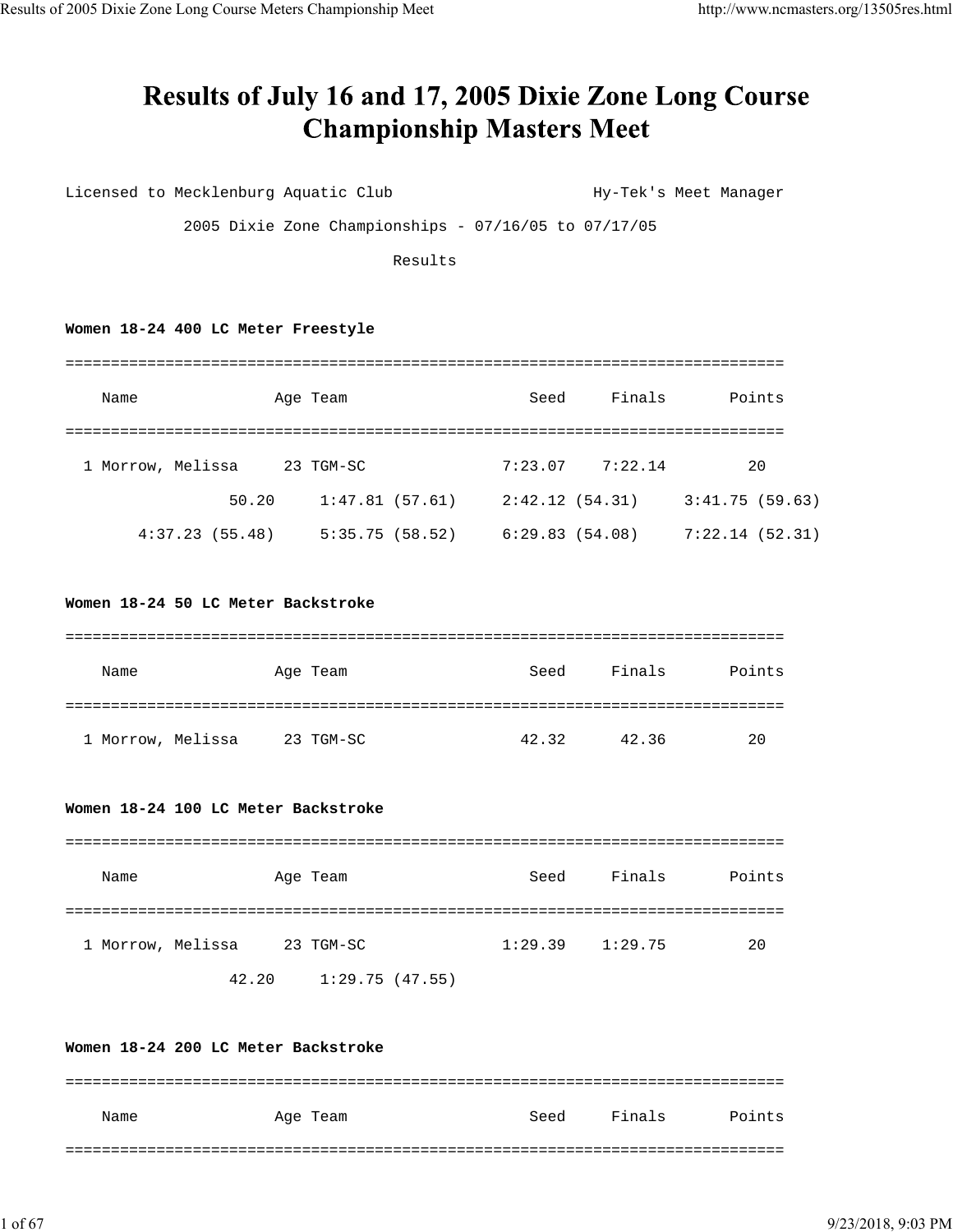| 1 Morrow, Melissa 23 TGM-SC | $3:25.40$ $3:21.47$               | 20 |
|-----------------------------|-----------------------------------|----|
|                             | $1:39.45$ ( ) $3:21.47$ (1:42.02) |    |

## **Women 18-24 50 LC Meter Butterfly**

| Name              | Age Team  | Seed  | Finals | Points |
|-------------------|-----------|-------|--------|--------|
|                   |           |       |        |        |
| 1 Morrow, Melissa | 23 TGM-SC | 46.36 | 46.20  | 20     |

## **Women 18-24 200 LC Meter IM**

| Name              |       | Age Team                              | Seed                | Finals | Points         |
|-------------------|-------|---------------------------------------|---------------------|--------|----------------|
|                   |       |                                       |                     |        |                |
| 1 Morrow, Melissa |       | 23 TGM-SC                             | $3:36.34$ $3:35.93$ |        | 20             |
|                   | 49.97 | $1:40.04$ (50.07) $2:45.00$ (1:04.96) |                     |        | 3:35.93(50.93) |

#### **Women 25-29 50 LC Meter Freestyle**

| Name          | Age Team      | Seed  | Finals | Points |
|---------------|---------------|-------|--------|--------|
|               |               |       |        |        |
| 1 Jones, Rose | NCAM-NC<br>27 | 35.13 | 36.42  | 20     |

#### **Women 25-29 50 LC Meter Backstroke**

| Name                            | Age Team   | Seed  | Finals | Points |
|---------------------------------|------------|-------|--------|--------|
|                                 |            |       |        |        |
| 1 Schreiner, Vironic 26 NCMS-NC |            | 35.77 | 37.04  | 20     |
| 2 Jones, Rose                   | 27 NCAM-NC | 36.00 | 42.93  | 17     |

#### **Women 25-29 100 LC Meter Backstroke**

=============================================================================== Name Month Age Team Seed Finals Points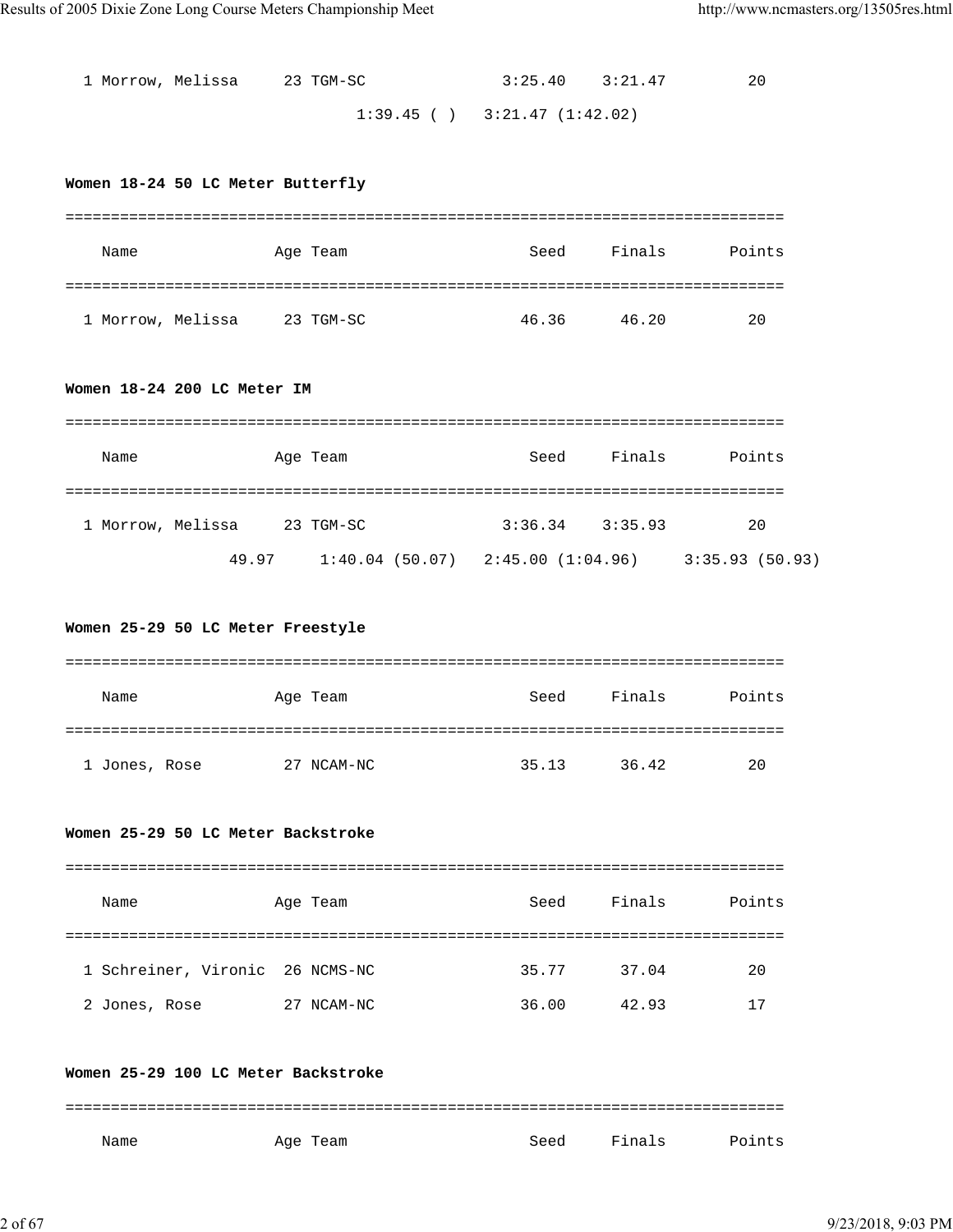|                                       | =====================                                 |                     |            |                    |
|---------------------------------------|-------------------------------------------------------|---------------------|------------|--------------------|
| 1 Jones, Rose 27 NCAM-NC              |                                                       | $1:31.50$ $1:32.16$ |            | 20                 |
|                                       | 46.40 1:32.16 (45.76)                                 |                     |            |                    |
| 2 Parnell, Carolyn 28 HARY-NC         |                                                       |                     | NT 1:38.04 | 17                 |
| Women 25-29 50 LC Meter Breaststroke  |                                                       |                     |            |                    |
| Name                                  | Age Team                                              |                     |            | Seed Finals Points |
|                                       |                                                       |                     |            |                    |
| 1 Schreiner, Vironic 26 NCMS-NC       |                                                       | 40.24 41.34         |            | 20                 |
| Women 25-29 200 LC Meter Breaststroke |                                                       |                     |            |                    |
| Name                                  | Age Team                                              |                     |            | Seed Finals Points |
|                                       |                                                       |                     |            |                    |
| 1 Schreiner, Vironic 26 NCMS-NC       |                                                       | $3:18.59$ $3:11.84$ |            | 20                 |
|                                       | 42.85 1:31.50 (48.65) 2:22.52 (51.02) 3:11.84 (49.32) |                     |            |                    |

## **Women 25-29 50 LC Meter Butterfly**

===============================================================================

| Name                            | Age Team   | Seed  | Finals | Points |
|---------------------------------|------------|-------|--------|--------|
|                                 |            |       |        |        |
| 1 Schreiner, Vironic 26 NCMS-NC |            | 35.52 | 34.28  | 20     |
| 2 Jones, Rose                   | 27 NCAM-NC | 41.00 | 36.44  | 17     |
| 3 Parnell, Carolyn              | 28 HARY-NC | 45.00 | 37.95  | 16     |

#### **Women 25-29 400 LC Meter IM**

| Name               |       | Age Team         | Seed           | Finals  | Points         |
|--------------------|-------|------------------|----------------|---------|----------------|
|                    |       |                  |                |         |                |
| 1 Parnell, Carolyn |       | 28 HARY-NC       | 6:10.00        | 7:00.79 | 20             |
|                    | 43.34 | 1:31.67(48.33)   | 2:25.61(53.94) |         | 3:21.10(55.49) |
| 4:19.89(58.79)     |       | 5:22.18(1:02.29) | 6:11.82(49.64) |         | 7:00.79(48.97) |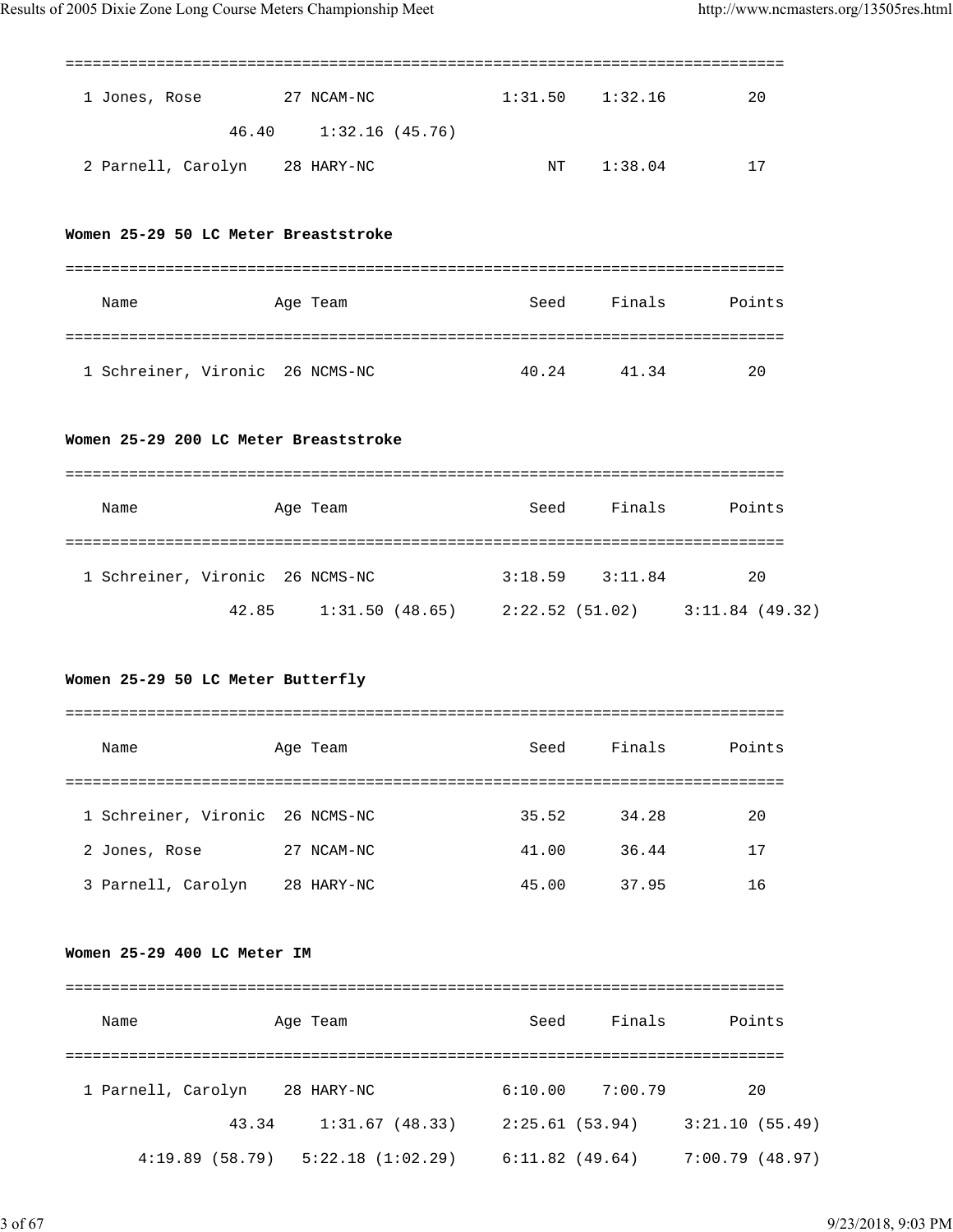## **Women 30-34 50 LC Meter Freestyle**

| Name              | Age Team      | Seed  | Finals | Points |
|-------------------|---------------|-------|--------|--------|
|                   |               |       |        |        |
| 1 Braun, Erika    | 33 RAM-NC     | 28.50 | 28.57  | 20     |
| 2 Richter, Sarah  | 34 TGM-SC     | 31.74 | 31.10  | 17     |
| 3 Cornell, Stacey | VMST-VA<br>32 | 35.00 | 33.77  | 16     |

## **Women 30-34 100 LC Meter Freestyle**

| Name              | Age Team       | Seed                | Finals  | Points |
|-------------------|----------------|---------------------|---------|--------|
|                   |                |                     |         |        |
| 1 Braun, Erika    | 33 RAM-NC      | $1:03.50$ $1:02.43$ |         | 20     |
| 29.98             | 1:02.43(32.45) |                     |         |        |
| 2 Richter, Sarah  | 34 TGM-SC      | 1:16.93             | 1:15.79 | 17     |
| 3 Cornell, Stacey | 32 VMST-VA     | 1:21.00             | 1:17.36 | 16     |
| 37.38             | 1:17.36(39.98) |                     |         |        |

## **Women 30-34 200 LC Meter Freestyle**

| Name<br>Age Team               |                                                       |                        | Seed Finals Points                                    |
|--------------------------------|-------------------------------------------------------|------------------------|-------------------------------------------------------|
|                                |                                                       |                        |                                                       |
| 1 Buchoux, Michelle 33 MAC-NC  |                                                       | $3:30.00$ $2:53.49$ 20 |                                                       |
|                                | 39.26 1:23.05 (43.79) 2:08.64 (45.59) 2:53.49 (44.85) |                        |                                                       |
| 2 Richter, Sarah 34 TGM-SC     |                                                       | $3:03.06$ $2:54.95$ 17 |                                                       |
|                                | 38.67 1:21.67 (43.00) 2:09.32 (47.65) 2:54.95 (45.63) |                        |                                                       |
| 3 Barella, Lisa Ann 30 NCMS-NC |                                                       | $3:25.00$ $3:38.24$ 16 |                                                       |
|                                | 49.16 1:46.96 (57.80) 2:42.92 (55.96) 3:38.24 (55.32) |                        |                                                       |
| 4 Gardo, Jessica 34 HHAC-SC    |                                                       | $5:00.00$ $4:06.58$ 15 |                                                       |
|                                |                                                       |                        | $1:51.36$ ( ) $3:00.52$ (1:09.16) $4:06.58$ (1:06.06) |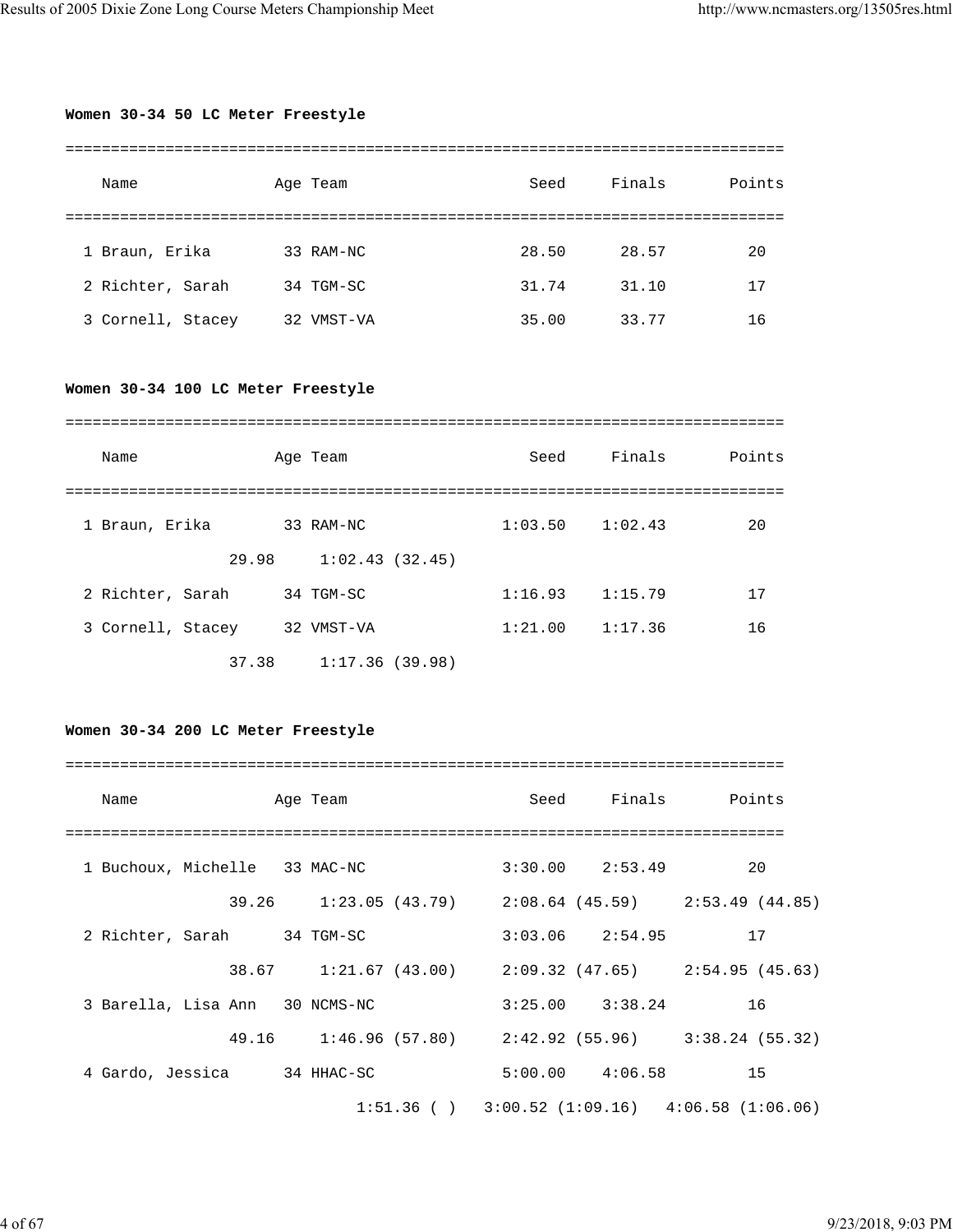## **Women 30-34 400 LC Meter Freestyle**

| Name                | Age Team       | Seed           | Finals  | Points            |
|---------------------|----------------|----------------|---------|-------------------|
|                     |                |                |         |                   |
| 1 Buchoux, Michelle | 33 MAC-NC      | 6:55.00        | 6:08.61 | 20                |
| 42.64               | 1:28.75(46.11) | 2:14.80(46.05) |         | $3:01.02$ (46.22) |
| 3:47.76(46.74)      | 4:35.42(47.66) | 5:22.86(47.44) |         | 6:08.61(45.75)    |

## **Women 30-34 800 LC Meter Freestyle**

| Name                          | Age Team                                                                        | Seed                  | Finals Points |
|-------------------------------|---------------------------------------------------------------------------------|-----------------------|---------------|
|                               |                                                                                 |                       |               |
| 1 Buchoux, Michelle 33 MAC-NC |                                                                                 | $15:15.00$ $12:34.59$ | 20            |
|                               | 1:27.27()                                                                       |                       | 3:01.91()     |
|                               | 4:36.74()                                                                       |                       | $6:12.61$ ()  |
|                               | 7:47.97()                                                                       |                       | 9:23.67()     |
|                               | $10:58.93$ ( ) $12:34.59$ (1:35.66)                                             |                       |               |
| 2 Gardo, Jessica 34 HHAC-SC   |                                                                                 | $16:20.00$ $17:53.21$ | 17            |
|                               | $52.84$ 1:55.19 (1:02.35) 3:03.43 (1:08.24) 4:10.57 (1:07.14)                   |                       |               |
|                               | $5:21.03$ (1:10.46) $6:29.26$ (1:08.23) $7:40.77$ (1:11.51) 17:53.21 (10:12.44) |                       |               |

## **Women 30-34 50 LC Meter Backstroke**

| Name           | Age Team  | Seed  | Finals | Points |
|----------------|-----------|-------|--------|--------|
|                |           |       |        |        |
| 1 Braun, Erika | 33 RAM-NC | 34.00 | 34.37  | 20     |

## **Women 30-34 100 LC Meter Backstroke**

| Name           | Age Team                | Seed    | Finals  | Points |
|----------------|-------------------------|---------|---------|--------|
| 1 Braun, Erika | 33 RAM-NC               | 1:14.00 | 1:13.22 | 20     |
|                | 34.51   1:13.22 (38.71) |         |         |        |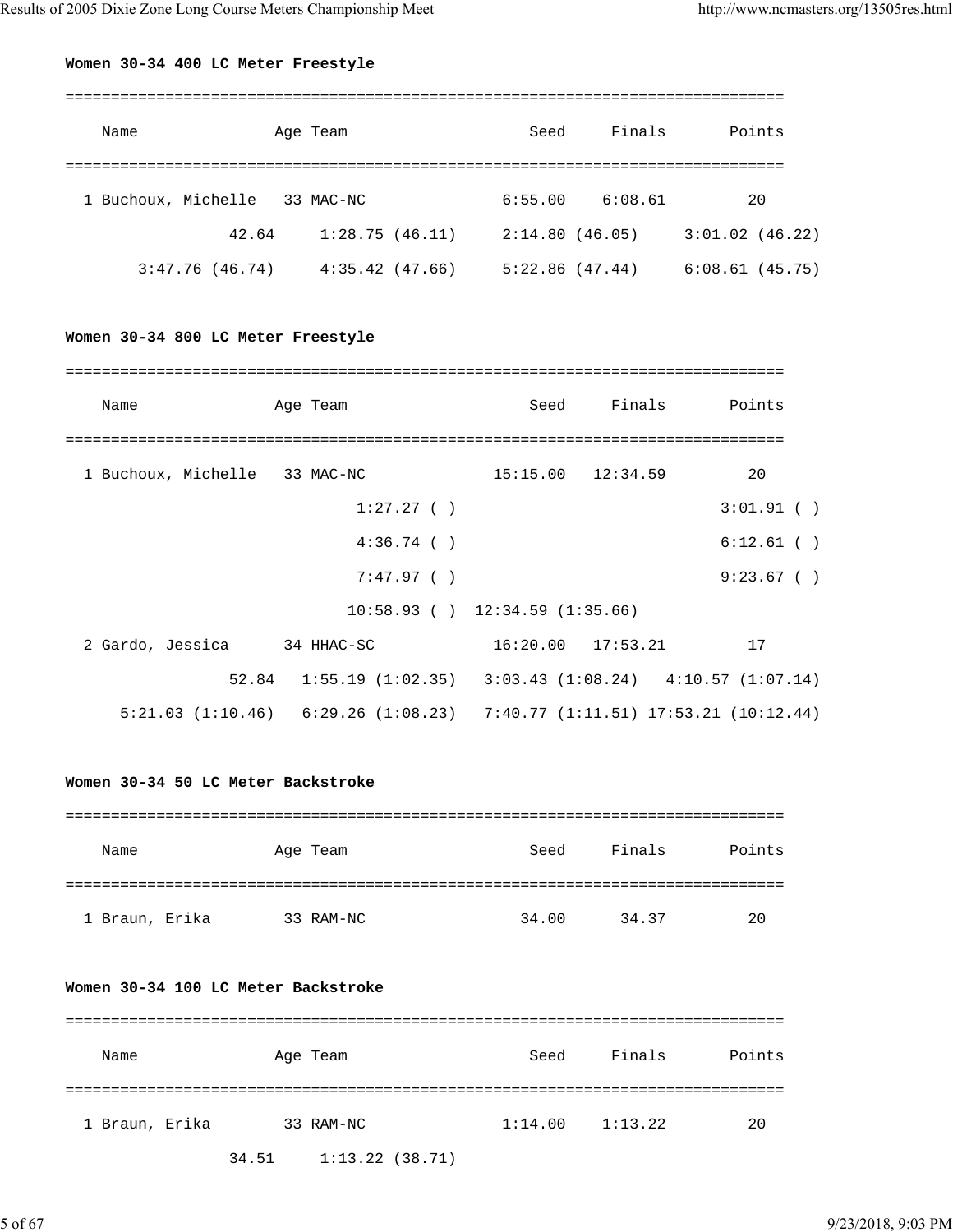| 2 Buchoux, Michelle 33 MAC-NC | 2:00.00 | 1:41.50 |  |
|-------------------------------|---------|---------|--|
|                               |         |         |  |

#### **Women 30-34 200 LC Meter Backstroke**

| Name                |       | Age Team       | Seed            | Finals  | Points         |
|---------------------|-------|----------------|-----------------|---------|----------------|
| 1 Buchoux, Michelle |       | 33 MAC-NC      | 4:00.00         | 3:36.58 | 20             |
|                     | 53.74 | 1:47.37(53.63) | 2:44.10 (56.73) |         | 3:36.58(52.48) |

## **Women 30-34 50 LC Meter Breaststroke**

| Name                | Age Team   | Seed    | Finals | Points |
|---------------------|------------|---------|--------|--------|
|                     |            |         |        |        |
| 1 Richter, Sarah    | 34 TGM-SC  | 42.58   | 40.42  | 20     |
| 2 Barella, Lisa Ann | 30 NCMS-NC | 41.00   | 44.38  | 17     |
| 3 Buchoux, Michelle | 33 MAC-NC  | 50.00   | 51.02  | 16     |
| -- Gardo, Jessica   | 34 HHAC-SC | 1:07.00 | DO     |        |

## **Women 30-34 100 LC Meter Breaststroke**

| Name                |       | Age Team       | Seed    | Finals  | Points |
|---------------------|-------|----------------|---------|---------|--------|
|                     |       |                |         |         |        |
| 1 Braun, Erika      |       | 33 RAM-NC      | 1:23.00 | 1:25.56 | 20     |
|                     | 39.40 | 1:25.56(46.16) |         |         |        |
| 2 Buchoux, Michelle |       | 33 MAC-NC      | 2:00.00 | 1:47.14 | 17     |
|                     | 52.64 | 1:47.14(54.50) |         |         |        |

## **Women 30-34 200 LC Meter Breaststroke**

| Name                | Age Team   | Seed    | Finals  | Points |
|---------------------|------------|---------|---------|--------|
|                     |            |         |         |        |
| 1 Barella, Lisa Ann | 30 NCMS-NC | 3:25.00 | 3:39.08 | 20     |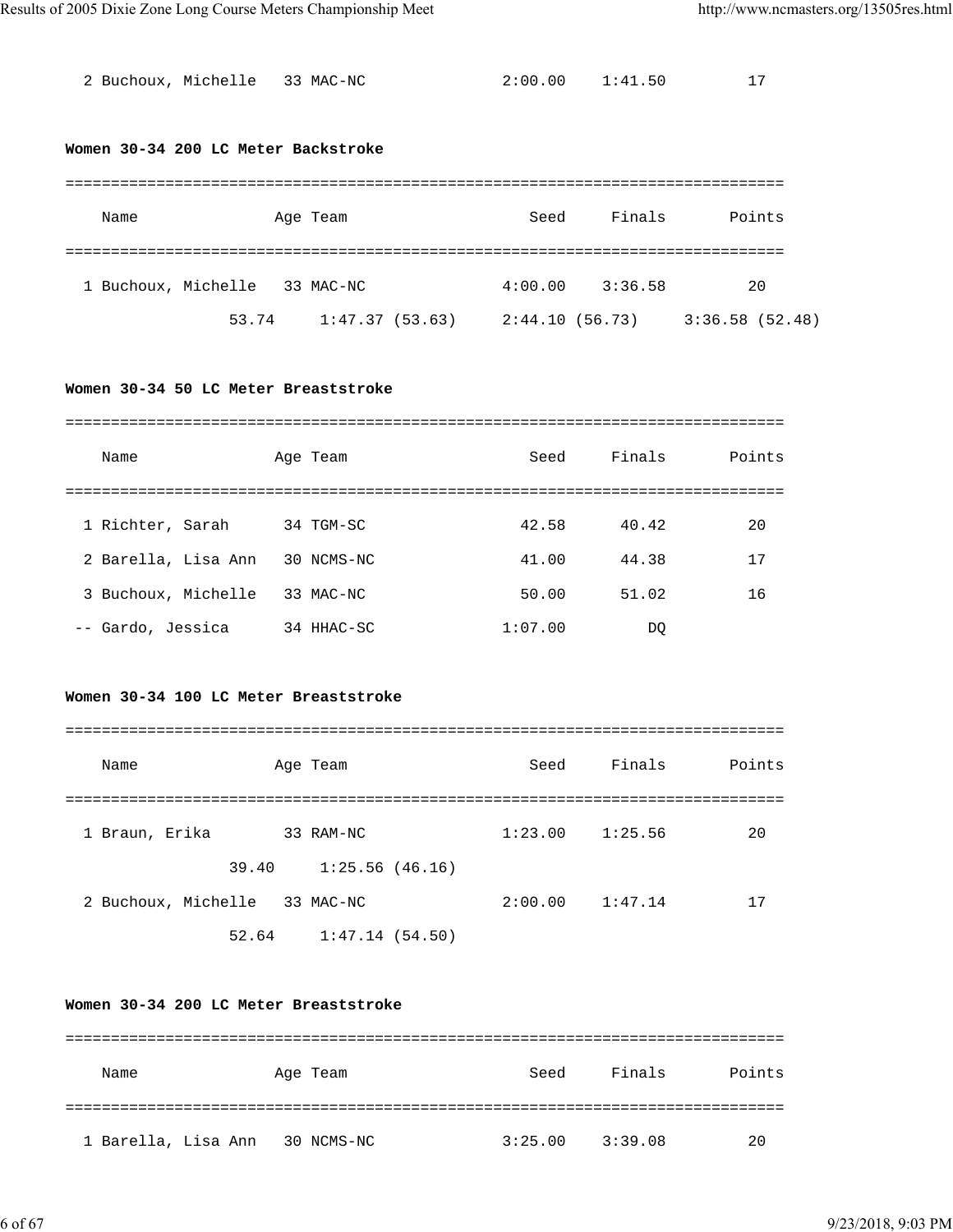48.61 1:46.91 (58.30) 2:41.96 (55.05) 3:39.08 (57.12)

## **Women 30-34 50 LC Meter Butterfly**

| Name             | Age Team  | Seed  | Finals | Points |
|------------------|-----------|-------|--------|--------|
|                  |           |       |        |        |
| 1 Braun, Erika   | 33 RAM-NC | 32.50 | 32.24  | 20     |
| 2 Richter, Sarah | 34 TGM-SC | NT    | 34.68  | 17     |

#### **Women 30-34 200 LC Meter IM**

| Name                | Age Team  |                | Seed            | Finals  | Points         |
|---------------------|-----------|----------------|-----------------|---------|----------------|
| 1 Buchoux, Michelle | 33 MAC-NC |                | 3:45.00         | 3:22.73 | 20             |
|                     | 45.81     | 1:39.30(53.49) | 2:37.53 (58.23) |         | 3:22.73(45.20) |

#### **Women 30-34 400 LC Meter IM**

| Name                | Age Team          | Seed            | Finals  | Points                                |
|---------------------|-------------------|-----------------|---------|---------------------------------------|
|                     |                   |                 |         |                                       |
| 1 Barella, Lisa Ann | 30 NCMS-NC        | 7:35.00         | 7:51.24 | 20                                    |
| 57.04               | 2:02.25 (1:05.21) |                 |         | $3:05.30(1:03.05)$ $4:09.60(1:04.30)$ |
| 5:02.60(53.00)      | 5:59.69(57.09)    | 6:55.47 (55.78) |         | 7:51.24 (55.77)                       |

#### **Women 35-39 50 LC Meter Freestyle**

| Name              | Age Team     | Seed  | Finals | Points |
|-------------------|--------------|-------|--------|--------|
|                   |              |       |        |        |
| 1 Rietz, Heather  | 37 EXCEL-SE  | 30.07 | 30.67  | 20     |
| 2 Williams, Heidi | 36 NCAM-NC   | 31.30 | 32.42  | 17     |
| 3 Creighton, Lisa | MAC-NC<br>39 | NΤ    | 35.59  | 16     |

#### **Women 35-39 100 LC Meter Freestyle**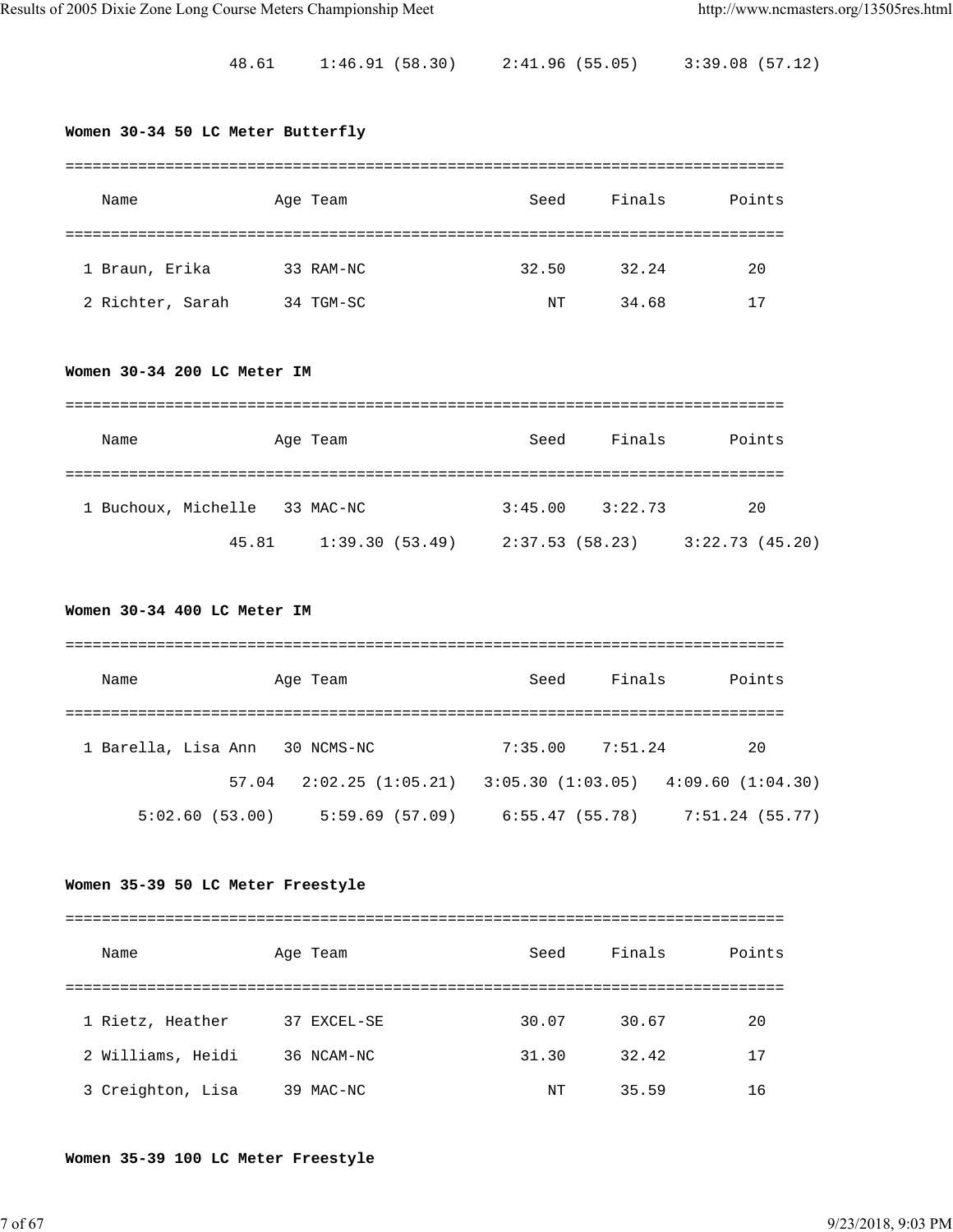| Name              | Age Team       | Seed    | Finals  | Points |
|-------------------|----------------|---------|---------|--------|
|                   |                |         |         |        |
| 1 Rietz, Heather  | 37 EXCEL-SE    | 1:05.67 | 1:08.79 | 20     |
| 2 Williams, Heidi | 36 NCAM-NC     | 1:07.50 | 1:09.72 | 17     |
| 32.73             | 1:09.72(36.99) |         |         |        |
| 3 Creighton, Lisa | 39 MAC-NC      | NT      | 1:24.28 | 16     |

## **Women 35-39 200 LC Meter Freestyle**

| Name              | Age Team       | Seed           | Finals  | Points         |
|-------------------|----------------|----------------|---------|----------------|
|                   |                |                |         |                |
| 1 Rietz, Heather  | 37 EXCEL-SE    | 2:26.31        | 2:25.03 | 20             |
| 33.20             | 1:11.53(38.33) | 1:48.10(36.57) |         | 2:25.03(36.93) |
| 2 Williams, Heidi | 36 NCAM-NC     | 2:25.00        | 2:27.31 | 17             |
| 34.41             | 1:11.52(37.11) | 1:49.69(38.17) |         | 2:27.31(37.62) |

## **Women 35-39 400 LC Meter Freestyle**

| Name              |       | Age Team       | Seed           | Finals  | Points         |
|-------------------|-------|----------------|----------------|---------|----------------|
|                   |       |                |                |         |                |
| 1 Williams, Heidi |       | 36 NCAM-NC     | 5:00.00        | 5:16.45 | 20             |
|                   | 35.56 | 1:16.02(40.46) | 1:54.64(38.62) |         | 2:36.19(41.55) |
| 3:15.28(39.09)    |       | 3:56.78(41.50) | 4:36.09(39.31) |         | 5:16.45(40.36) |

#### **Women 35-39 800 LC Meter Freestyle**

## =============================================================================== Name Age Team Seed Finals Points =============================================================================== 1 Williams, Heidi 36 NCAM-NC 10:45.00 10:33.30 20 34.79 1:14.71 (39.92) 1:52.76 (38.05) 2:33.60 (40.84) 3:12.11 (38.51) 3:53.22 (41.11) 4:32.05 (38.83) 5:13.45 (41.40)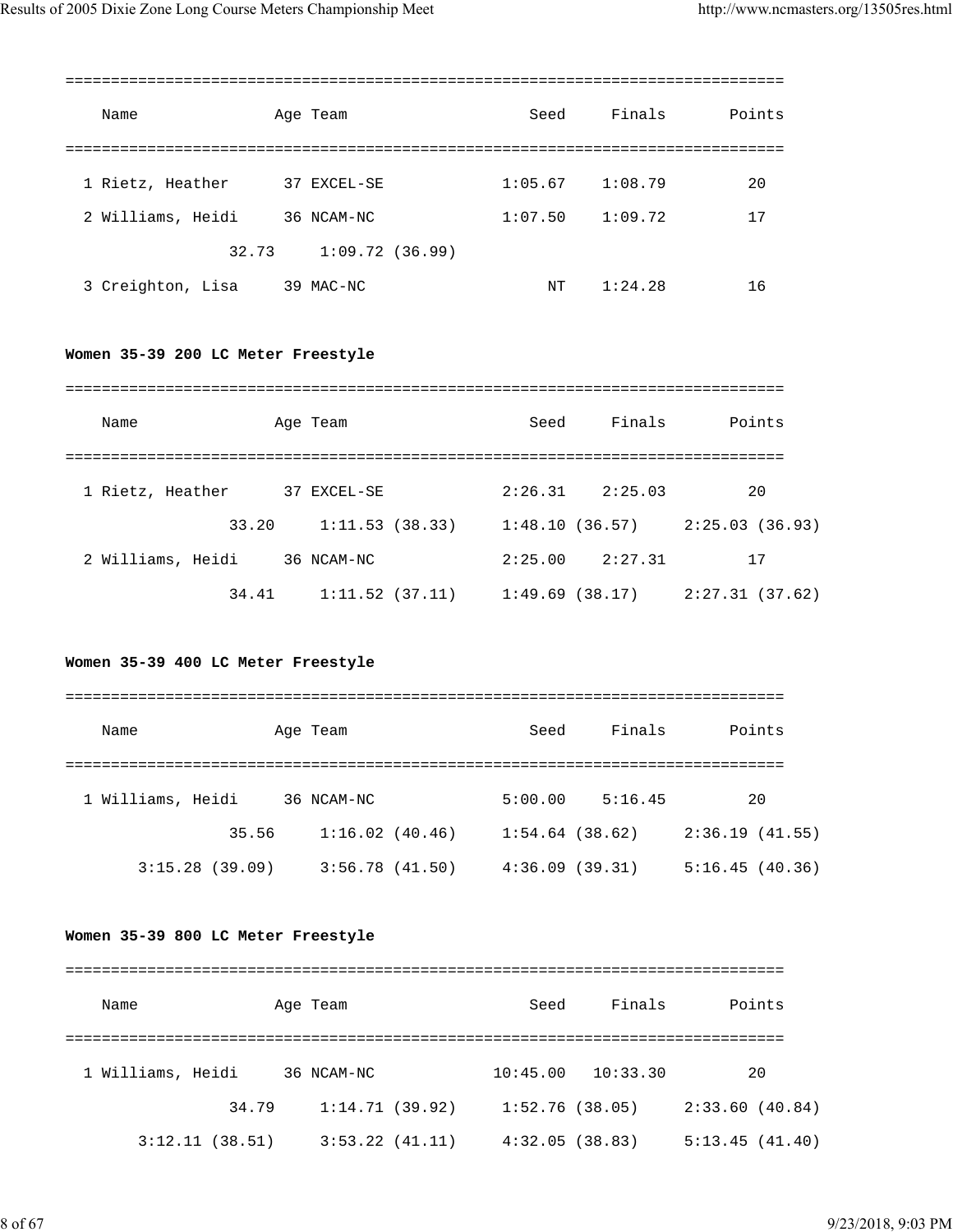| 5:52.68(39.23)   | 6:34.12(41.44)      | 7:13.41 (39.29) |                       | 7:54.74(41.33)  |
|------------------|---------------------|-----------------|-----------------------|-----------------|
| 8:33.88(39.14)   | 9:15.30(41.42)      |                 | 9:53.68(38.38)        | 10:33.30(39.62) |
| 2 Rietz, Heather | 37 EXCEL-SE         |                 | $11:08.75$ $11:01.54$ | 17              |
|                  | $1:16.74$ ( )       | 1:59.67 (42.93) |                       | 2:40.34(40.67)  |
| 3:24.32(43.98)   | $4:05.88$ $(41.56)$ | 4:49.67(43.79)  |                       | 5:30.37(40.70)  |
| 6:13.54(43.17)   | 6:54.77(41.23)      | 7:38.33(43.56)  |                       | 8:18.67(40.34)  |
| 9:01.56(42.89)   | 9:41.47(39.91)      | 10:23.40(41.93) |                       | 11:01.54(38.14) |

#### **Women 35-39 50 LC Meter Backstroke**

| Name              | Age Team   | Seed  | Finals | Points |
|-------------------|------------|-------|--------|--------|
|                   |            |       |        |        |
| 1 Williams, Heidi | 36 NCAM-NC | 37.00 | 35.95  | 20     |

#### **Women 35-39 100 LC Meter Backstroke**

| Name              |       | Age Team       | Seed    | Finals  | Points |
|-------------------|-------|----------------|---------|---------|--------|
|                   |       |                |         |         |        |
| 1 Williams, Heidi |       | 36 NCAM-NC     | 1:18.00 | 1:21.90 | 20     |
|                   | 40.62 | 1:21.90(41.28) |         |         |        |

## **Women 35-39 200 LC Meter Backstroke**

| Name              |       | Age Team       | Seed           | Finals  | Points          |
|-------------------|-------|----------------|----------------|---------|-----------------|
| 1 Williams, Heidi |       | 36 NCAM-NC     | 2:47.20        | 2:49.93 | 20              |
|                   | 40.77 | 1:24.03(43.26) | 2:07.41(43.38) |         | 2:49.93 (42.52) |

## **Women 35-39 50 LC Meter Breaststroke**

| Name            | Age Team   | Seed  | Finals | Points |
|-----------------|------------|-------|--------|--------|
|                 |            |       |        |        |
| 1 Zander, Sarah | 36 NCMS-NC | 42.83 | 49.57  | 20     |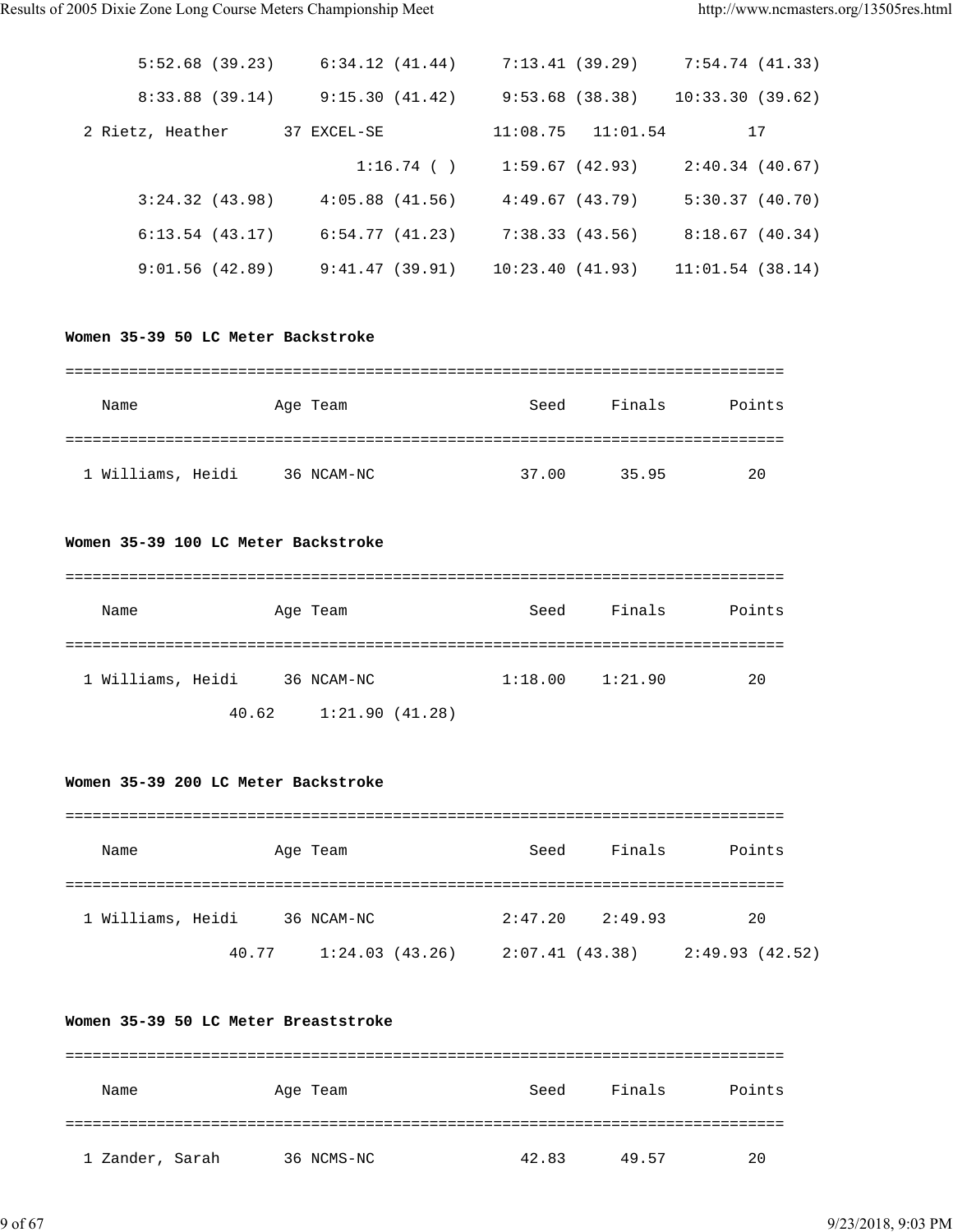**Women 35-39 100 LC Meter Breaststroke**

| Name                                            | Age Team                             | Seed                | Finals         | Points   |  |  |  |  |
|-------------------------------------------------|--------------------------------------|---------------------|----------------|----------|--|--|--|--|
| 1 Creighton, Lisa 39 MAC-NC                     | 46.52 1:46.71 (1:00.19)              | NT                  | 1:46.71        | 20       |  |  |  |  |
| Women 35-39 50 LC Meter Butterfly               |                                      |                     |                |          |  |  |  |  |
| Name                                            | Age Team                             | Seed                | Finals         | Points   |  |  |  |  |
| 1 Zander, Sarah                                 | 36 NCMS-NC                           |                     | 35.97 43.50    | 20       |  |  |  |  |
| Women 35-39 100 LC Meter Butterfly              |                                      |                     |                |          |  |  |  |  |
| Name                                            | Age Team                             | Seed                | Finals         | Points   |  |  |  |  |
| 1 Rietz, Heather                                | 37 EXCEL-SE<br>35.46 1:17.35 (41.89) | $1:20.00$ $1:17.35$ |                | 20       |  |  |  |  |
| Women 40-44 50 LC Meter Freestyle               |                                      |                     |                |          |  |  |  |  |
| Name                                            | Age Team                             | Seed                | Finals         | Points   |  |  |  |  |
| 1 Hennessey, Lynette 41 HHAC-SC<br>2 Dore, Mary | 42 HARY-NC                           | 31.00<br>34.00      | 30.64<br>33.35 | 20<br>17 |  |  |  |  |
| 3 Hooe, Donna                                   | 43 SAVM-SC                           |                     | 36.00 36.86    | 16       |  |  |  |  |
| Women 40-44 100 LC Meter Freestyle              |                                      |                     |                |          |  |  |  |  |
| Name                                            | Age Team                             | Seed                | Finals         | Points   |  |  |  |  |

===============================================================================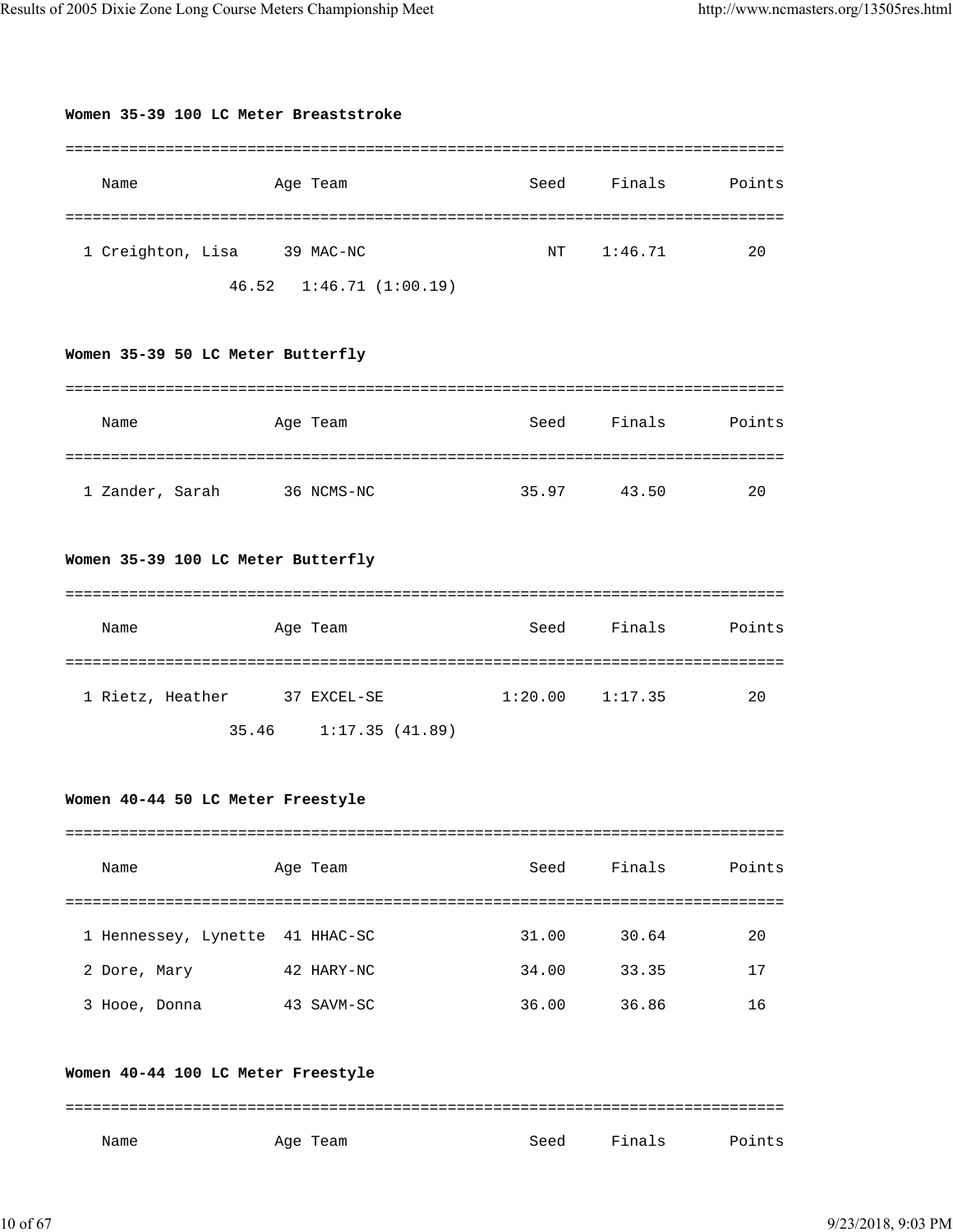| 1 Hennessey, Lynette 41 HHAC-SC |                         | 1:05.00 | 1:06.29 | 20 |
|---------------------------------|-------------------------|---------|---------|----|
|                                 | 1:06.29(34.60)<br>31.69 |         |         |    |
| 2 Hooe, Donna                   | 43 SAVM-SC              | 1:22.00 | 1:25.32 | 17 |
|                                 | 1:25.32(46.20)<br>39.12 |         |         |    |

## **Women 40-44 200 LC Meter Freestyle**

| Name                            |       | Age Team          |  | Seed | Finals              | Points                                                |  |  |
|---------------------------------|-------|-------------------|--|------|---------------------|-------------------------------------------------------|--|--|
| 1 Hennessey, Lynette 41 HHAC-SC |       |                   |  |      | $2:20.00$ $2:25.01$ | 20                                                    |  |  |
|                                 | 32.96 |                   |  |      |                     | $1:10.28$ (37.32) $1:48.11$ (37.83) $2:25.01$ (36.90) |  |  |
| 2 Dore, Mary                    |       | 42 HARY-NC        |  |      | $2:45.00$ $2:33.99$ | 17                                                    |  |  |
|                                 | 34.10 | 1:14.78(40.68)    |  |      |                     | $1:53.34$ (38.56) $2:33.99$ (40.65)                   |  |  |
| 3 Hooe, Donna                   |       | 43 SAVM-SC        |  |      | $3:00.00$ $3:07.92$ | 16                                                    |  |  |
|                                 | 41.71 | $1:26.88$ (45.17) |  |      |                     | 2:19.27 (52.39) 3:07.92 (48.65)                       |  |  |

## **Women 40-44 400 LC Meter Freestyle**

| Name                            |                | Age Team       |                   | Seed | Finals              | Points         |  |  |
|---------------------------------|----------------|----------------|-------------------|------|---------------------|----------------|--|--|
|                                 |                |                |                   |      |                     |                |  |  |
| 1 Hennessey, Lynette 41 HHAC-SC |                |                |                   |      | $5:20.00$ $5:16.29$ | 20             |  |  |
|                                 | 36.37          |                | 1:14.83(38.46)    |      | 1:56.60 (41.77)     | 2:36.51(39.91) |  |  |
|                                 | 3:18.38(41.87) |                | 3:58.14 (39.76)   |      | 4:39.62 (41.48)     | 5:16.29(36.67) |  |  |
| 2 Hooe, Donna                   |                | 43 SAVM-SC     |                   |      | $6:20.00$ $6:48.70$ | 17             |  |  |
|                                 | 45.65          |                | $1:33.89$ (48.24) |      | 2:27.00 (53.11)     | 3:18.57(51.57) |  |  |
|                                 | 4:13.01(54.44) | 5:04.94(51.93) |                   |      |                     |                |  |  |

## **Women 40-44 800 LC Meter Freestyle**

| Name                            | Age Team | Seed     | Finals   | Points |
|---------------------------------|----------|----------|----------|--------|
|                                 |          |          |          |        |
| 1 Hennessey, Lynette 41 HHAC-SC |          | 11:00.00 | 10:43.83 | 20     |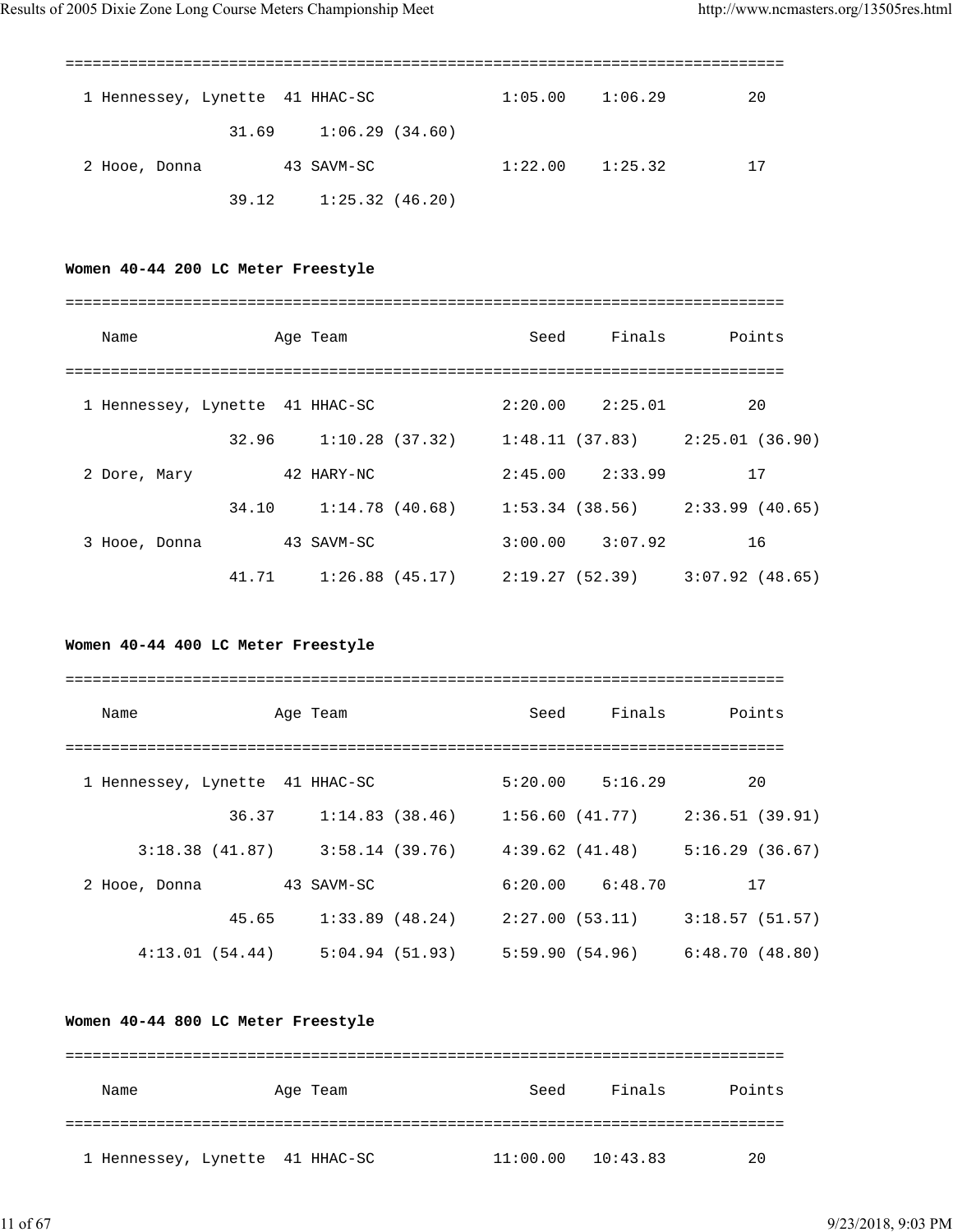|                                           | 35.66 1:13.45 (37.79) 1:55.55 (42.10) 2:35.61 (40.06)                       |      |                      |                                                   |
|-------------------------------------------|-----------------------------------------------------------------------------|------|----------------------|---------------------------------------------------|
|                                           | 3:57.20( )                                                                  |      |                      | $5:19.94$ ()                                      |
|                                           |                                                                             |      |                      | $6:42.36$ ( ) $7:24.56$ (42.20) $8:04.67$ (40.11) |
| 8:45.99(41.32)                            |                                                                             |      |                      | $10:06.72$ ( ) $10:43.83$ (37.11)                 |
|                                           | 2 Dore, Mary 32 HARY-NC                                                     |      | 12:30.00    11:33.53 | 17                                                |
|                                           | 37.15 1:20.90 (43.75) 2:02.49 (41.59) 2:47.76 (45.27)                       |      |                      |                                                   |
|                                           | $3:30.16$ (42.40) $4:15.82$ (45.66) $4:53.45$ (37.63) $5:44.06$ (50.61)     |      |                      |                                                   |
|                                           | 6:26.17 (42.11) 7:12.19 (46.02) 7:52.87 (40.68) 8:39.97 (47.10)             |      |                      |                                                   |
|                                           | 9:17.17 (37.20)    10:08.21 (51.04)    10:50.67 (42.46)    11:33.53 (42.86) |      |                      |                                                   |
| Women 40-44 50 LC Meter Backstroke        |                                                                             |      |                      |                                                   |
| Name                                      | Age Team                                                                    |      |                      | Seed Finals Points                                |
| 1 Hooe, Donna                  43 SAVM-SC |                                                                             |      | 48.00 47.25          | 20                                                |
| Women 40-44 200 LC Meter Backstroke       |                                                                             |      |                      |                                                   |
| Name                                      | Age Team                                                                    |      |                      | Seed Finals Points                                |
| 1 Nowak, Elizabeth 42 THAT-NC             |                                                                             |      | $2:45.00$ $2:53.77$  | 20                                                |
|                                           | 40.44 $1:24.52$ (44.08) $2:09.01$ (44.49) $2:53.77$ (44.76)                 |      |                      |                                                   |
| Women 40-44 50 LC Meter Breaststroke      |                                                                             |      |                      |                                                   |
| Name                                      | Age Team                                                                    | Seed | Finals               | Points                                            |
| 1 Hennessey, Lynette 41 HHAC-SC           |                                                                             |      | 40.00 43.62          | 20                                                |
| 2 Hooe, Donna 43 SAVM-SC                  |                                                                             |      | 48.50 52.70          | 17                                                |
| Women 40-44 100 LC Meter Breaststroke     |                                                                             |      |                      |                                                   |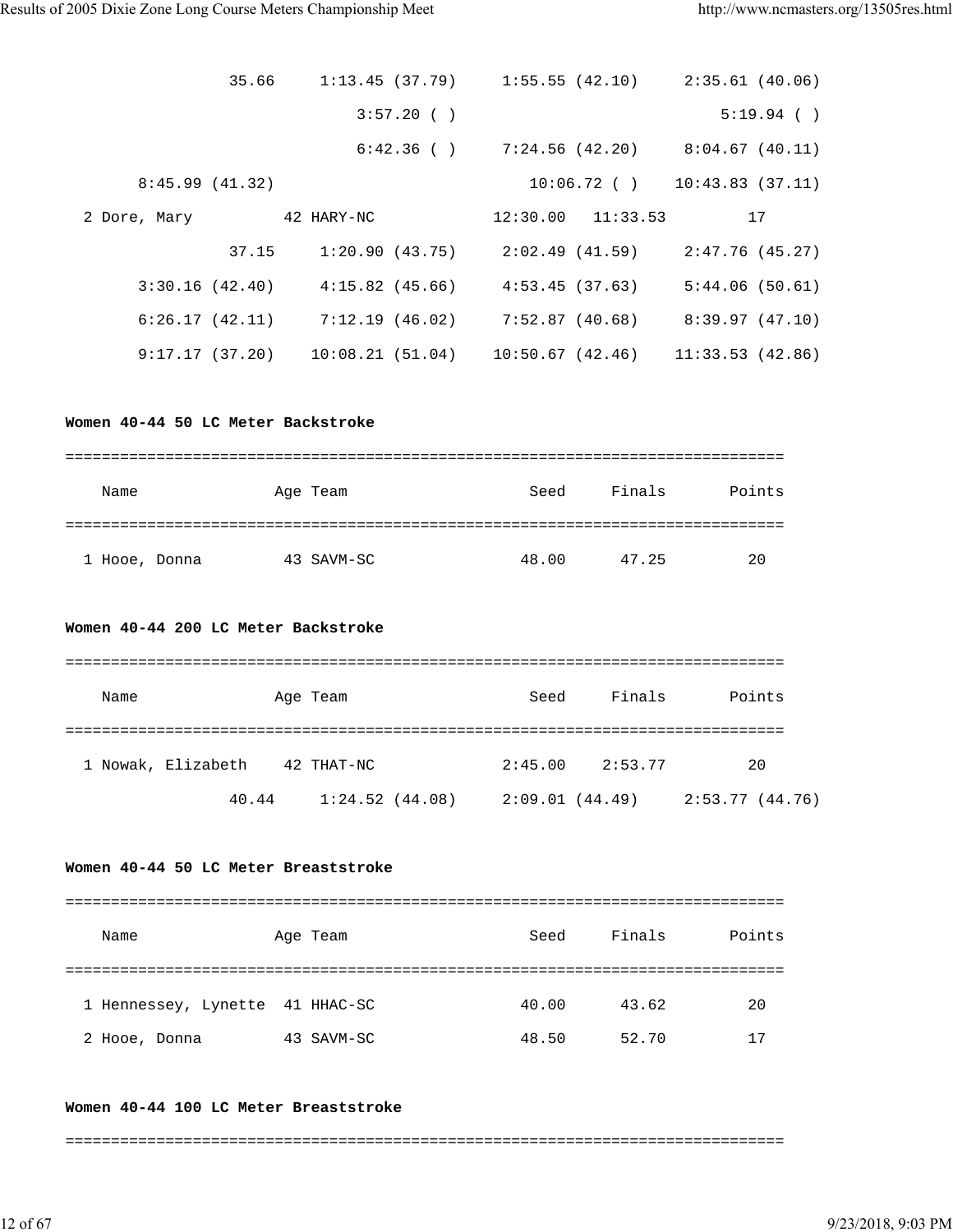| Name               |       | Age Team                  | Seed    | Finals  | Points |
|--------------------|-------|---------------------------|---------|---------|--------|
|                    |       |                           |         |         |        |
| 1 Nowak, Elizabeth |       | 42 THAT-NC                | 1:35.10 | 1:27.29 | 20     |
|                    | 42.71 | 1:27.29(44.58)            |         |         |        |
| 2 Hooe, Donna      |       | 43 SAVM-SC                | 1:50.00 | 1:56.01 | 17     |
|                    |       | $50.68$ 1:56.01 (1:05.33) |         |         |        |

## **Women 40-44 200 LC Meter Breaststroke**

| Name          | Age Team                              | Seed    | Finals  | Points                                      |
|---------------|---------------------------------------|---------|---------|---------------------------------------------|
| 1 Hooe, Donna | 43 SAVM-SC                            | 4:00.00 | 4:07.41 | 20                                          |
|               | $56.31 \quad 1:56.50 \quad (1:00.19)$ |         |         | $3:02.77$ $(1:06.27)$ $4:07.41$ $(1:04.64)$ |

#### **Women 40-44 200 LC Meter IM**

| Name                            | Age Team                          | Seed | Finals              | Points                          |
|---------------------------------|-----------------------------------|------|---------------------|---------------------------------|
| 1 Nowak, Elizabeth 42 THAT-NC   |                                   |      | $2:45.00$ $2:50.84$ | 20                              |
| 35.08                           | 1:20.32 (45.24)                   |      |                     | 2:09.80 (49.48) 2:50.84 (41.04) |
| 2 Hennessey, Lynette 41 HHAC-SC |                                   |      | $3:00.00$ $3:00.86$ | 17                              |
| 36.38                           | 1:29.05(52.67)                    |      | 2:22.09 (53.04)     | 3:00.86(38.77)                  |
| 3 Dore, Mary                    | 42 HARY-NC                        |      | $3:00.00$ $3:05.38$ | 16                              |
|                                 | $1:29.08$ ( ) $3:05.38$ (1:36.30) |      |                     |                                 |

#### **Women 40-44 400 LC Meter IM**

| Name           | Age Team |                | Seed           | Finals  | Points         |  |  |  |  |  |
|----------------|----------|----------------|----------------|---------|----------------|--|--|--|--|--|
| 1 Dore, Mary   |          | 42 HARY-NC     | 6:30.00        | 6:24.94 | 20             |  |  |  |  |  |
|                | 39.73    | 1:27.32(47.59) | 2:17.36(50.04) |         | 3:10.93(53.57) |  |  |  |  |  |
| 4:04.33(53.40) |          | 5:02.58(58.25) | 5:43.31(40.73) |         | 6:24.94(41.63) |  |  |  |  |  |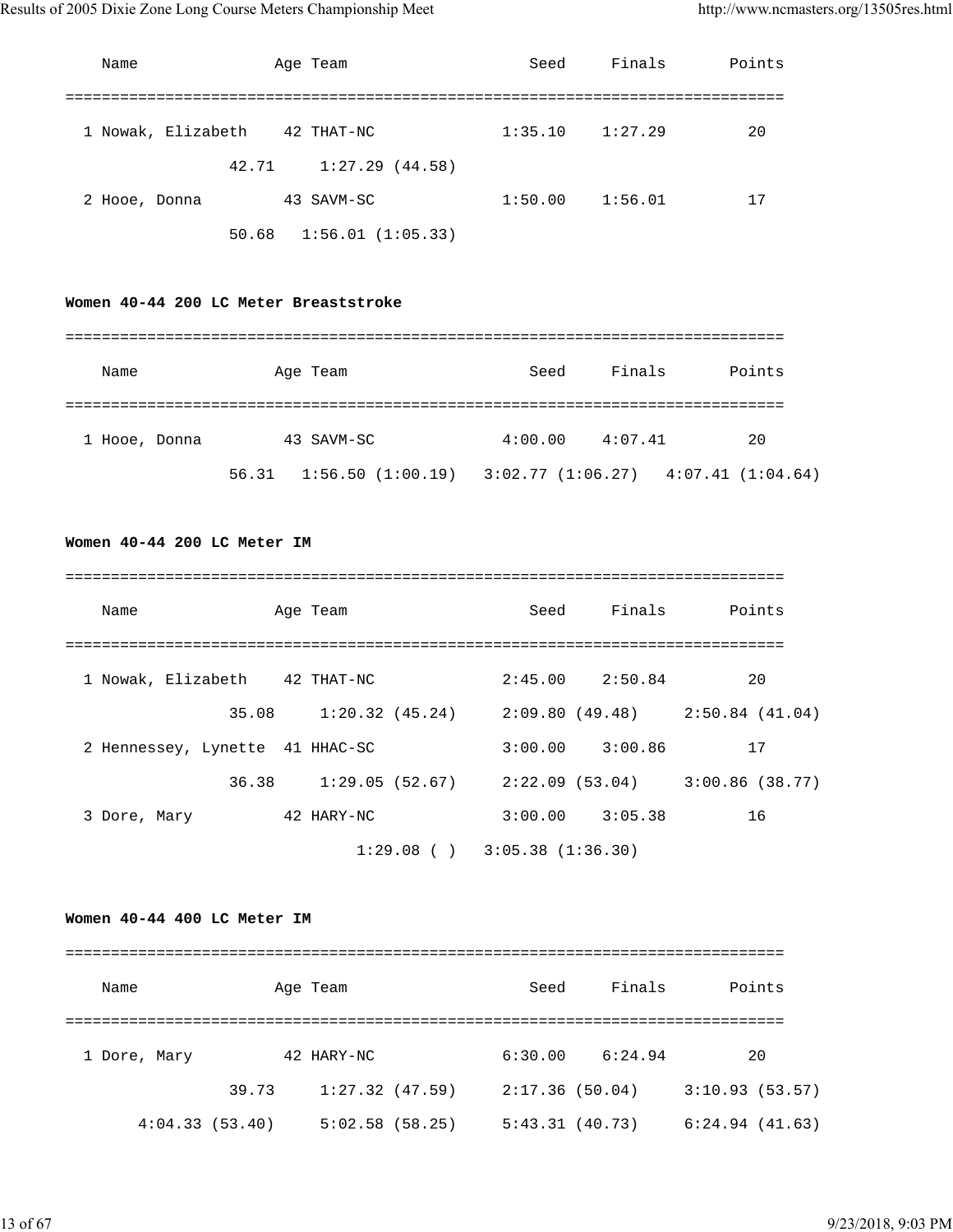## **Women 45-49 50 LC Meter Freestyle**

|              | Name            | Age Team     | Seed  | Finals | Points |  |  |  |  |
|--------------|-----------------|--------------|-------|--------|--------|--|--|--|--|
|              |                 |              |       |        |        |  |  |  |  |
| $\mathbf{1}$ | Woodard, Alis   | 45 MAC-NC    | 35.00 | 33.41  | 20     |  |  |  |  |
|              | 2 Johnson, Liz  | 49 MAC-NC    | NΤ    | 47.52  | 17     |  |  |  |  |
|              | 3 Hamilton, Deb | TGM-SC<br>47 | 52.15 | 53.12  | 16     |  |  |  |  |

## **Women 45-49 100 LC Meter Freestyle**

| Name                           | Age Team                      | Seed                | Finals | Points |
|--------------------------------|-------------------------------|---------------------|--------|--------|
| 1 Woodard, Alis                | 45 MAC-NC                     | $1:18.00$ $1:17.04$ |        | 20     |
|                                | 37.16 1:17.04 (39.88)         |                     |        |        |
| 2 Thornton, Charlott 48 TGM-SC |                               | $1:48.48$ $1:51.52$ |        | 17     |
|                                | 52.41 1:51.52 (59.11)         |                     |        |        |
| 3 Hamilton, Deb                | 47 TGM-SC                     | $2:01.34$ $2:05.66$ |        | 16     |
|                                | $56.20$ $2:05.66$ $(1:09.46)$ |                     |        |        |

#### **Women 45-49 200 LC Meter Freestyle**

| Name                           | Age Team                                  | Seed                              | Finals     | Points         |
|--------------------------------|-------------------------------------------|-----------------------------------|------------|----------------|
| 1 Woodard, Alis                | 45 MAC-NC                                 | $2:50.00$ $2:48.07$               |            | 20             |
|                                |                                           | $1:18.42$ ( ) $2:48.07$ (1:29.65) |            |                |
| 2 Thornton, Charlott 48 TGM-SC |                                           | $3:51.26$ $3:52.91$               |            | 17             |
|                                | $53.54$ 1:55.26 (1:01.72) 2:53.43 (58.17) |                                   |            | 3:52.91(59.48) |
| -- Hamilton, Deb               | 47 TGM-SC                                 | 4:30.05                           | DO         |                |
|                                | $55.86$ $2:11.02$ $(1:15.16)$             |                                   | DO (29.79) |                |

#### **Women 45-49 400 LC Meter Freestyle**

===============================================================================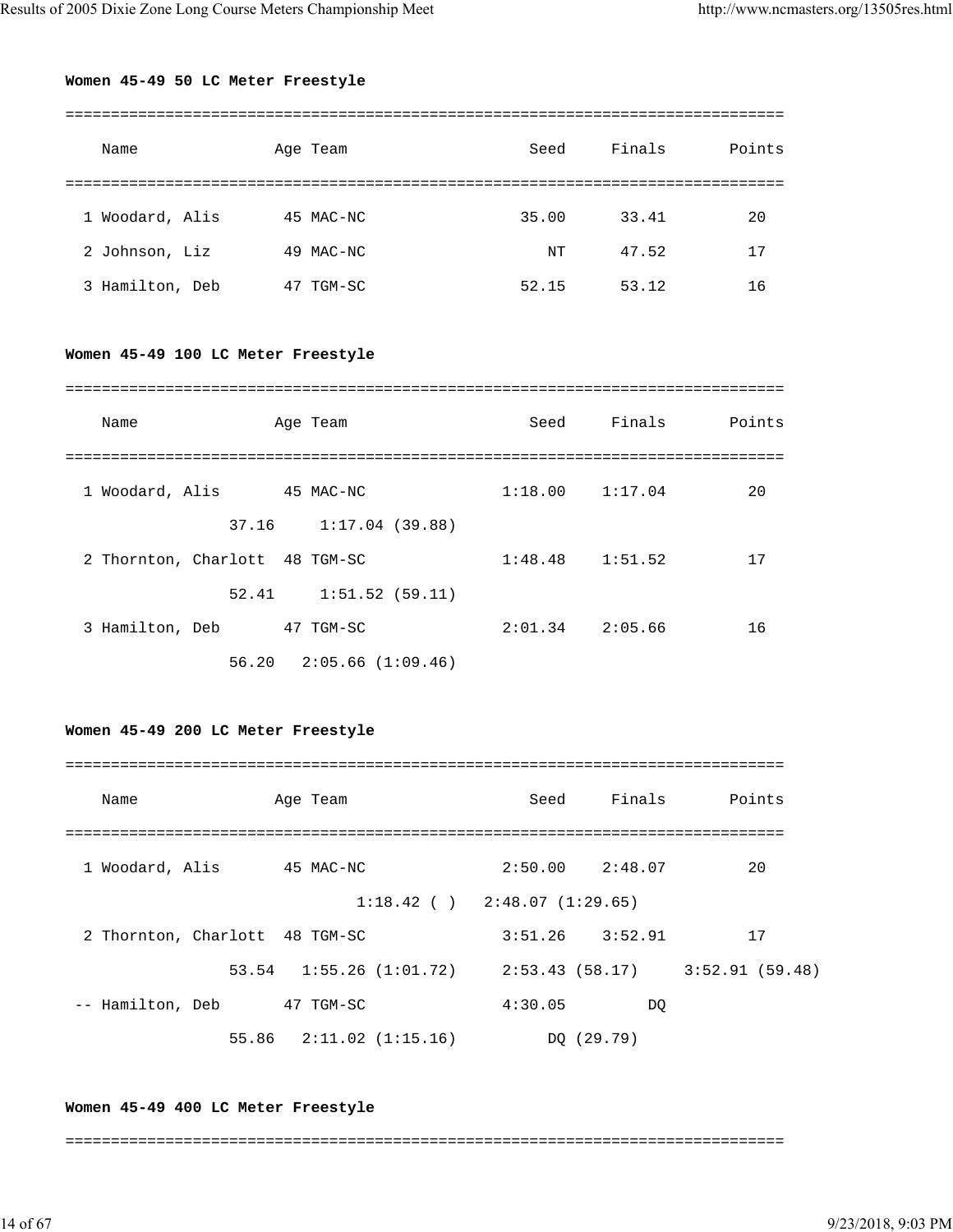| Name                           | Age Team                                                    | Seed           | Finals              | Points         |
|--------------------------------|-------------------------------------------------------------|----------------|---------------------|----------------|
| 1 Woodard, Alis                | 45 MAC-NC                                                   |                | $6:15.00$ $5:57.13$ | 20             |
| 40.88                          | 1:25.67(44.79)                                              |                | 2:12.27 (46.60)     | 2:58.23(45.96) |
| 3:46.12(47.89)                 | $4:31.59$ (45.47)                                           | 5:16.68(45.09) |                     | 5:57.13(40.45) |
| 2 Thornton, Charlott 48 TGM-SC |                                                             | 8:05.16        | 8:05.30             | 17             |
| 57.64                          | $2:00.30$ (1:02.66) $3:02.42$ (1:02.12) $4:03.60$ (1:01.18) |                |                     |                |
| 5:05.05 (1:01.45)              | $6:06.49$ (1:01.44) 7:08.62 (1:02.13)                       |                |                     | 8:05.30(56.68) |

#### **Women 45-49 800 LC Meter Freestyle**

| Name            |       | Age Team        |                | Seed            | Finals                | Points          |
|-----------------|-------|-----------------|----------------|-----------------|-----------------------|-----------------|
| 1 Woodard, Alis |       | 45 MAC-NC       |                |                 | $13:00.00$ $12:18.68$ | 20              |
|                 | 42.39 |                 | 1:31.18(48.79) | 2:18.24(47.06)  |                       | 3:06.86(48.62)  |
| 3:52.67(45.81)  |       | 4:39.31(46.64)  |                | 5:25.26(45.95)  |                       | 6:13.00(47.74)  |
| 6:58.60(45.60)  |       |                 | 7:46.55(47.95) | 8:27.39(40.84)  |                       | 9:18.19(50.80)  |
| 10:03.48(45.29) |       | 10:49.90(46.42) |                | 11:34.80(44.90) |                       | 12:18.68(43.88) |

## **Women 45-49 50 LC Meter Backstroke**

| Name            |    | Age Team | Seed    | Finals  | Points |
|-----------------|----|----------|---------|---------|--------|
|                 |    |          |         |         |        |
| 1 Hamilton, Deb | 47 | TGM-SC   | 1:04.00 | 1:04.23 | 20     |

## **Women 45-49 100 LC Meter Backstroke**

| Name            | Age Team     | Seed    | Finals  | Points |
|-----------------|--------------|---------|---------|--------|
|                 |              |         |         |        |
| 1 Hamilton, Deb | TGM-SC<br>47 | 2:24.95 | 2:20.06 | 20     |

#### **Women 45-49 200 LC Meter Backstroke**

===============================================================================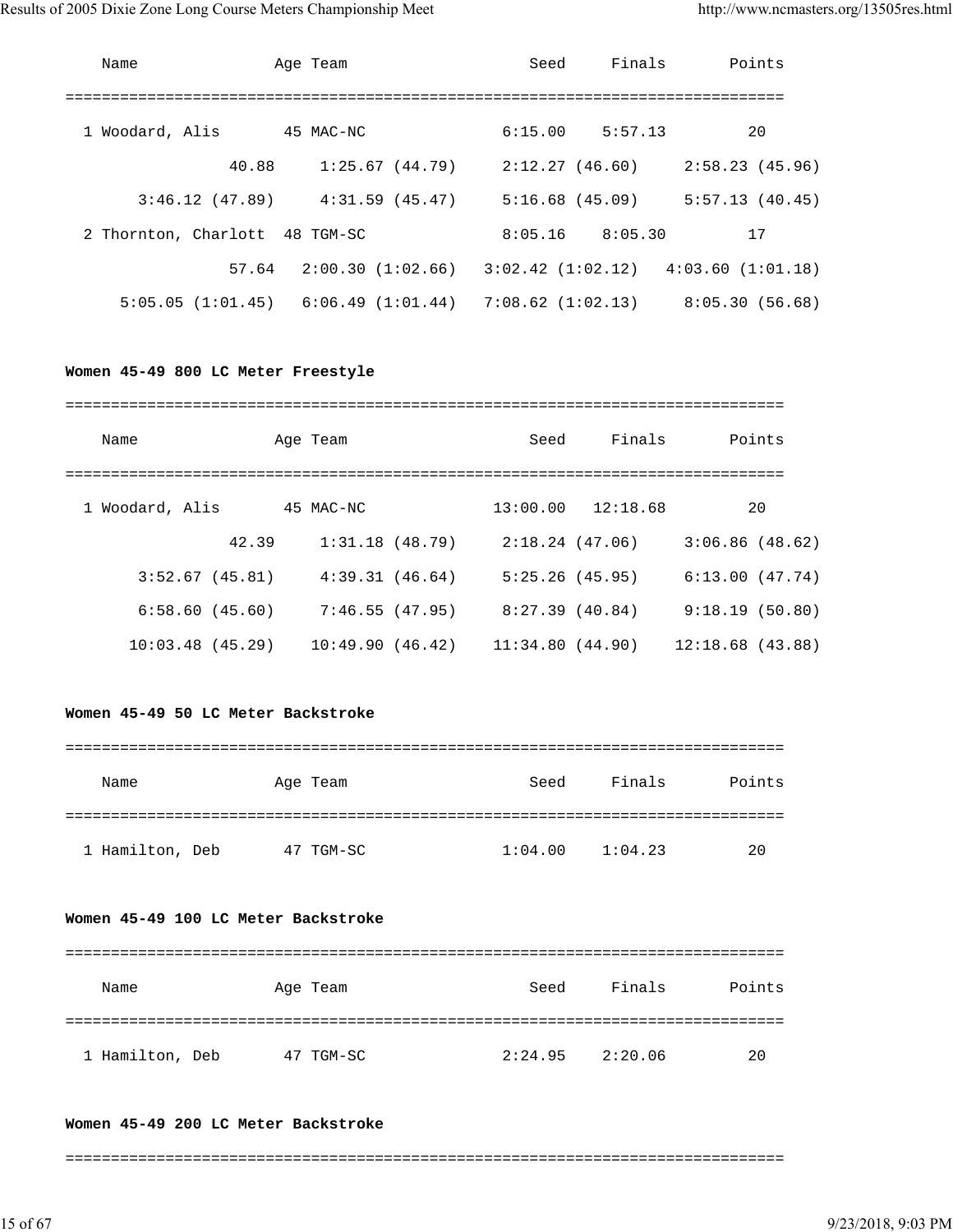| Name         | Age Team  | Seed                              | Finals  | Points |
|--------------|-----------|-----------------------------------|---------|--------|
|              |           |                                   |         |        |
| 1 Stott, Kim | 46 RAM-NC | NT                                | 3:11.32 | 20     |
|              |           | $1:34.76$ ( ) $3:11.32$ (1:36.56) |         |        |

## **Women 45-49 50 LC Meter Breaststroke**

| Name                           | Age Team   | Seed  | Finals | Points |
|--------------------------------|------------|-------|--------|--------|
|                                |            |       |        |        |
| 1 Wilber, Dara                 | 45 PALM-SC | 39.40 | 39.91  | 20     |
| 2 Thornton, Charlott 48 TGM-SC |            | 55.34 | 54.52  | ۱7     |

## **Women 45-49 100 LC Meter Breaststroke**

| Name                           | Age Team | Seed    | Finals  | Points |
|--------------------------------|----------|---------|---------|--------|
|                                |          |         |         |        |
| 1 Thornton, Charlott 48 TGM-SC |          | 2:03.54 | 2:04.94 | 20     |

## **Women 45-49 200 LC Meter Breaststroke**

| Name                           | Age Team |                                 | Seed | Finals              | Points                                |
|--------------------------------|----------|---------------------------------|------|---------------------|---------------------------------------|
|                                |          |                                 |      |                     |                                       |
| 1 Thornton, Charlott 48 TGM-SC |          |                                 |      | $4:29.46$ $4:29.48$ | 20                                    |
|                                |          | $1:04.73$ $2:13.38$ $(1:08.65)$ |      |                     | $3:23.76(1:10.38)$ $4:29.48(1:05.72)$ |

#### **Women 45-49 400 LC Meter IM**

| Name           |       | Age Team       | Seed           | Finals  | Points            |
|----------------|-------|----------------|----------------|---------|-------------------|
|                |       |                |                |         |                   |
| 1 Wilber, Dara |       | 45 PALM-SC     | 6:14.11        | 6:10.68 | 20                |
|                | 39.51 | 1:31.43(51.92) | 2:18.62(47.19) |         | 3:05.15(46.53)    |
| 3:56.25(51.10) |       | 4:47.44(51.19) | 5:29.12(41.68) |         | $6:10.68$ (41.56) |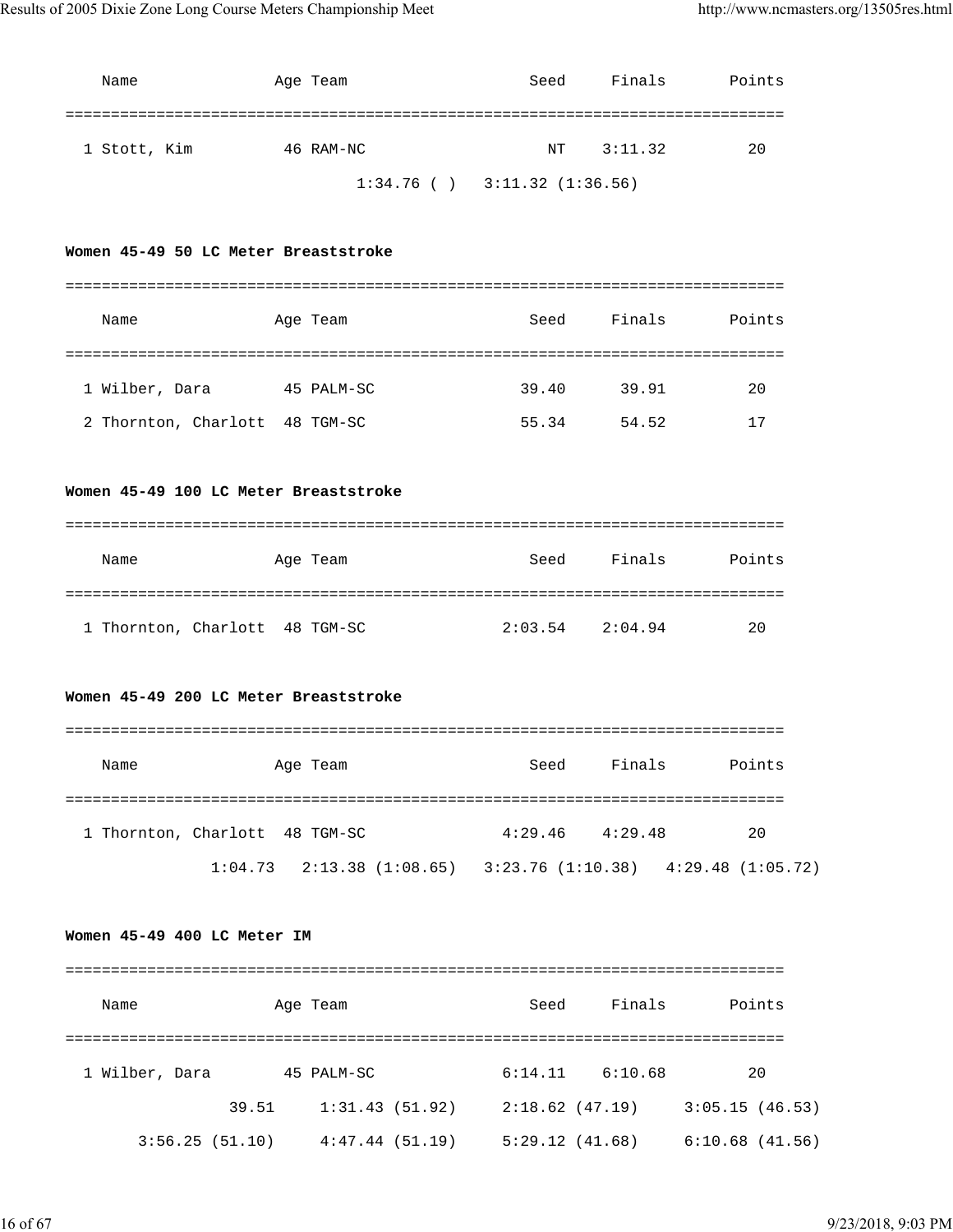#### **Women 50-54 50 LC Meter Freestyle**

| Name          | Age Team   | Seed    | Finals | Points |
|---------------|------------|---------|--------|--------|
|               |            |         |        |        |
| 1 Hinson, Jan | 51 BSLM-AD | 34.05   | 37.21  | 20     |
| 2 Bell, Dee   | 52 MAC-NC  | 1:00.00 | 53.48  | 17     |

## **Women 50-54 100 LC Meter Freestyle**

| Name              | Age Team                      | Seed    | Finals  | Points |
|-------------------|-------------------------------|---------|---------|--------|
|                   |                               |         |         |        |
| 1 Hinson, Jan     | 51 BSLM-AD                    | 1:19.51 | 1:26.60 | 20     |
|                   | 42.02<br>1:26.60(44.58)       |         |         |        |
| 2 Andersen, Kathy | 50 MAC-NC                     | 2:00.00 | 1:48.39 | 17     |
| 3 Bell, Dee       | 52 MAC-NC                     | 2:30.00 | 2:01.20 | 16     |
|                   | $56.74$ $2:01.20$ $(1:04.46)$ |         |         |        |

## **Women 50-54 200 LC Meter Freestyle**

| Name                           | Age Team  | Seed Finals Points                                                        |    |
|--------------------------------|-----------|---------------------------------------------------------------------------|----|
|                                |           |                                                                           |    |
| 1 Medearis, Rebecca 52 NCMS-NC |           | $4:00.00$ $3:48.71$                                                       | 20 |
|                                |           | 54.65 1:53.09 (58.44) 2:53.61 (1:00.52) 3:48.71 (55.10)                   |    |
| 2 Barber, Barbara 53 TGM-SC    |           | $4:04.00$ $4:01.59$ 17                                                    |    |
|                                |           | $50.10$ $1:54.27$ $(1:04.17)$ $2:56.41$ $(1:02.14)$ $4:01.59$ $(1:05.18)$ |    |
| 3 Andersen, Kathy 50 MAC-NC    |           | $4:10.00$ $4:06.50$                                                       | 16 |
|                                |           | 55.93 1:57.58 (1:01.65) 3:06.30 (1:08.72) 4:06.50 (1:00.20)               |    |
| 4 Bell, Dee                    | 52 MAC-NC | $5:00.00$ $4:35.52$ 15                                                    |    |
|                                |           | 57.81   2:11.98   (1:14.17)   3:23.11   (1:11.13)   4:35.52   (1:12.41)   |    |

#### **Women 50-54 400 LC Meter Freestyle**

===============================================================================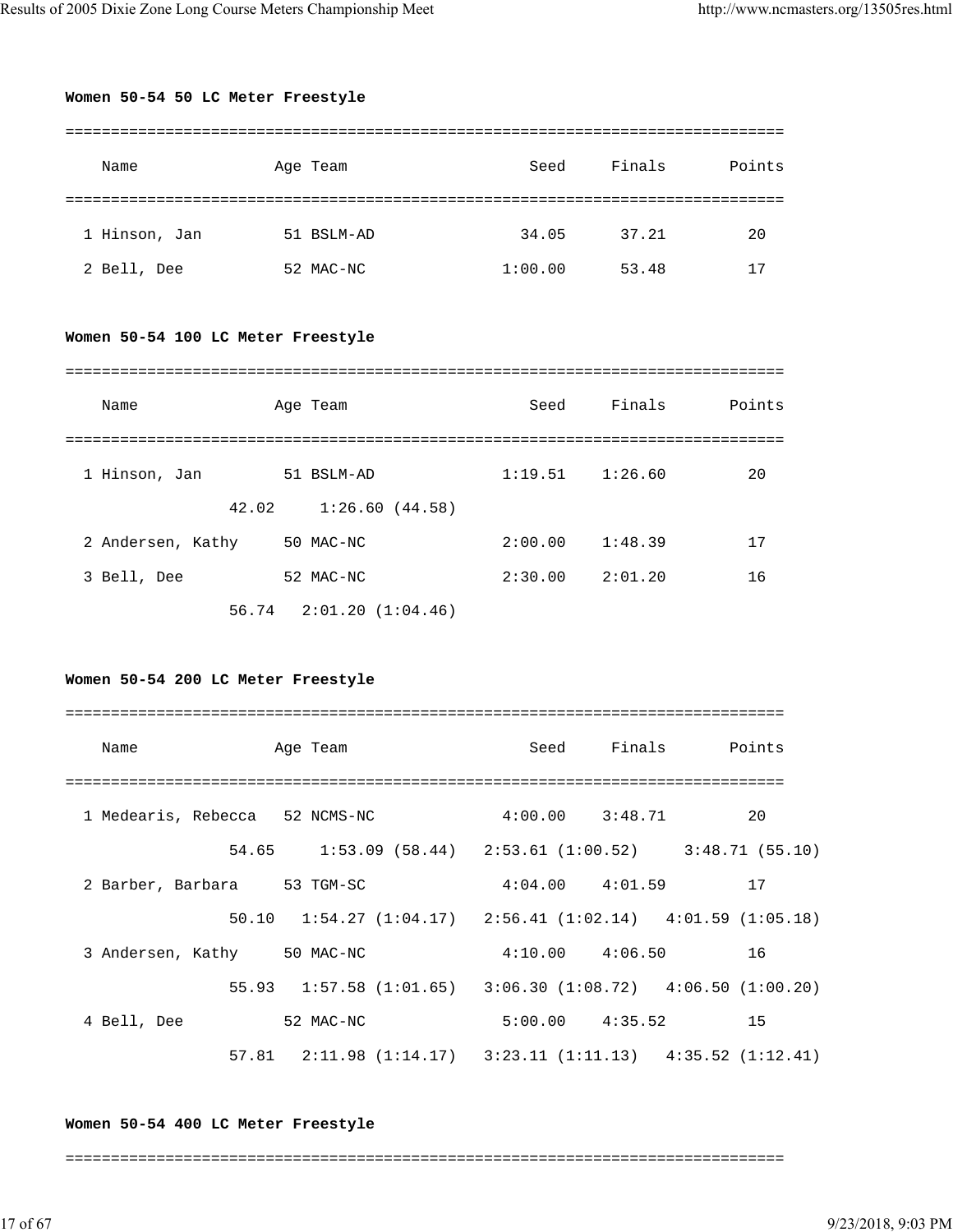| Name        | Age Team                                                                                | Seed       |                     | Finals Points         |    |
|-------------|-----------------------------------------------------------------------------------------|------------|---------------------|-----------------------|----|
|             |                                                                                         | ========== |                     |                       |    |
|             | 1 Hinson, Jan 51 BSLM-AD                                                                |            | $6:21.19$ $6:32.09$ |                       | 20 |
|             | 46.81   1:34.62 (47.81)   2:26.62 (52.00)   3:15.59 (48.97)                             |            |                     |                       |    |
|             | $4:07.82$ (52.23) $4:55.39$ (47.57) $5:47.54$ (52.15) $6:32.09$ (44.55)                 |            |                     |                       |    |
|             | 2 Andersen, Kathy 50 MAC-NC                                                             |            | $8:20.00$ $8:41.81$ | 17                    |    |
|             | $56.75$ $2:05.87$ $(1:09.12)$ $3:11.14$ $(1:05.27)$ $4:20.73$ $(1:09.59)$               |            |                     |                       |    |
|             | $5:24.99$ $(1:04.26)$ $6:35.02$ $(1:10.03)$ $7:37.82$ $(1:02.80)$ $8:41.81$ $(1:03.99)$ |            |                     |                       |    |
| 3 Bell, Dee | 52 MAC-NC                                                                               |            |                     | $11:00.00$ $10:13.85$ | 16 |
|             | $1:09.31$ $2:23.00$ $(1:13.69)$ $3:43.94$ $(1:20.94)$ $5:03.53$ $(1:19.59)$             |            |                     |                       |    |
|             | $6:26.94$ (1:23.41) $7:43.41$ (1:16.47) $9:05.31$ (1:21.90) 10:13.85 (1:08.54)          |            |                     |                       |    |

## **Women 50-54 800 LC Meter Freestyle**

| Name                                                                      | Age Team |  |                                                                             | Seed Finals Points       |  |
|---------------------------------------------------------------------------|----------|--|-----------------------------------------------------------------------------|--------------------------|--|
|                                                                           |          |  |                                                                             |                          |  |
| 1 Hinson, Jan 51 BSLM-AD 13:12.29 13:14.32 20                             |          |  |                                                                             |                          |  |
|                                                                           |          |  | 44.03 1:33.27 (49.24) 2:13.55 (40.28) 3:13.90 (1:00.35)                     |                          |  |
|                                                                           |          |  | $4:04.72$ (50.82) $4:55.93$ (51.21) $5:45.30$ (49.37) $6:36.46$ (51.16)     |                          |  |
|                                                                           |          |  | 7:26.25 (49.79) 8:17.38 (51.13) 9:06.90 (49.52) 9:57.91 (51.01)             |                          |  |
|                                                                           |          |  | $10:47.31$ (49.40) $11:38.88$ (51.57) $12:27.78$ (48.90) $13:14.32$ (46.54) |                          |  |
| 2 Medearis, Rebecca 52 NCMS-NC                                            |          |  |                                                                             | $16:00.00$ $16:01.50$ 17 |  |
|                                                                           |          |  | 51.94   1:51.82   (59.88)   2:51.26   (59.44)   3:52.28   (1:01.02)         |                          |  |
|                                                                           |          |  | 4:51.68 (59.40) 5:53.18 (1:01.50) 6:53.26 (1:00.08) 16:01.50 (9:08.24)      |                          |  |
| 3 Andersen, Kathy 50 MAC-NC 16:50.00 17:02.14 16                          |          |  |                                                                             |                          |  |
|                                                                           |          |  | 46.25 1:58.97 (1:12.72) 3:00.61 (1:01.64) 4:08.59 (1:07.98)                 |                          |  |
|                                                                           |          |  | 5:03.22 (54.63) 6:19.68 (1:16.46) 7:22.23 (1:02.55) 17:02.14 (9:39.91)      |                          |  |
| 4 Bell, Dee 52 MAC-NC 22:00.00 19:54.92 15                                |          |  |                                                                             |                          |  |
|                                                                           |          |  | 58.97 2:16.26 (1:17.29) 3:28.47 (1:12.21) 4:49.55 (1:21.08)                 |                          |  |
| 6:00.50 (1:10.95) 7:24.76 (1:24.26) 8:38.31 (1:13.55) 19:54.92 (11:16.61) |          |  |                                                                             |                          |  |

**Women 50-54 50 LC Meter Backstroke**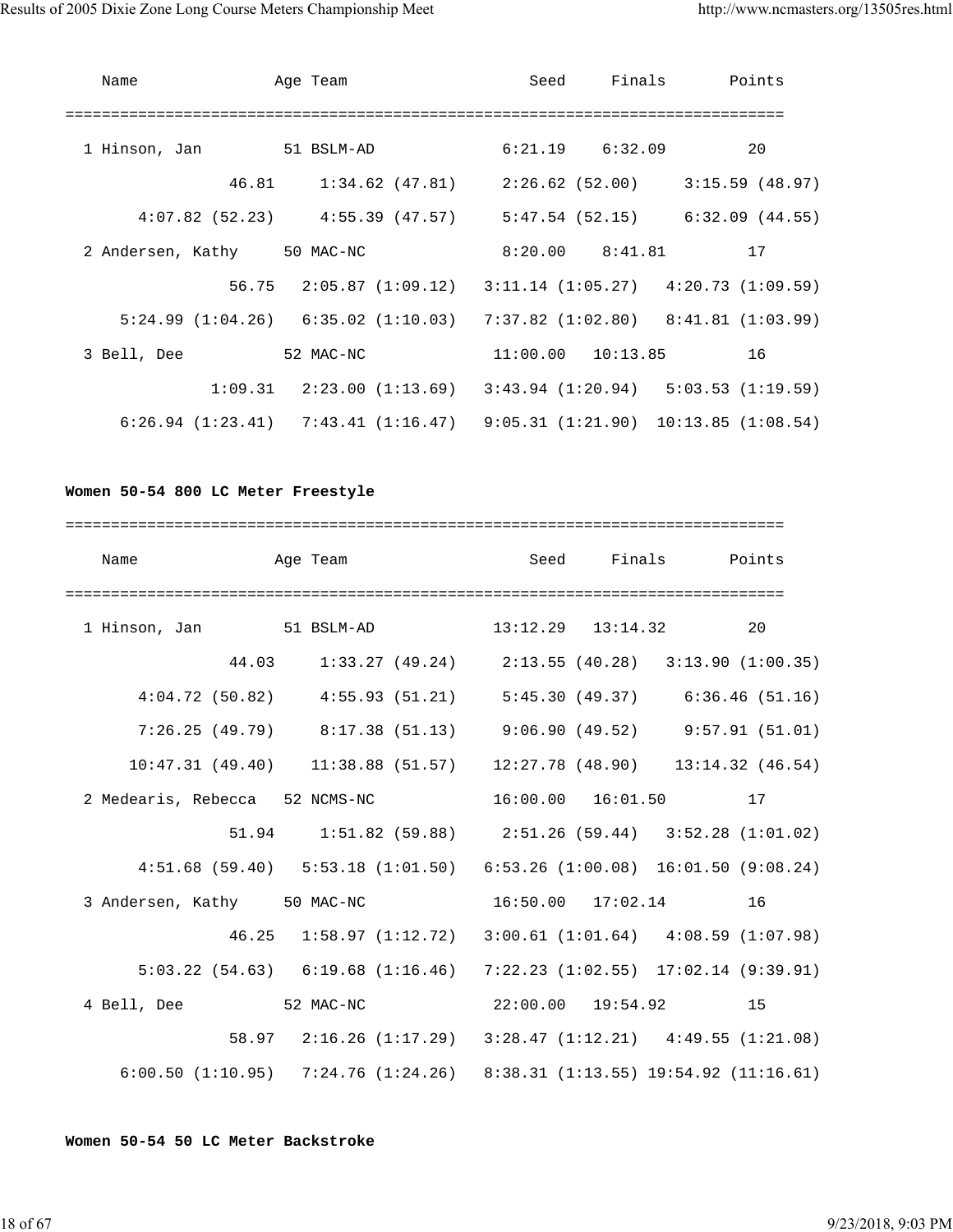| Name          | Age Team   | Seed    | Finals  | Points |
|---------------|------------|---------|---------|--------|
|               |            |         |         |        |
| 1 Hinson, Jan | 51 BSLM-AD | 51.96   | 52.30   | 20     |
| 2 Bell, Dee   | 52 MAC-NC  | 2:00.00 | 1:14.38 | 17     |

#### **Women 50-54 100 LC Meter Backstroke**

| Name                | Age Team    | Seed    | Finals  | Points |
|---------------------|-------------|---------|---------|--------|
|                     |             |         |         |        |
| 1 Medearis, Rebecca | 52 NCMS-NC  | 2:10.00 | 2:01.08 | 20     |
| 2 Barber, Barbara   | 53 TGM-SC   | 2:06.00 | 2:07.20 | 17     |
| 3 Andersen, Kathy   | $50$ MAC-NC | 2:30.00 | 2:29.83 | 16     |

#### **Women 50-54 200 LC Meter Backstroke**

| Name             |       | Age Team       | Seed           | Finals  | Points         |
|------------------|-------|----------------|----------------|---------|----------------|
| 1 Rogers, Jennie |       | 53 AM-NC       | 3:20.00        | 3:23.75 | 20             |
|                  | 46.78 | 1:40.33(53.55) | 2:30.45(50.12) |         | 3:23.75(53.30) |

## **Women 50-54 50 LC Meter Breaststroke**

| Name              | Age Team   | Seed    | Finals | Points |
|-------------------|------------|---------|--------|--------|
|                   |            |         |        |        |
| 1 Andersen, Kathy | 50 MAC-NC  | 1:05.00 | 53.39  | 20     |
| 2 Hinson, Jan     | 51 BSLM-AD | 47.86   | 56.65  | 17     |
| 3 Barber, Barbara | 53 TGM-SC  | 56.35   | 58.82  | 16     |

#### **Women 50-54 100 LC Meter Breaststroke**

| Name | Age Team | Seed | Finals | Points |
|------|----------|------|--------|--------|
|      |          |      |        |        |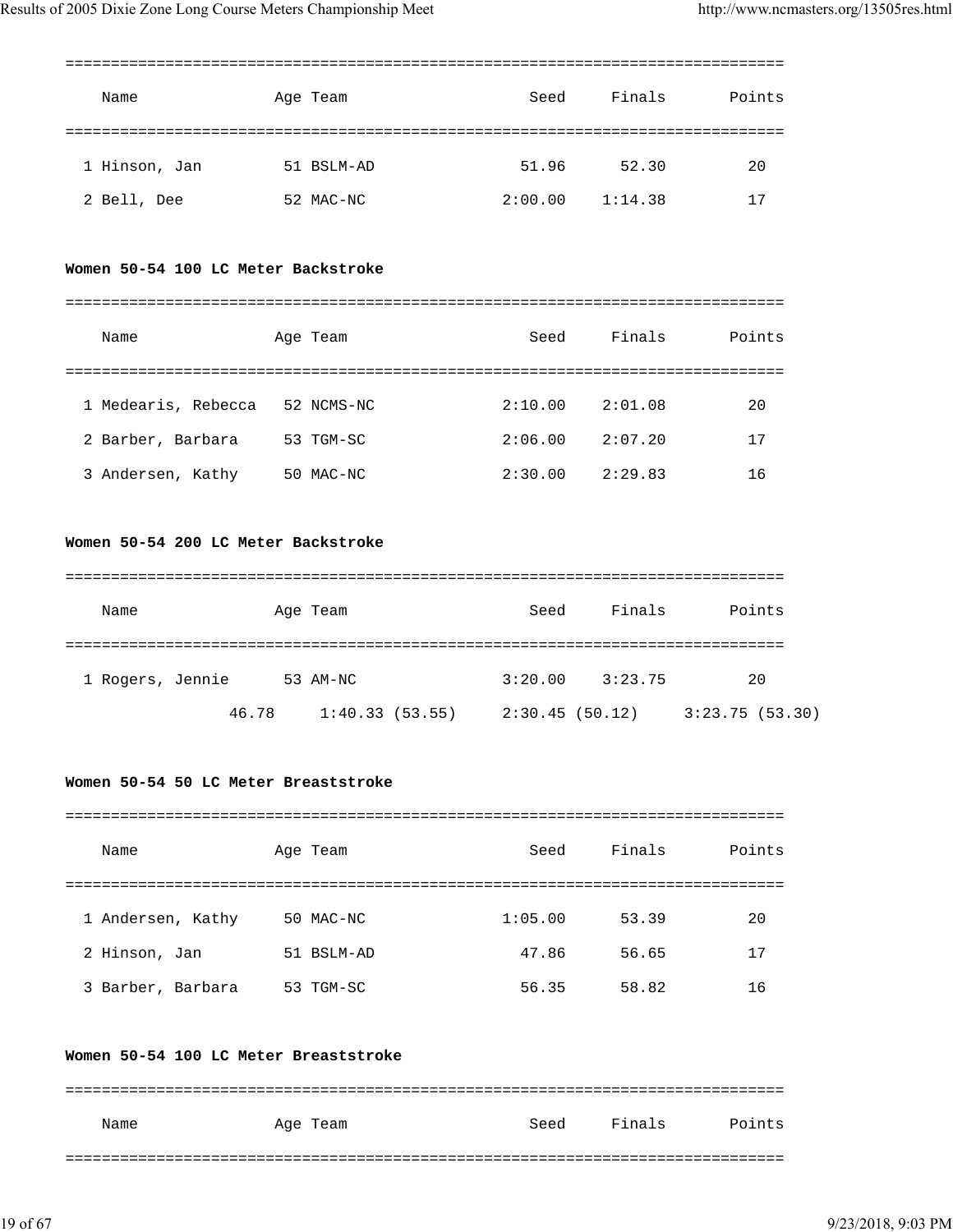| 1 Andersen, Kathy 50 MAC-NC |                                 | 2:10.00 2:06.67 | 20 |
|-----------------------------|---------------------------------|-----------------|----|
|                             | $1:01.30$ $2:06.67$ $(1:05.37)$ |                 |    |

## **Women 50-54 200 LC Meter Breaststroke**

| Name                |         | Age Team                          | Seed             | Finals  | Points           |
|---------------------|---------|-----------------------------------|------------------|---------|------------------|
|                     |         |                                   |                  |         |                  |
| 1 Medearis, Rebecca |         | 52 NCMS-NC                        | 4:10.00          | 4:15.48 | 20               |
|                     |         | $2:04.26$ ( ) $4:15.48$ (2:11.22) |                  |         |                  |
| 2 Andersen, Kathy   |         | 50 MAC-NC                         | 4:20.00          | 4:44.06 | 17               |
|                     | 1:07.68 | 2:17.82(1:10.14)                  | 3:34.16(1:16.34) |         | 4:44.06(1:09.90) |

## **Women 50-54 50 LC Meter Butterfly**

| Name                            | Age Team | Seed  | Finals | Points |
|---------------------------------|----------|-------|--------|--------|
|                                 |          |       |        |        |
| 1 Fitzgerald, Cheryl 53 COLM-SC |          | 41.00 | 43.84  | 20     |
| 2 Rogers, Jennie                | 53 AM-NC | 47.00 | 44.60  | 17     |

## **Women 50-54 100 LC Meter Butterfly**

| Name                            |       | Age Team       | Seed    | Finals  | Points |
|---------------------------------|-------|----------------|---------|---------|--------|
| 1 Fitzgerald, Cheryl 53 COLM-SC |       |                | 1:35.00 | 1:44.55 | 20     |
|                                 | 45.06 | 1:44.55(59.49) |         |         |        |

## **Women 50-54 200 LC Meter Butterfly**

| Name                            | Age Team                                    | Seed    | Finals  | Points         |
|---------------------------------|---------------------------------------------|---------|---------|----------------|
|                                 |                                             |         |         |                |
| 1 Fitzgerald, Cheryl 53 COLM-SC |                                             | 3:35.00 | 3:47.13 | 20             |
|                                 | $48.95$ 1:49.74 (1:00.79) 2:50.54 (1:00.80) |         |         | 3:47.13(56.59) |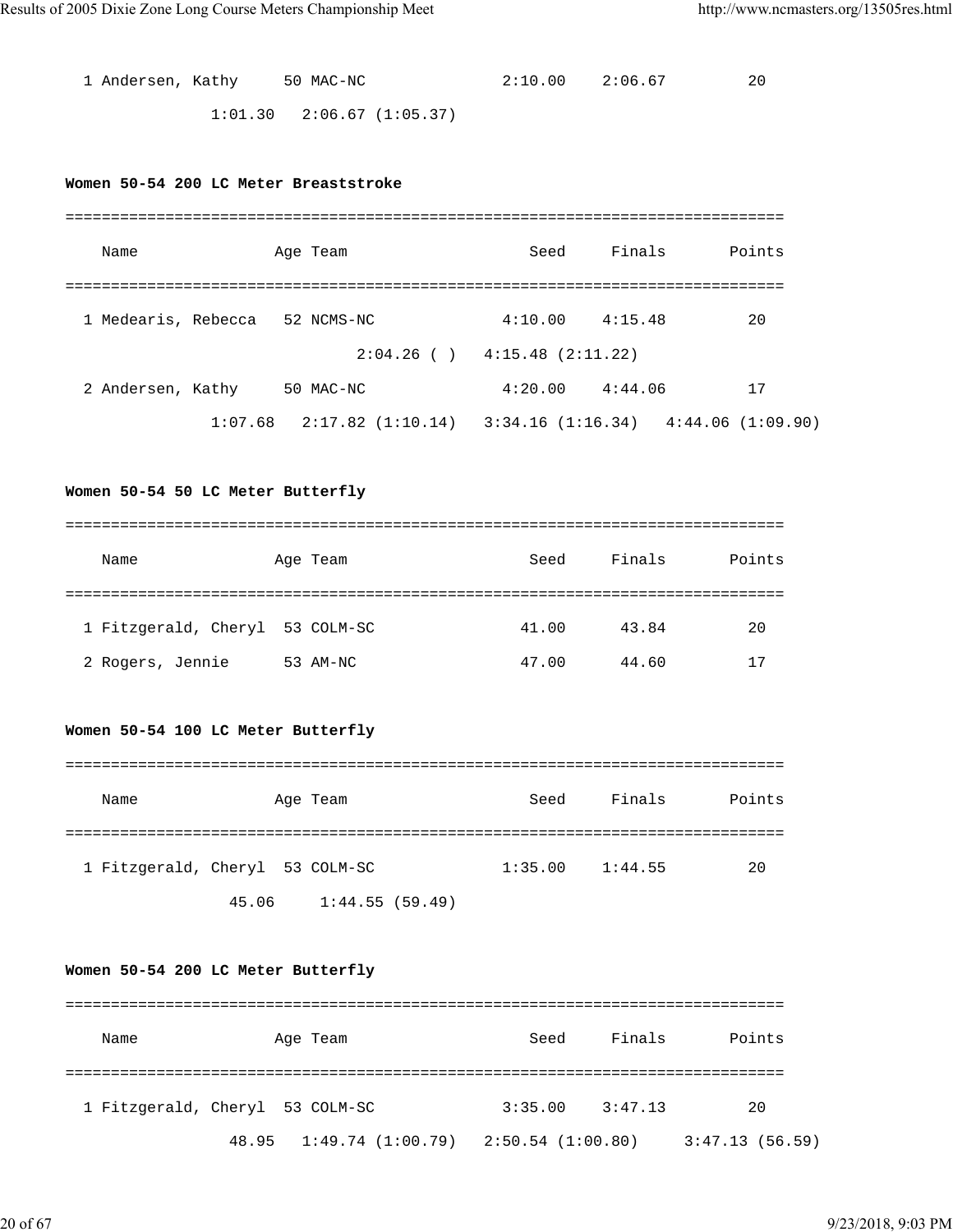## **Women 50-54 200 LC Meter IM**

| Name                            | Age Team                                    | Seed                | Finals | Points         |
|---------------------------------|---------------------------------------------|---------------------|--------|----------------|
| 1 Fitzgerald, Cheryl 53 COLM-SC |                                             | $3:20.00$ $3:27.54$ |        | 20             |
| 46.36                           | $1:40.41$ (54.05) $2:45.09$ (1:04.68)       |                     |        | 3:27.54(42.45) |
| 2 Rogers, Jennie                | 53 AM-NC                                    | $3:25.00$ $3:28.77$ |        | 17             |
|                                 | $1:38.04$ ( ) $3:28.77$ (1:50.73)           |                     |        |                |
| 3 Hinson, Jan                   | 51 BSLM-AD                                  | $3:47.22$ $3:54.66$ |        | 16             |
|                                 | $50.67$ 1:58.95 (1:08.28) 3:04.56 (1:05.61) |                     |        | 3:54.66(50.10) |

**Women 50-54 400 LC Meter IM**

| Name                            | Age Team                                                                    | Seed | Finals              | Points       |
|---------------------------------|-----------------------------------------------------------------------------|------|---------------------|--------------|
|                                 |                                                                             |      |                     |              |
| 1 Fitzgerald, Cheryl 53 COLM-SC |                                                                             |      | $7:10.00$ $7:22.53$ | 20           |
|                                 | 46.15 1:47.83 (1:01.68) 2:43.50 (55.67) 3:42.97 (59.47)                     |      |                     |              |
|                                 | $4:42.98$ (1:00.01) $5:49.46$ (1:06.48) $6:34.90$ (45.44) $7:22.53$ (47.63) |      |                     |              |
| 2 Rogers, Jennie 53 AM-NC       |                                                                             |      | $7:30.00$ $7:41.08$ | 17           |
|                                 | $1:54.65$ ()                                                                |      |                     | $3:47.64$ () |
|                                 | $6:00.91$ ( ) $7:41.08$ (1:40.17)                                           |      |                     |              |
| 3 Hinson, Jan                   | 51 BSLM-AD                                                                  |      | $7:54.06$ 8:01.98   | 16           |
|                                 | 55.95 2:01.45 (1:05.50) 3:06.05 (1:04.60) 4:08.43 (1:02.38)                 |      |                     |              |
|                                 | 5:15.57 $(1:07.14)$ 6:23.74 $(1:08.17)$ 7:15.67 $(51.93)$ 8:01.98 $(46.31)$ |      |                     |              |

## **Women 55-59 800 LC Meter Freestyle**

| Name                |                  | Age Team                              | Seed | Finals   | Points                                       |
|---------------------|------------------|---------------------------------------|------|----------|----------------------------------------------|
|                     |                  |                                       |      |          |                                              |
| 1 Daugherty, Donnie |                  | 56 HARY-NC                            | NT   | 16:32.49 | 20                                           |
|                     | 52.19            | $1:50.06$ (57.87) $2:55.24$ (1:05.18) |      |          | 3:55.00(59.76)                               |
|                     | 5:00.11(1:05.11) | $6:00.41$ (1:00.30)                   |      |          | $7:06.33$ $(1:05.92)$ $16:32.49$ $(9:26.16)$ |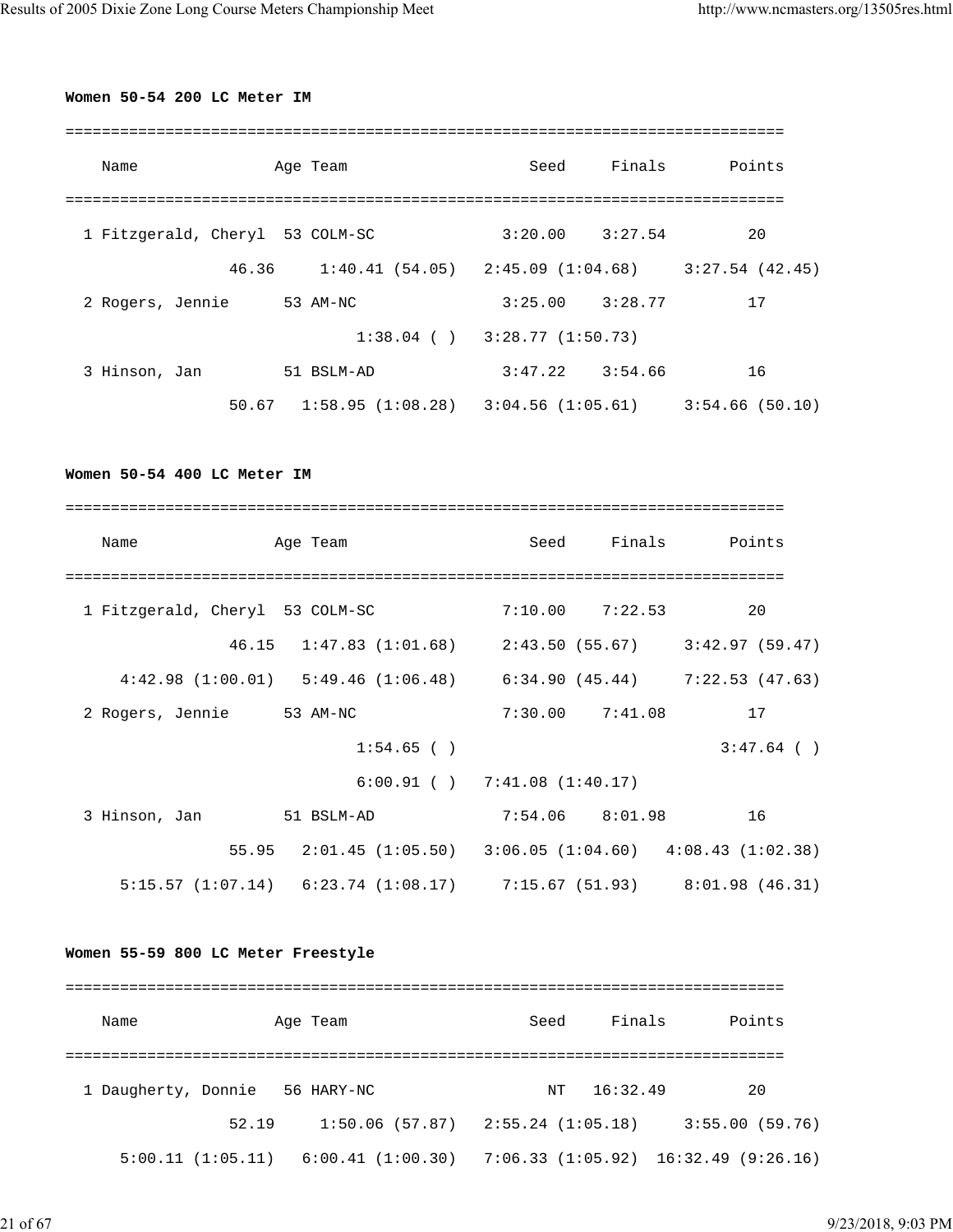| Name                                                  | Age Team                                                                            |      |                     | Seed Finals Points     |
|-------------------------------------------------------|-------------------------------------------------------------------------------------|------|---------------------|------------------------|
| 1 Cathey, Sandra 56 MAC-NC                            |                                                                                     |      |                     | $7:26.00$ $7:44.68$ 20 |
|                                                       | 53.58 1:50.18 (56.60) 2:53.16 (1:02.98) 3:50.41 (57.25)                             |      |                     |                        |
|                                                       | $4:55.03$ $(1:04.62)$ $5:57.68$ $(1:02.65)$ $6:53.02$ $(55.34)$ $7:44.68$ $(51.66)$ |      |                     |                        |
| Women 60-64 50 LC Meter Freestyle                     |                                                                                     |      |                     |                        |
| Name                                                  | Age Team                                                                            |      |                     | Seed Finals Points     |
| 1 Ludick, Jane 60 HHAC-SC                             |                                                                                     |      | $1:00.01$ $1:01.60$ | 20                     |
| Women 60-64 50 LC Meter Backstroke                    |                                                                                     |      |                     |                        |
| Name                                                  | Age Team                                                                            |      |                     |                        |
|                                                       |                                                                                     |      |                     | Seed Finals Points     |
| 1 Ludick, Jane 60 HHAC-SC                             |                                                                                     |      | $1:02.81$ 58.93     | 20                     |
|                                                       |                                                                                     |      |                     |                        |
| Name                                                  | Age Team                                                                            | Seed | Finals              | Points                 |
| Women 60-64 100 LC Meter Backstroke<br>1 Ludick, Jane | 60 HHAC-SC                                                                          |      | $2:16.85$ $2:16.71$ | 20                     |
| Women 60-64 200 LC Meter Backstroke                   |                                                                                     |      |                     |                        |
| Name                                                  | Age Team                                                                            | Seed | Finals              | Points                 |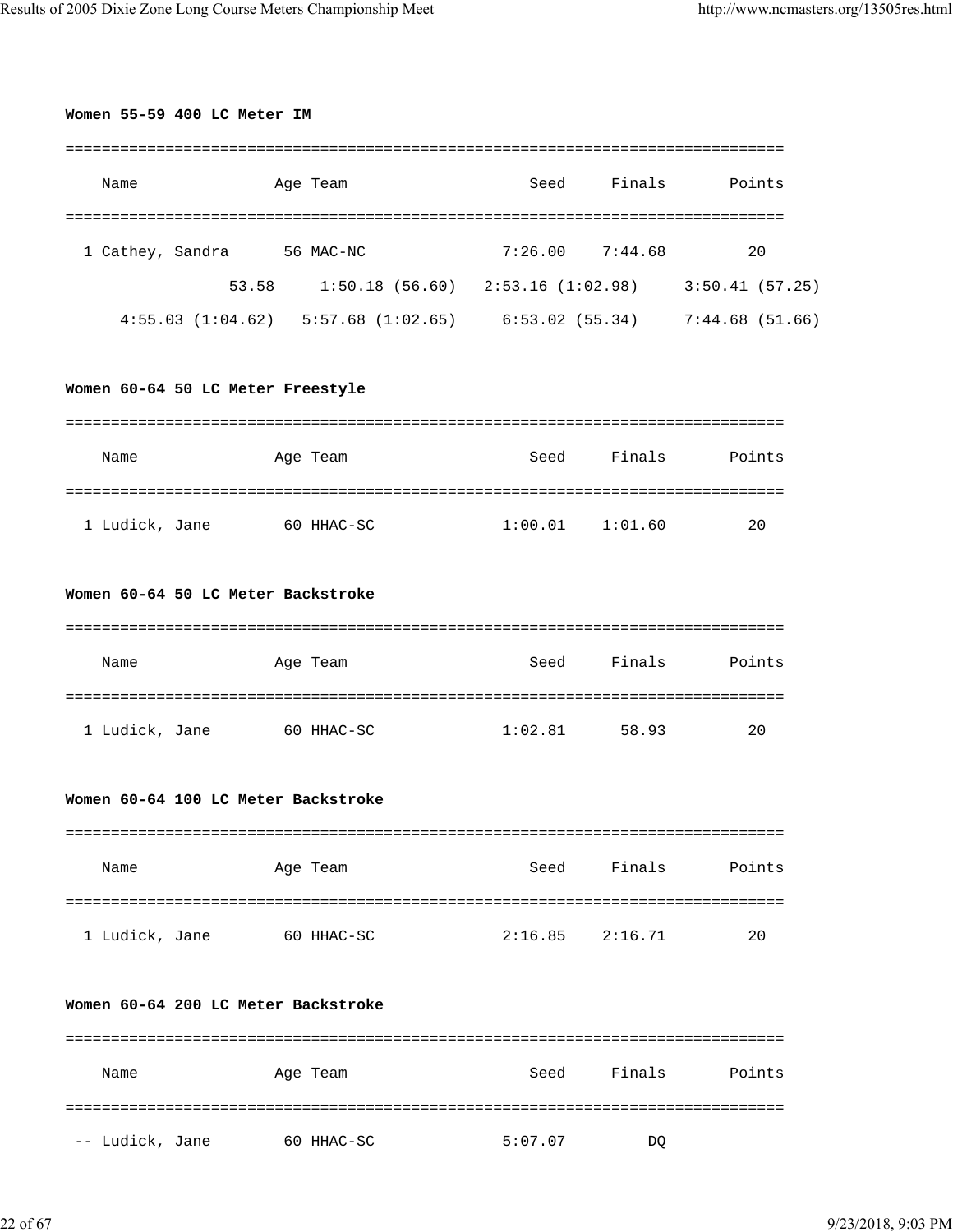1:02.74 2:23.41 (1:20.67) 3:34.52 (1:11.11) DQ (1:12.87)

# **Women 60-64 50 LC Meter Breaststroke** =============================================================================== Name Age Team Seed Finals Points =============================================================================== 1 Ludick, Jane 60 HHAC-SC 1:11.97 1:10.96 20 **Women 60-64 100 LC Meter Breaststroke** =============================================================================== Name Age Team Seed Finals Points =============================================================================== 1 Ludick, Jane 60 HHAC-SC 2:37.59 2:38.79 20 1:09.52 2:38.79 (1:29.27) **Women 60-64 200 LC Meter Breaststroke** =============================================================================== Name Age Team Seed Finals Points =============================================================================== 1 Ludick, Jane 60 HHAC-SC 5:48.14 5:49.15 20 1:10.02 2:45.21 (1:35.19) 4:13.57 (1:28.36) 5:49.15 (1:35.58) **Women 65-69 50 LC Meter Freestyle** =============================================================================== Name Age Team Seed Finals Points =============================================================================== 1 Whalen, Nana 68 HHAC-SC 50.04 51.94 20

#### **Women 65-69 100 LC Meter Freestyle**

| Name           | Age Team   | Seed    | Finals  | Points |
|----------------|------------|---------|---------|--------|
|                |            |         |         |        |
| 1 Whalen, Nana | 68 HHAC-SC | 1:52.50 | 1:51.21 | 20     |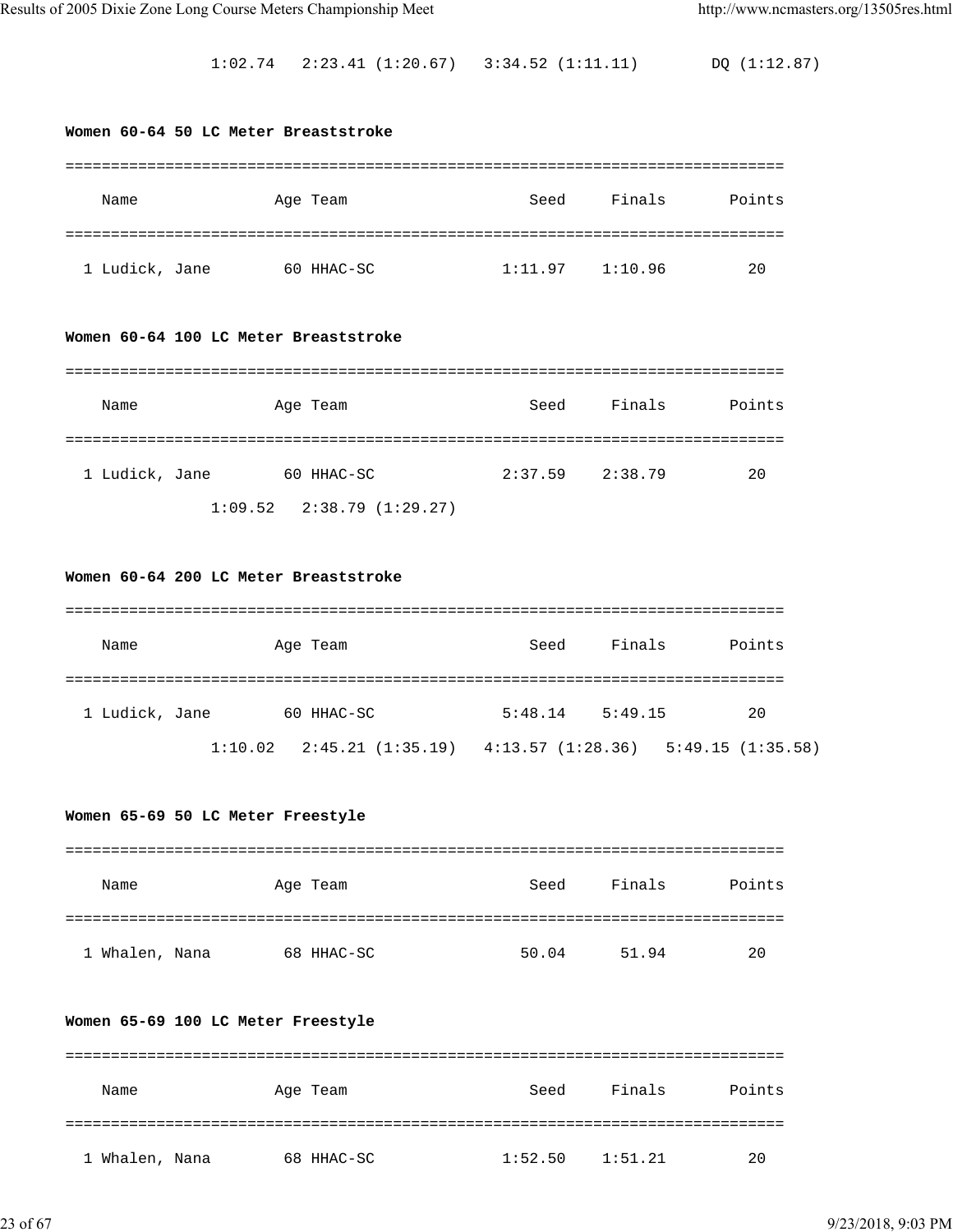52.12 1:51.21 (59.09)

| Women 65-69 800 LC Meter Freestyle |                                                         |       |                     |                    |
|------------------------------------|---------------------------------------------------------|-------|---------------------|--------------------|
|                                    |                                                         |       |                     |                    |
| Name                               | Age Team                                                | Seed  | Finals              | Points             |
| 1 Kremer, Sandra                   | 69 RAM-NC                                               |       | 18:30.00 16:32.07   | 20                 |
|                                    | 1:52.19()                                               |       |                     | 3:57.32()          |
| 16:32.07(12:34.75)                 |                                                         |       |                     |                    |
|                                    |                                                         |       |                     |                    |
| Women 65-69 50 LC Meter Backstroke |                                                         |       |                     |                    |
|                                    |                                                         |       |                     |                    |
| Name                               | Age Team                                                | Seed  | Finals              | Points             |
|                                    |                                                         |       |                     |                    |
| 1 Whalen, Nana                     | 68 HHAC-SC                                              |       | 56.29 56.68         | 20                 |
| 2 Vass, Mary                       | 69 CSM-NC                                               | 53.38 | 1:03.31             | 17                 |
|                                    |                                                         |       |                     |                    |
|                                    | Women 65-69 100 LC Meter Backstroke                     |       |                     |                    |
|                                    |                                                         |       |                     |                    |
| Name                               | Age Team                                                | Seed  | Finals              | Points             |
|                                    |                                                         |       |                     |                    |
| 1 Whalen, Nana                     | 68 HHAC-SC                                              |       | $2:10.37$ $2:07.32$ | 20                 |
|                                    |                                                         |       |                     |                    |
|                                    | Women 65-69 200 LC Meter Backstroke                     |       |                     |                    |
|                                    |                                                         |       |                     |                    |
| Name                               |                                                         |       |                     | Seed Finals Points |
|                                    | Age Team                                                |       |                     |                    |
|                                    |                                                         |       |                     |                    |
|                                    | 1 Newell, Sally 68 THAT-NC                              |       | $3:45.88$ $3:55.74$ | 20                 |
|                                    | 54.31 1:57.47 (1:03.16) 2:55.95 (58.48) 3:55.74 (59.79) |       |                     |                    |
|                                    |                                                         |       |                     |                    |

#### **Women 65-69 50 LC Meter Breaststroke**

===============================================================================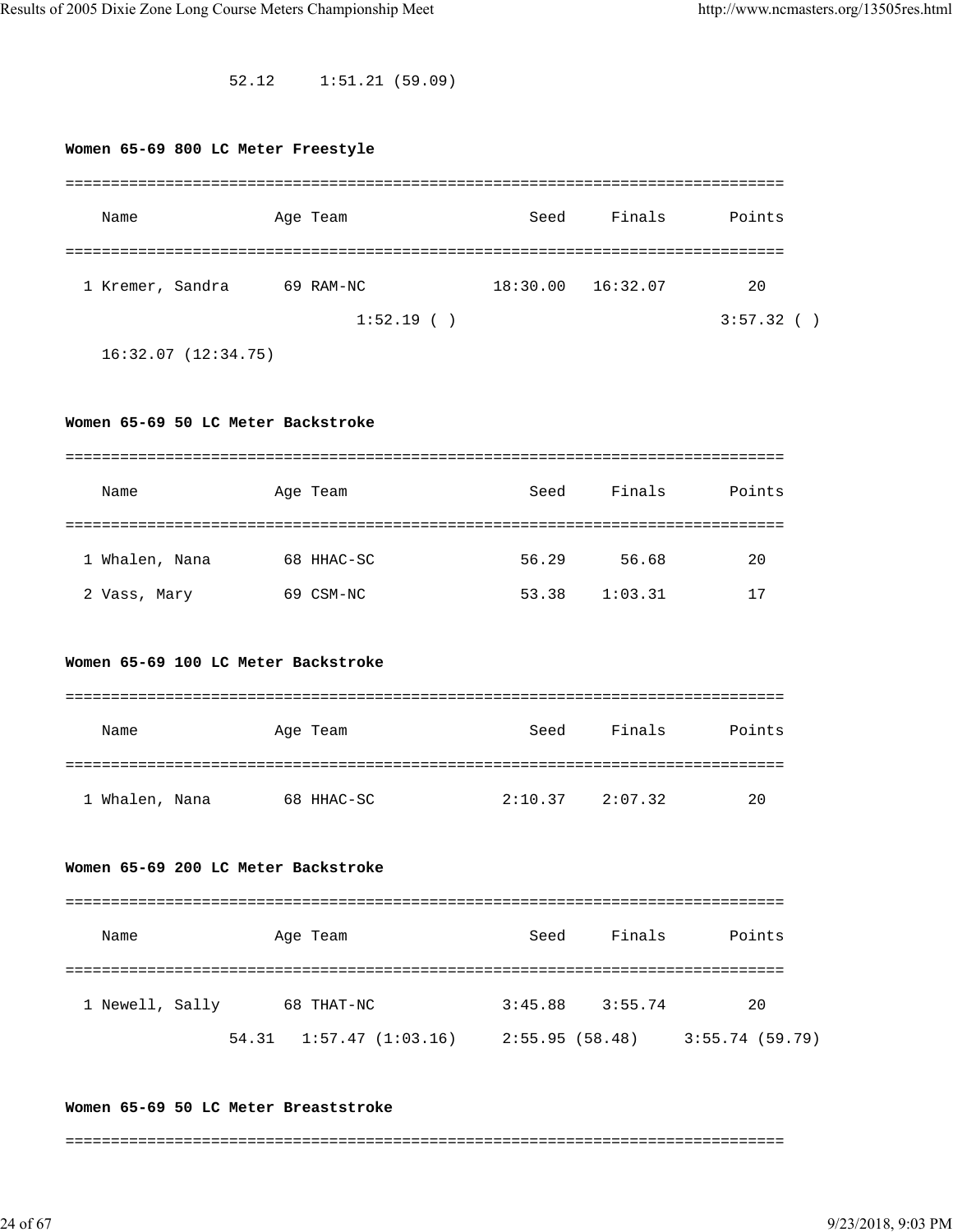| Name                                  | Age Team                                                    | Seed                |                     | Finals Points |
|---------------------------------------|-------------------------------------------------------------|---------------------|---------------------|---------------|
|                                       |                                                             |                     |                     |               |
|                                       |                                                             |                     |                     |               |
| 1 Newell, Sally                       | 68 THAT-NC                                                  | 48.53               | 49.92               | 20            |
| 2 Vass, Mary                          | 69 CSM-NC                                                   |                     | $1:03.00$ $1:14.61$ | 17            |
|                                       |                                                             |                     |                     |               |
| Women 65-69 200 LC Meter Breaststroke |                                                             |                     |                     |               |
|                                       |                                                             |                     |                     |               |
|                                       |                                                             |                     |                     |               |
| Name                                  | Age Team                                                    | Seed                | Finals              | Points        |
|                                       |                                                             |                     |                     |               |
| 1 Newell, Sally 68 THAT-NC            |                                                             |                     | $3:55.21$ 4:05.39   | 20            |
|                                       | 54.49 2:00.71 (1:06.22) 3:01.65 (1:00.94) 4:05.39 (1:03.74) |                     |                     |               |
|                                       |                                                             |                     |                     |               |
| Women 65-69 50 LC Meter Butterfly     |                                                             |                     |                     |               |
|                                       |                                                             |                     |                     |               |
|                                       |                                                             |                     |                     |               |
| Name                                  | Age Team                                                    |                     | Seed Finals Points  |               |
|                                       |                                                             |                     |                     |               |
| 1 Whalen, Nana                        | 68 HHAC-SC                                                  | $1:02.36$ $1:05.83$ |                     | 20            |
|                                       |                                                             |                     |                     |               |
|                                       |                                                             |                     |                     |               |
| Women 65-69 100 LC Meter Butterfly    |                                                             |                     |                     |               |
|                                       |                                                             |                     |                     |               |
| Name                                  | Age Team                                                    | Seed                | Finals              | Points        |
|                                       |                                                             |                     |                     |               |
| 1 Whalen, Nana                        | 68 HHAC-SC                                                  |                     | $2:26.66$ $2:18.61$ | 20            |
|                                       |                                                             |                     |                     |               |
|                                       | $1:01.68$ $2:18.61$ (1:16.93)                               |                     |                     |               |
|                                       |                                                             |                     |                     |               |
| Women 65-69 200 LC Meter Butterfly    |                                                             |                     |                     |               |

| Name           | Age Team   | Seed                | Finals | Points |
|----------------|------------|---------------------|--------|--------|
|                |            |                     |        |        |
| 1 Whalen, Nana | 68 HHAC-SC | $5:26.92$ $5:52.88$ |        | 20     |
|                | 2:35.00(   | 5:52.88(3:17.88)    |        |        |

## **Women 65-69 200 LC Meter IM**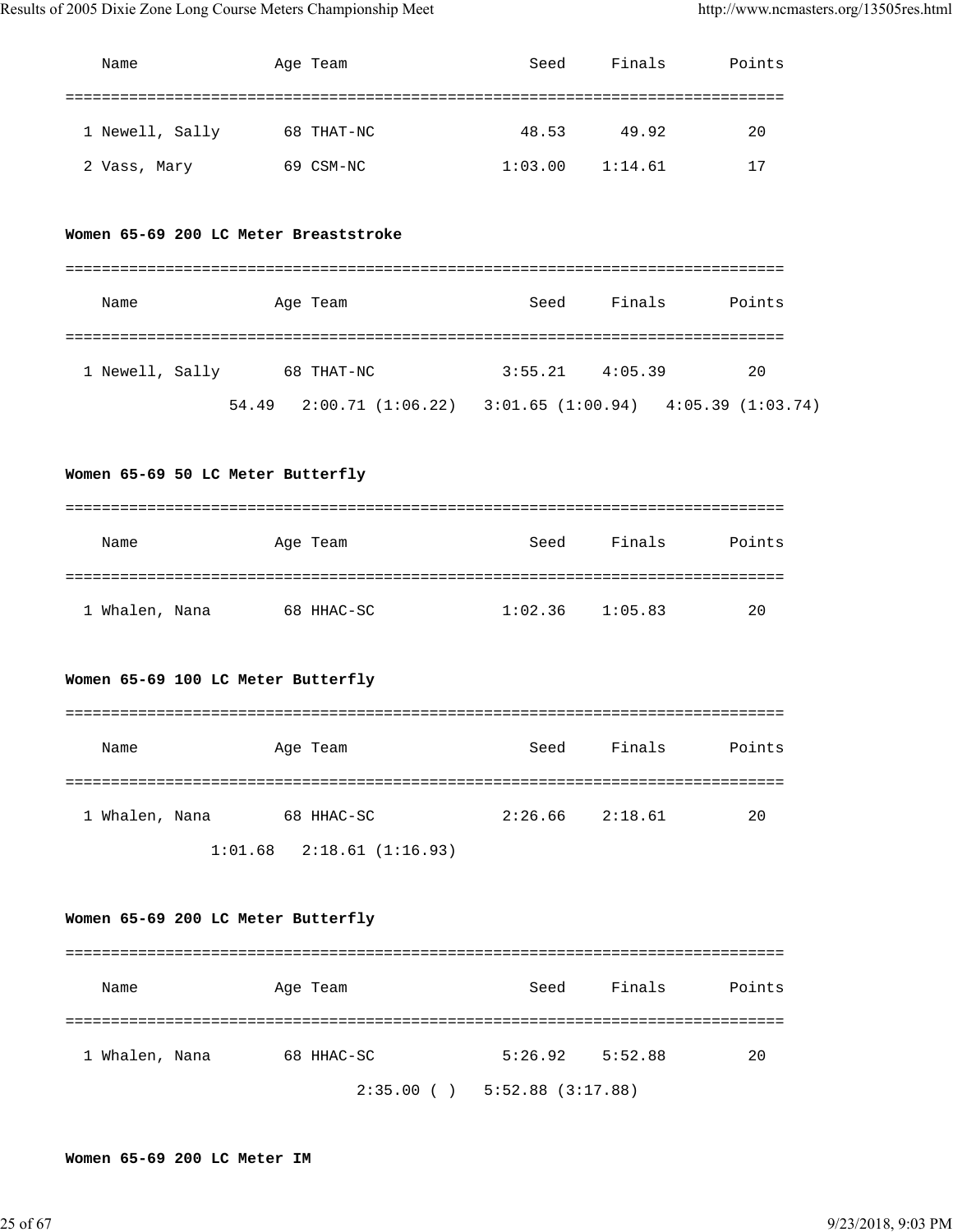| Name            | Age Team                        | Seed                              | Finals  | Points                              |
|-----------------|---------------------------------|-----------------------------------|---------|-------------------------------------|
|                 |                                 |                                   |         |                                     |
| 1 Newell, Sally | 68 THAT-NC                      | 3:57.32                           | 4:00.10 | 20                                  |
|                 |                                 | $2:03.49$ ( ) $4:00.10$ (1:56.61) |         |                                     |
| 2 Whalen, Nana  | 68 HHAC-SC                      | 5:07.05                           | 4:54.87 | 17                                  |
|                 | $1:11.34$ $2:20.27$ $(1:08.93)$ |                                   |         | 3:54.60 (1:34.33) 4:54.87 (1:00.27) |

#### **Women 65-69 400 LC Meter IM**

| Name           | Age Team                                              | Seed     | Finals   | Points                               |
|----------------|-------------------------------------------------------|----------|----------|--------------------------------------|
| 1 Whalen, Nana | 68 HHAC-SC                                            | 10:52.58 | 10:05.05 | 20                                   |
|                | $1:05.29$ $2:31.40$ $(1:26.11)$ $3:44.19$ $(1:12.79)$ |          |          | 5:00.36(1:16.17)                     |
|                | $6:22.67$ $(1:22.31)$ $7:58.66$ $(1:35.99)$           |          |          | 8:59.46 (1:00.80) 10:05.05 (1:05.59) |

#### **Women 70-74 50 LC Meter Freestyle**

| Name | Age Team                        | Seed  | Finals | Points |
|------|---------------------------------|-------|--------|--------|
|      |                                 |       |        |        |
|      | 1 Robbins-Bonitz, Su 72 THAT-NC | 49.91 | 49.52  | 20     |

#### **Women 70-74 50 LC Meter Backstroke**

| Name                            | Age Team   | Seed  | Finals  | Points |
|---------------------------------|------------|-------|---------|--------|
|                                 |            |       |         |        |
| 1 Robbins-Bonitz, Su 72 THAT-NC |            | 52.84 | 51.51   | 20     |
| 2 Weaver, Penny                 | 71 NCMS-NC | 59.00 | 1:08.18 | 17     |

#### **Women 70-74 100 LC Meter Backstroke**

=============================================================================== Name Mage Team Seed Finals Points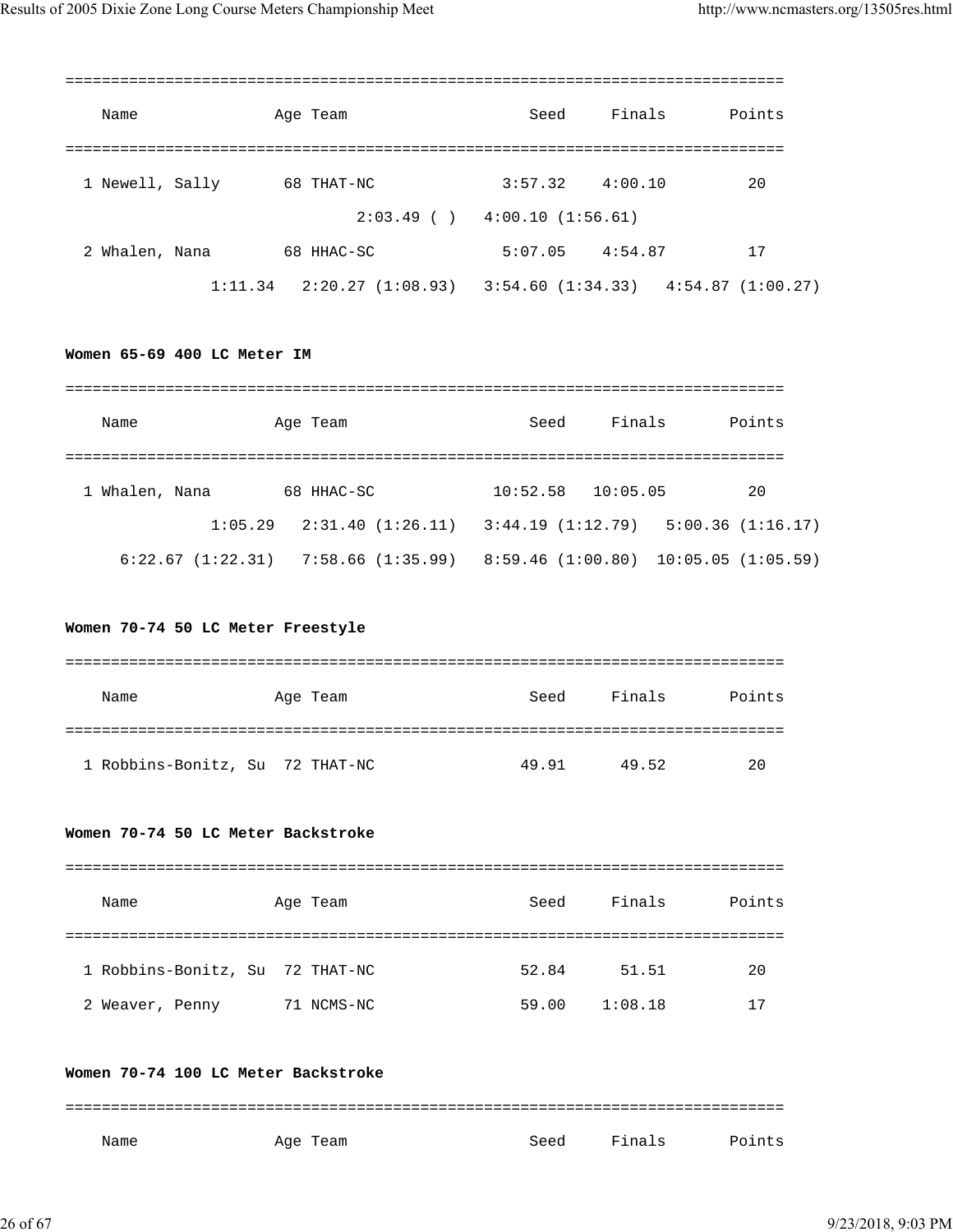| 1 Robbins-Bonitz, Su 72 THAT-NC |                                 | 2:00.66 | 2:00.76 | 20 |
|---------------------------------|---------------------------------|---------|---------|----|
|                                 | $1:01.33$ $2:00.76$ (59.43)     |         |         |    |
| 2 Weaver, Penny                 | 71 NCMS-NC                      | 1:57.00 | 2:26.10 | 17 |
|                                 | $1:04.80$ $2:26.10$ $(1:21.30)$ |         |         |    |

## **Women 70-74 200 LC Meter Backstroke**

| Name                            | Age Team                        | Seed    | Finals  | Points                                  |
|---------------------------------|---------------------------------|---------|---------|-----------------------------------------|
| 1 Robbins-Bonitz, Su 72 THAT-NC |                                 | 4:34.19 | 4:23.64 | 20                                      |
|                                 | $1:00.69$ $2:10.00$ $(1:09.31)$ |         |         | $3:18.42$ (1:08.42) $4:23.64$ (1:05.22) |

## **Women 70-74 50 LC Meter Breaststroke**

| Name | Age Team                        | Seed    | Finals  | Points |
|------|---------------------------------|---------|---------|--------|
|      |                                 |         |         |        |
|      | 1 Robbins-Bonitz, Su 72 THAT-NC | 1:00.84 | 1:00.98 | 20     |

## **Women 70-74 100 LC Meter Breaststroke**

| Name | Age Team                        | Seed    | Finals  | Points |
|------|---------------------------------|---------|---------|--------|
|      |                                 |         |         |        |
|      | 1 Robbins-Bonitz, Su 72 THAT-NC | 2:15.43 | 2:21.58 | 20     |
|      | $1:07.57$ $2:21.58$ $(1:14.01)$ |         |         |        |

#### **Women 75-79 50 LC Meter Freestyle**

| Name              | Age Team   | Seed  | Finals | Points |
|-------------------|------------|-------|--------|--------|
|                   |            |       |        |        |
| 1 Derr, Carolyn   | 77 NCMS-NC | 57.00 | 57.75  | 20     |
| 2 Eisele, Barbara | 75 HHAC-SC | 58.45 | 59.87  | 17     |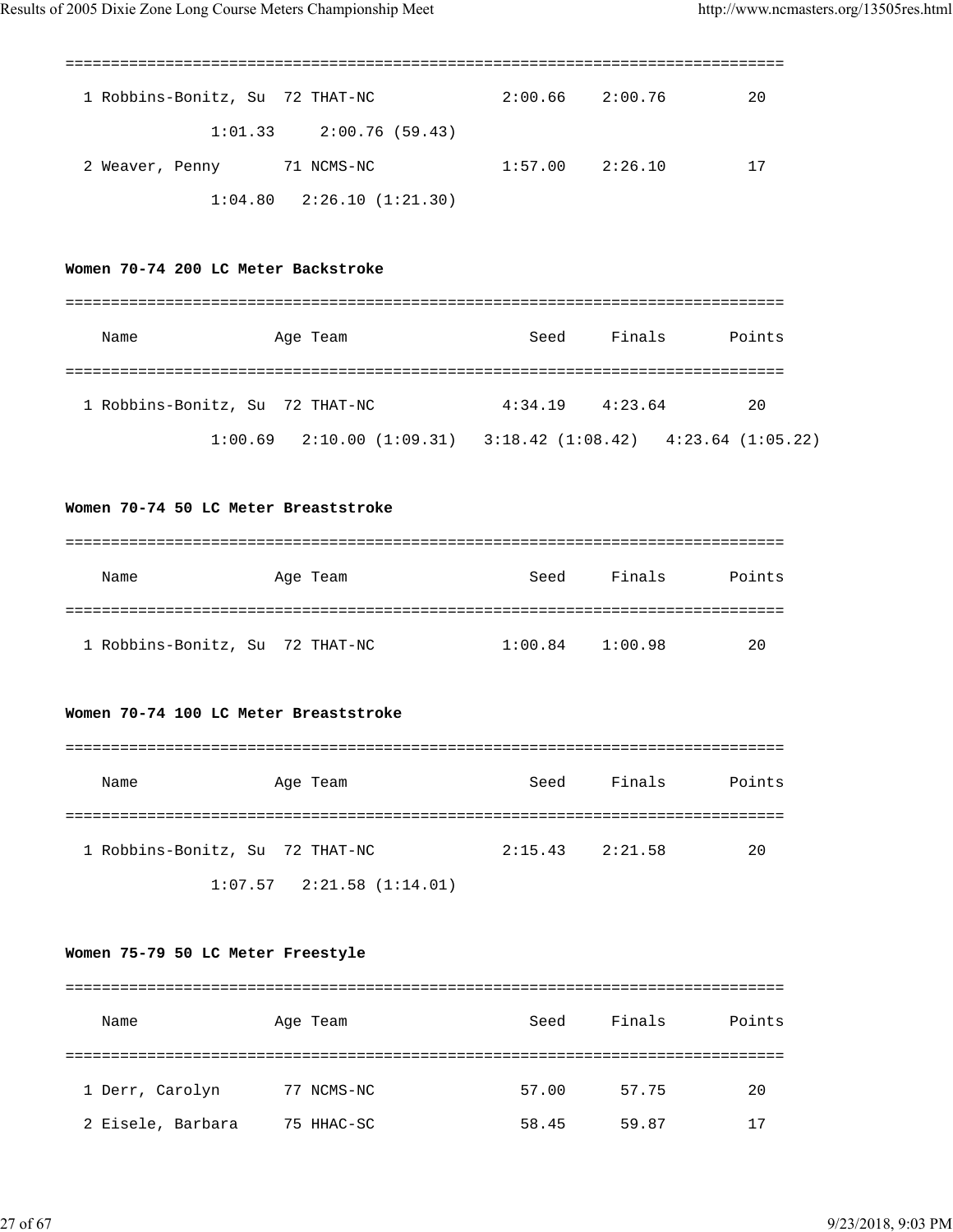## **Women 75-79 100 LC Meter Freestyle**

| Name              | Age Team                        | Seed    | Finals  | Points |
|-------------------|---------------------------------|---------|---------|--------|
|                   |                                 |         |         |        |
| 1 Derr, Carolyn   | 77 NCMS-NC                      | 2:05.00 | 2:09.33 | 20     |
|                   | $1:02.40$ $2:09.33$ $(1:06.93)$ |         |         |        |
| 2 Eisele, Barbara | 75 HHAC-SC                      | 2:02.41 | 2:09.83 | 17     |
|                   | $59.37$ $2:09.83$ $(1:10.46)$   |         |         |        |

**Women 75-79 400 LC Meter Freestyle**

| Name              | Age Team                      | Seed    | Finals   | Points                                |
|-------------------|-------------------------------|---------|----------|---------------------------------------|
|                   |                               |         |          |                                       |
| 1 Eisele, Barbara | 75 HHAC-SC                    | 9:30.01 | 10:03.32 | 20                                    |
|                   | $1:06.66$ $2:17.65$ (1:10.99) |         |          | $3:35.07(1:17.42)$ $4:50.43(1:15.36)$ |
| 6:12.09(1:21.66)  | 7:29.58 (1:17.49)             |         |          | 8:51.15(1:21.57)10:03.32(1:12.17)     |

## **Women 75-79 50 LC Meter Backstroke**

| Name            | Age Team   | Seed    | Finals  | Points |
|-----------------|------------|---------|---------|--------|
|                 |            |         |         |        |
| 1 Derr, Carolyn | 77 NCMS-NC | 1:25.00 | 1:10.85 | 20     |

## **Women 75-79 50 LC Meter Breaststroke**

| Name              | Age Team  | Seed    | Finals  | Points |
|-------------------|-----------|---------|---------|--------|
|                   |           |         |         |        |
| 1 Dockendorf, Pat | 78 RAM-NC | 1:29.01 | 1:24.07 | 20     |

## **Women 75-79 100 LC Meter Breaststroke**

| Name | Age Team | Seed | Finals | Points |
|------|----------|------|--------|--------|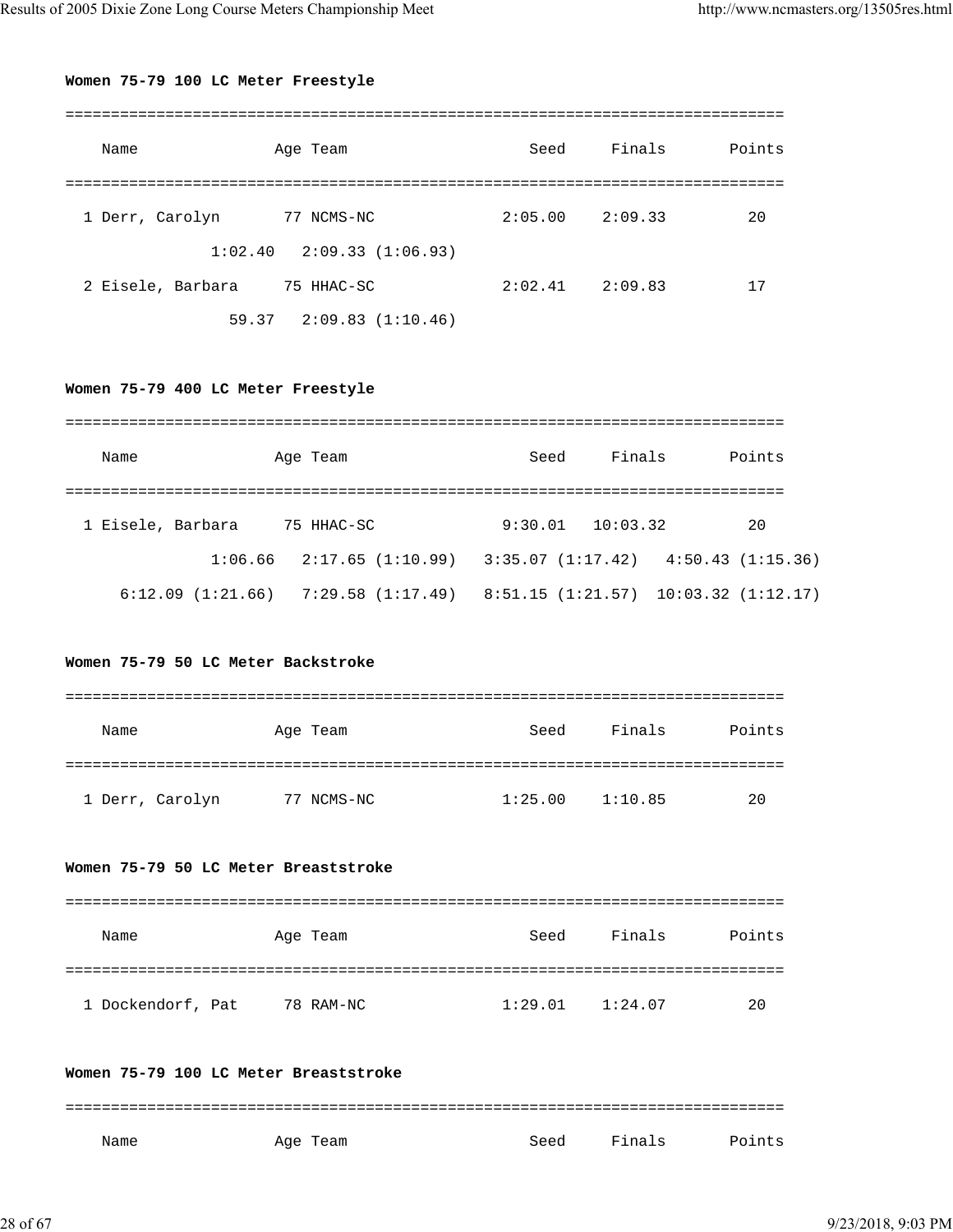=============================================================================== 1 Dockendorf, Pat 78 RAM-NC 3:09.58 3:17.17 20 **Women 75-79 200 LC Meter Breaststroke** =============================================================================== Name Age Team Seed Finals Points =============================================================================== 1 Dockendorf, Pat 78 RAM-NC 6:31.10 7:12.77 20 3:32.97 ( ) 7:12.77 (3:39.80) **Women 75-79 200 LC Meter IM** =============================================================================== Name Age Team Seed Finals Points =============================================================================== 1 Eisele, Barbara 75 HHAC-SC 5:45.00 5:44.45 20 2:44.74 ( ) 5:44.45 (2:59.71) **Men 25-29 50 LC Meter Freestyle** =============================================================================== Name Age Team Seed Finals Points =============================================================================== 1 Ferris, Michael 28 MAC-NC 28.00 28.14 20 2 Medendorp, Mark 28 TMS-NC 29.03 29.14 17 **Men 25-29 100 LC Meter Freestyle** =============================================================================== Name Age Team Seed Finals Points =============================================================================== 1 Medendorp, Mark 28 TMS-NC 1:03.45 1:04.06 20 30.38 1:04.06 (33.68) Results of 2005 Dixie Zone Long Course Meters Championship Meet http://www.ncmasters.org/13505res.html

#### **Men 25-29 200 LC Meter Freestyle**

===============================================================================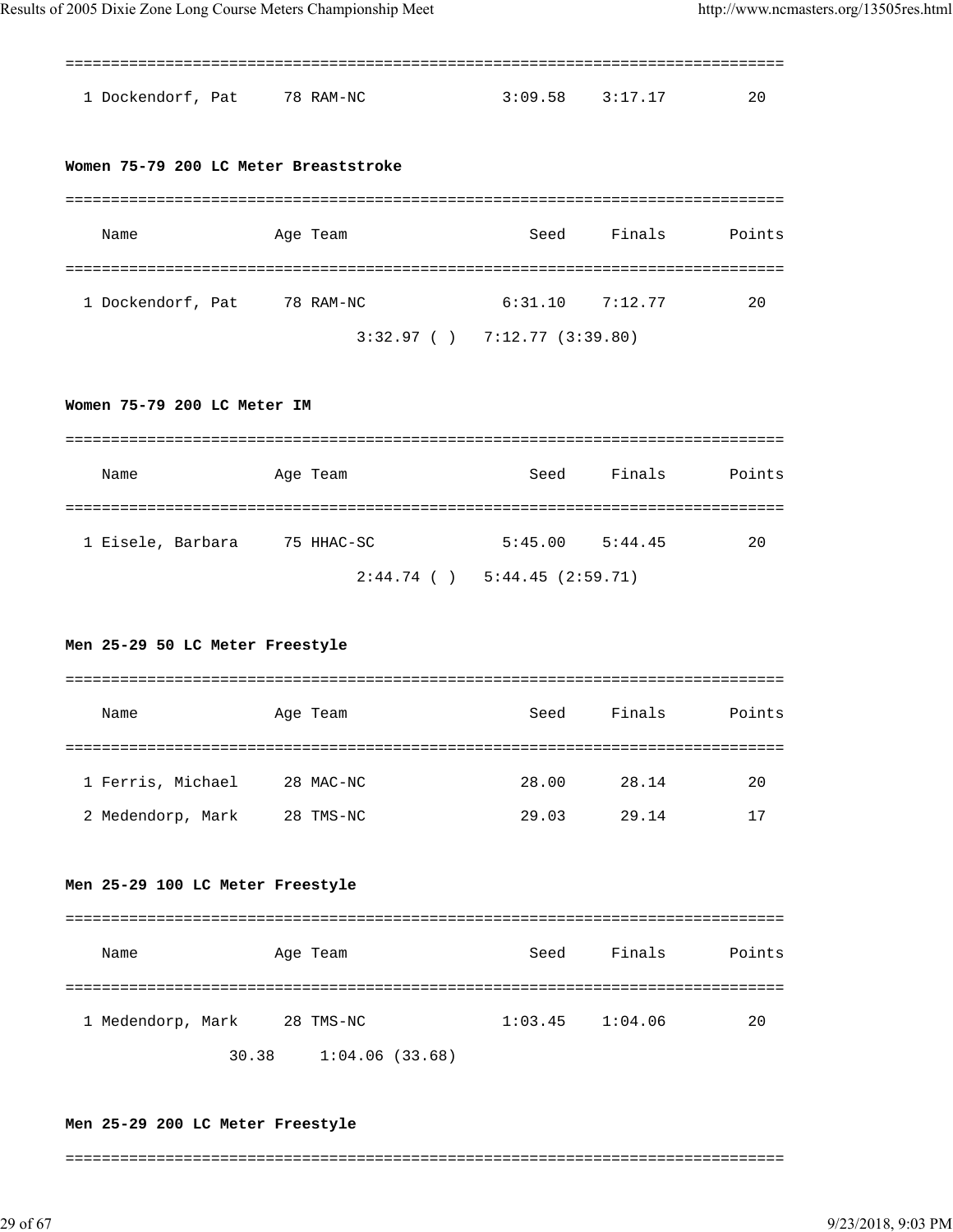| Name              |       | Age Team       | Seed           | Finals  | Points          |
|-------------------|-------|----------------|----------------|---------|-----------------|
|                   |       |                |                |         |                 |
| 1 Ferris, Michael |       | 28 MAC-NC      | 2:14.00        | 2:18.84 | 20              |
|                   | 33.19 | 1:07.47(34.28) | 1:44.15(36.68) |         | 2:18.84 (34.69) |

## **Men 25-29 800 LC Meter Freestyle**

| Name              | Age Team      | Seed                               | Finals                | Points     |
|-------------------|---------------|------------------------------------|-----------------------|------------|
|                   |               |                                    |                       |            |
| 1 Medendorp, Mark | 28 TMS-NC     |                                    | $10:30.01$ $10:20.72$ | 20         |
|                   | $1:07.34$ ( ) |                                    |                       | 2:22.35()  |
|                   | 3:40.21()     |                                    |                       | 4:59.20(   |
|                   | 6:19.46(      |                                    |                       | 7:40.52( ) |
|                   |               | $9:02.56$ ( ) $10:20.72$ (1:18.16) |                       |            |

#### **Men 25-29 100 LC Meter Backstroke**

| Name              |       | Age Team       | Seed                | Finals | Points |
|-------------------|-------|----------------|---------------------|--------|--------|
|                   |       |                |                     |        |        |
| 1 Medendorp, Mark |       | 28 TMS-NC      | $1:21.37$ $1:19.59$ |        | 20     |
|                   | 39.59 | 1:19.59(40.00) |                     |        |        |

#### **Men 25-29 100 LC Meter Breaststroke**

| Name              |       | Age Team       | Seed                | Finals | Points |
|-------------------|-------|----------------|---------------------|--------|--------|
| 1 Medendorp, Mark |       | 28 TMS-NC      | $1:28.77$ $1:27.07$ |        | 20     |
|                   | 40.66 | 1:27.07(46.41) |                     |        |        |

## **Men 25-29 50 LC Meter Butterfly** =============================================================================== Name Month Age Team Seed Finals Points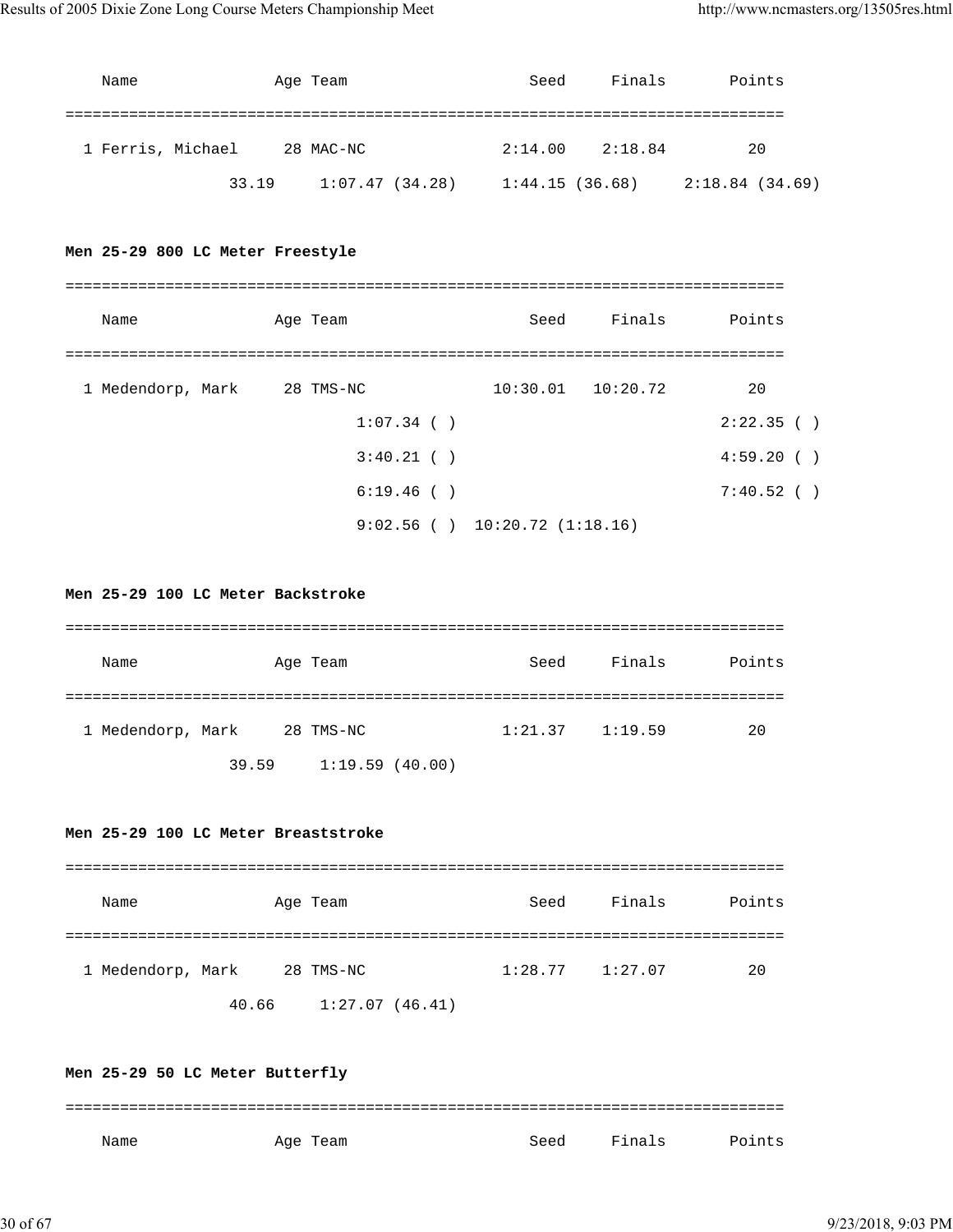| 1 Medendorp, Mark 28 TMS-NC | 29.61 | 28.69 | -20 |
|-----------------------------|-------|-------|-----|

## **Men 25-29 100 LC Meter Butterfly**

| Name              | Age Team       | Seed                | Finals  | Points |
|-------------------|----------------|---------------------|---------|--------|
|                   |                |                     |         |        |
| 1 Medendorp, Mark | 28 TMS-NC      | $1:04.15$ $1:05.39$ |         | 20     |
| 29.21             | 1:05.39(36.18) |                     |         |        |
| 2 Ferris, Michael | 28 MAC-NC      | 1:08.00             | 1:06.91 | 17     |
| 30.61             | 1:06.91(36.30) |                     |         |        |

## **Men 25-29 200 LC Meter Butterfly**

| Name              |       | Age Team       | Seed           | Finals  | Points          |
|-------------------|-------|----------------|----------------|---------|-----------------|
| 1 Ferris, Michael |       | 28 MAC-NC      | 2:25.00        | 2:32.46 | 20              |
|                   | 33.22 | 1:11.44(38.22) | 1:50.64(39.20) |         | 2:32.46 (41.82) |

## **Men 25-29 400 LC Meter IM**

| Name              | Age Team       | Seed           | Finals  | Points         |
|-------------------|----------------|----------------|---------|----------------|
|                   |                |                |         |                |
| 1 Ferris, Michael | 28 MAC-NC      | 5:30.00        | 5:40.53 | 20             |
| 34.97             | 1:14.77(39.80) | 2:01.12(46.35) |         | 2:46.71(45.59) |
| 3:35.74(49.03)    | 4:25.58(49.84) | 5:03.96(38.38) |         | 5:40.53(36.57) |

## **Men 30-34 50 LC Meter Freestyle**

| Name         | Age Team  | Seed  | Finals | Points |
|--------------|-----------|-------|--------|--------|
|              |           |       |        |        |
| 1 Petcu, Raz | 32 RAM-NC | 26.00 | 25.24  | 20     |
| 2 Lohr, Joe  | 31 RAM-NC | 28.00 | 28.61  | 17     |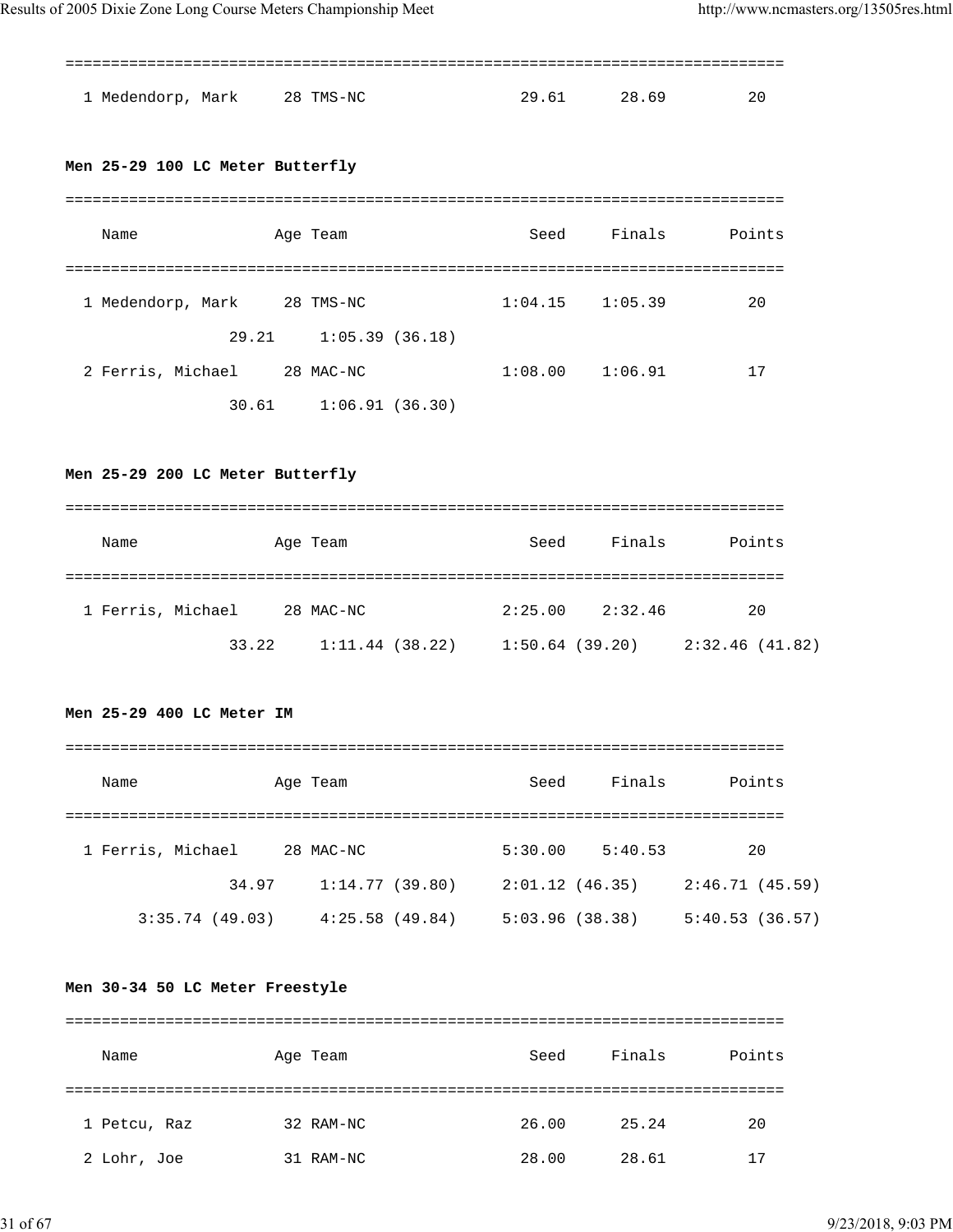| Men 30-34 100 LC Meter Freestyle  |           |                                                                         |       |                     |        |
|-----------------------------------|-----------|-------------------------------------------------------------------------|-------|---------------------|--------|
| Name                              |           | Age Team                                                                | Seed  | Finals              | Points |
| 1 Lohr, Joe                       | 31 RAM-NC |                                                                         |       | $1:03.00$ $1:04.07$ | 20     |
|                                   |           | 31.33 1:04.07 (32.74)                                                   |       |                     |        |
| Men 30-34 200 LC Meter Freestyle  |           |                                                                         |       |                     |        |
| Name                              |           | Age Team                                                                | Seed  | Finals              | Points |
| 1 Van Voorhis, Kerry 32 HARY-NC   |           |                                                                         |       | $2:12.00$ $2:23.82$ | 20     |
|                                   |           | 31.74    1:07.88    (36.14)    1:46.07    (38.19)    2:23.82    (37.75) |       |                     |        |
| 2 Lohr, Joe 31 RAM-NC             |           |                                                                         |       | $2:30.00$ $2:32.04$ | 17     |
| Men 30-34 50 LC Meter Backstroke  |           | $1:11.57$ ( ) $2:32.04$ (1:20.47)                                       |       |                     |        |
|                                   |           |                                                                         |       |                     |        |
| Name                              |           | Age Team                                                                | Seed  | Finals              | Points |
|                                   |           |                                                                         |       |                     |        |
| 1 Petcu, Raz                      |           | 32 RAM-NC                                                               | 29.00 | 30.13               | 20     |
| Men 30-34 100 LC Meter Backstroke |           |                                                                         |       |                     |        |
| Name                              |           | Age Team                                                                | Seed  | Finals              | Points |
|                                   |           |                                                                         |       |                     |        |
| 1 Van Voorhis, Kerry 32 HARY-NC   |           |                                                                         |       | $1:09.00$ $1:14.19$ | 20     |
|                                   |           | 36.29 1:14.19 (37.90)                                                   |       |                     |        |
|                                   |           |                                                                         |       |                     |        |

## **Men 30-34 50 LC Meter Breaststroke**

===============================================================================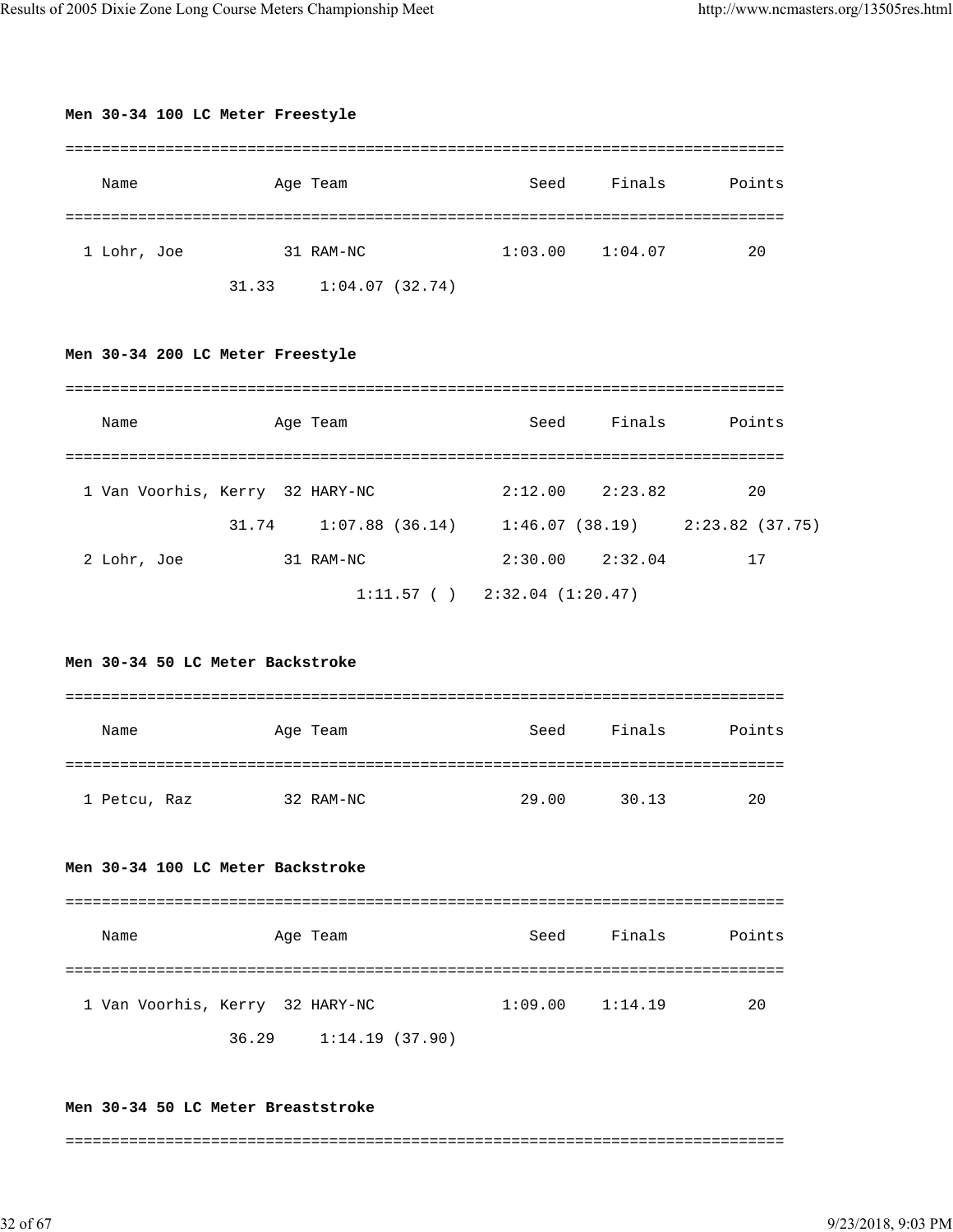| Name |                             |  | Age Team                            | Seed |                     | Finals Points                                         |
|------|-----------------------------|--|-------------------------------------|------|---------------------|-------------------------------------------------------|
|      |                             |  |                                     |      |                     |                                                       |
|      | 1 Aber, Daniel              |  | 32 RAM-NC                           |      | 35.23 36.82         | 20                                                    |
|      | 2 Lohr, Joe 31 RAM-NC       |  |                                     |      | 38.00 38.06         | 17                                                    |
|      |                             |  | Men 30-34 100 LC Meter Breaststroke |      |                     |                                                       |
| Name |                             |  | Age Team                            |      |                     | Seed Finals Points                                    |
|      | 1 Aber, Daniel 32 RAM-NC    |  |                                     |      | $1:19.84$ $1:22.00$ | 20                                                    |
|      |                             |  | Men 30-34 200 LC Meter Breaststroke |      |                     |                                                       |
| Name |                             |  | Age Team                            | Seed |                     | Finals Points                                         |
|      |                             |  |                                     |      |                     |                                                       |
|      | 1 Richardson, Ty 32 HARY-NC |  |                                     |      | $2:40.99$ $2:43.14$ | 20                                                    |
|      |                             |  |                                     |      |                     | 36.62 1:17.62 (41.00) 1:59.70 (42.08) 2:43.14 (43.44) |
|      | 2 Aber, Daniel 32 RAM-NC    |  |                                     |      | $2:53.75$ $2:58.35$ | 17                                                    |
|      |                             |  |                                     |      |                     | 41.89 1:26.69 (44.80) 2:15.00 (48.31) 2:58.35 (43.35) |

## **Men 30-34 50 LC Meter Butterfly**

| Name                            | Age Team  | Seed  | Finals | Points |
|---------------------------------|-----------|-------|--------|--------|
|                                 |           |       |        |        |
| 1 Petcu, Raz                    | 32 RAM-NC | 26.50 | 26.29  | 20     |
| 2 Van Voorhis, Kerry 32 HARY-NC |           | 29.00 | 29.69  | 17     |

## **Men 30-34 200 LC Meter IM**

| Name           | Age Team  | Seed                              | Finals              | Points |
|----------------|-----------|-----------------------------------|---------------------|--------|
| 1 Aber, Daniel | 32 RAM-NC |                                   | $2:46.86$ $2:57.55$ | 20     |
|                |           | $1:32.19$ ( ) $2:57.55$ (1:25.36) |                     |        |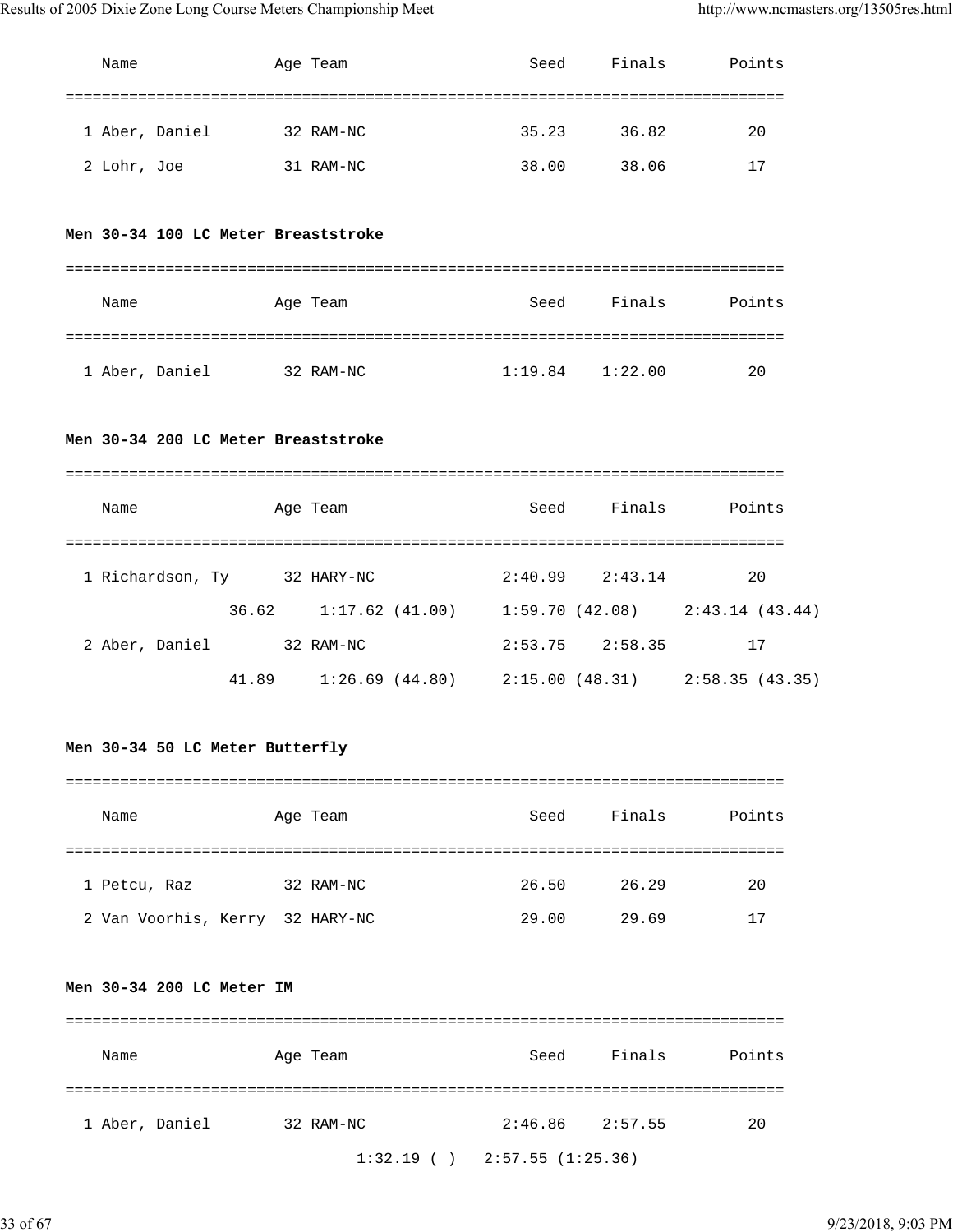## **Men 30-34 400 LC Meter IM**

| Name             |                | Age Team       | Seed           | Finals  | Points         |
|------------------|----------------|----------------|----------------|---------|----------------|
|                  |                |                |                |         |                |
| 1 Richardson, Ty |                | 32 HARY-NC     | 4:59.99        | 5:32.19 | 20             |
|                  | 32.42          | 1:11.85(39.43) | 1:56.81(44.96) |         | 2:41.69(44.88) |
|                  | 3:25.00(43.31) | 4:10.82(45.82) | 4:50.60(39.78) |         | 5:32.19(41.59) |

## **Men 35-39 50 LC Meter Freestyle**

| Name             | Age Team   | Seed  | Finals | Points |
|------------------|------------|-------|--------|--------|
|                  |            |       |        |        |
| 1 Cornell, Eric  | 35 VMST-VA | 25.90 | 26.05  | 20     |
| 2 Clark, Marcell | 35 HARY-NC | 28.00 | 28.42  | 17     |
| 3 Perelli, David | 39 MAC-NC  | 32.00 | 28.85  | 16     |
| 4 Robling, Steve | 35 PALM-SC | 26.60 | 29.12  | 15     |

## **Men 35-39 100 LC Meter Freestyle**

| Name                         | Age Team              | Seed                | Finals            | Points |
|------------------------------|-----------------------|---------------------|-------------------|--------|
|                              |                       |                     |                   |        |
| 1 Cornell, Eric 35 VMST-VA   |                       |                     | 58.50 57.59       | 20     |
|                              | 27.49 57.59 (30.10)   |                     |                   |        |
| 2 Andersen, Morten 35 MAC-NC |                       | $1:03.00$ 59.57     |                   | 17     |
|                              | 29.14 59.57 (30.43)   |                     |                   |        |
| 3 Robling, Steve             | 35 PALM-SC            |                     | $59.10 \t1:02.03$ | 16     |
| 4 Clark, Marcell 35 HARY-NC  |                       | 1:02.00             | 1:06.04           | 15     |
| 5 Perelli, David             | 39 MAC-NC             | $1:15.00$ $1:09.58$ |                   | 14     |
|                              | 35.34 1:09.58 (34.24) |                     |                   |        |
| 6 Parrella, Keith 39 HHAC-SC |                       | $1:10.00$ $1:10.42$ |                   | 13     |
|                              | 33.06 1:10.42 (37.36) |                     |                   |        |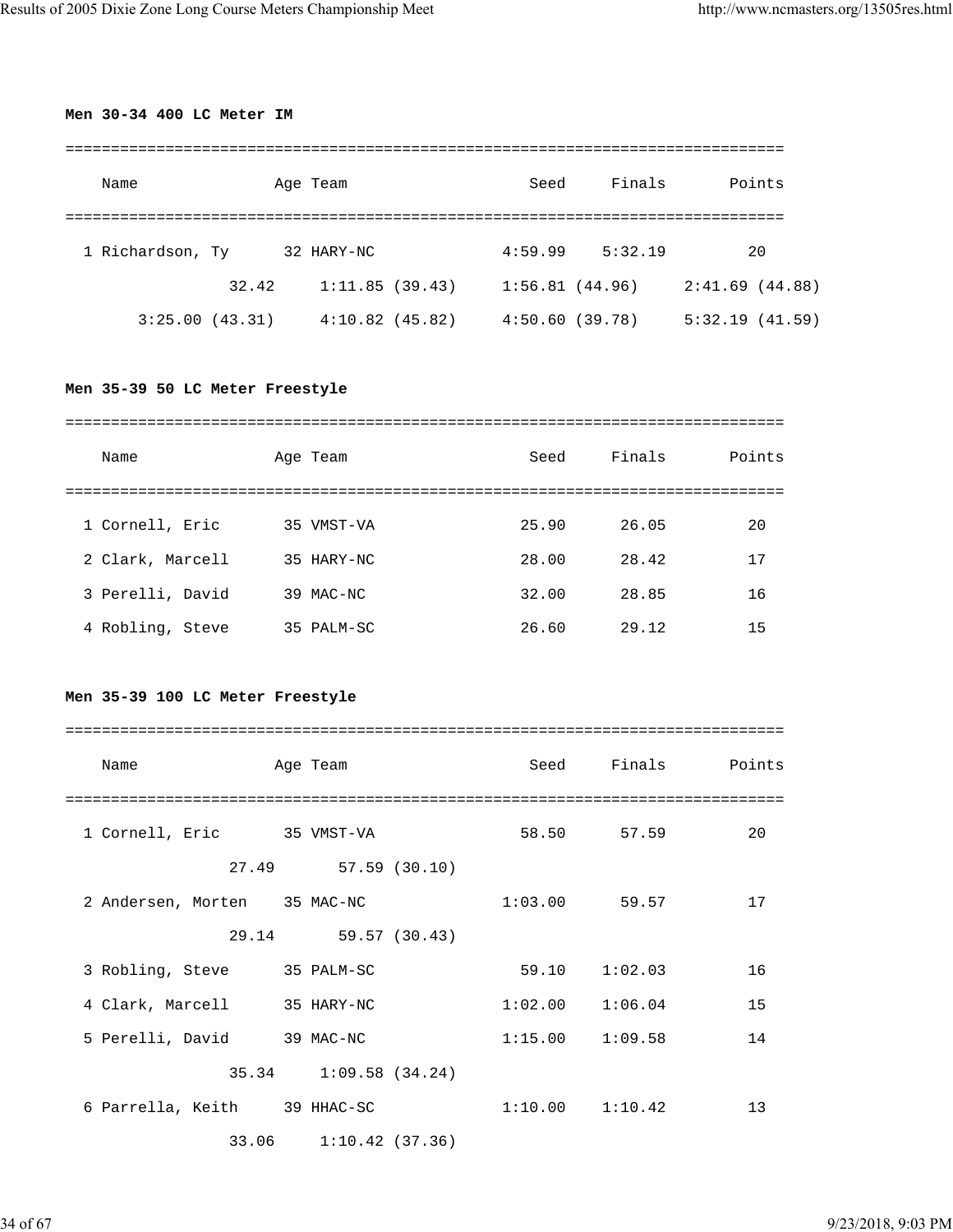## **Men 35-39 200 LC Meter Freestyle**

| Name                         |  | Age Team                                                |  |                        | Seed Finals Points |  |  |  |  |  |  |  |
|------------------------------|--|---------------------------------------------------------|--|------------------------|--------------------|--|--|--|--|--|--|--|
|                              |  |                                                         |  |                        |                    |  |  |  |  |  |  |  |
| 1 Cornell, Eric 35 VMST-VA   |  |                                                         |  | $2:11.50$ $2:09.62$    | 20                 |  |  |  |  |  |  |  |
|                              |  | 29.54 1:02.04 (32.50) 1:35.07 (33.03) 2:09.62 (34.55)   |  |                        |                    |  |  |  |  |  |  |  |
| 2 Andersen, Morten 35 MAC-NC |  |                                                         |  | $2:15.00$ $2:13.97$    | 17                 |  |  |  |  |  |  |  |
|                              |  | $1:05.36$ ( ) $2:13.97$ (1:08.61)                       |  |                        |                    |  |  |  |  |  |  |  |
| 3 Robling, Steve             |  | 35 PALM-SC                                              |  | $2:13.00$ $2:20.69$    | 16                 |  |  |  |  |  |  |  |
|                              |  | $1:08.92$ ( ) $2:20.69$ (1:11.77)                       |  |                        |                    |  |  |  |  |  |  |  |
| 4 Clark, Marcell 35 HARY-NC  |  |                                                         |  | $2:14.00$ $2:24.52$ 15 |                    |  |  |  |  |  |  |  |
|                              |  | $32.12$ 1:10.11 (37.99) 1:47.22 (37.11) 2:24.52 (37.30) |  |                        |                    |  |  |  |  |  |  |  |
| 5 Suero, Elias               |  | 35 SCMM-NC                                              |  | $2:32.59$ $2:52.71$ 14 |                    |  |  |  |  |  |  |  |
| 37.09                        |  | $1:20.67$ (43.58) $2:09.90$ (49.23) $2:52.71$ (42.81)   |  |                        |                    |  |  |  |  |  |  |  |

## **Men 35-39 400 LC Meter Freestyle**

| Name               | Age Team  | Seed                             | Finals  | Points         |  |  |  |  |  |  |  |  |  |
|--------------------|-----------|----------------------------------|---------|----------------|--|--|--|--|--|--|--|--|--|
| 1 Andersen, Morten | 35 MAC-NC | 5:00.00                          | 4:52.57 | 20             |  |  |  |  |  |  |  |  |  |
|                    | 32.76     | 1:07.08(34.32)<br>1:44.07(36.99) |         | 2:20.87(36.80) |  |  |  |  |  |  |  |  |  |
| 2:59.10(38.23)     |           | 3:36.96(37.86)<br>4:15.51(38.55) |         | 4:52.57(37.06) |  |  |  |  |  |  |  |  |  |

## **Men 35-39 800 LC Meter Freestyle**

| Name           | Age Team     | Seed                                | Finals                | Points        |
|----------------|--------------|-------------------------------------|-----------------------|---------------|
|                |              |                                     |                       |               |
| 1 Kurtz, Jerry | 39 MAC-NC    |                                     | $14:00.00$ $12:29.12$ | 20            |
|                |              |                                     |                       | $2:54.88$ ()  |
|                | $4:27.51$ () |                                     |                       | $6:03.66$ ( ) |
|                | 7:41.14()    |                                     |                       | 9:17.28()     |
|                |              | $10:53.36$ ( ) $12:29.12$ (1:35.76) |                       |               |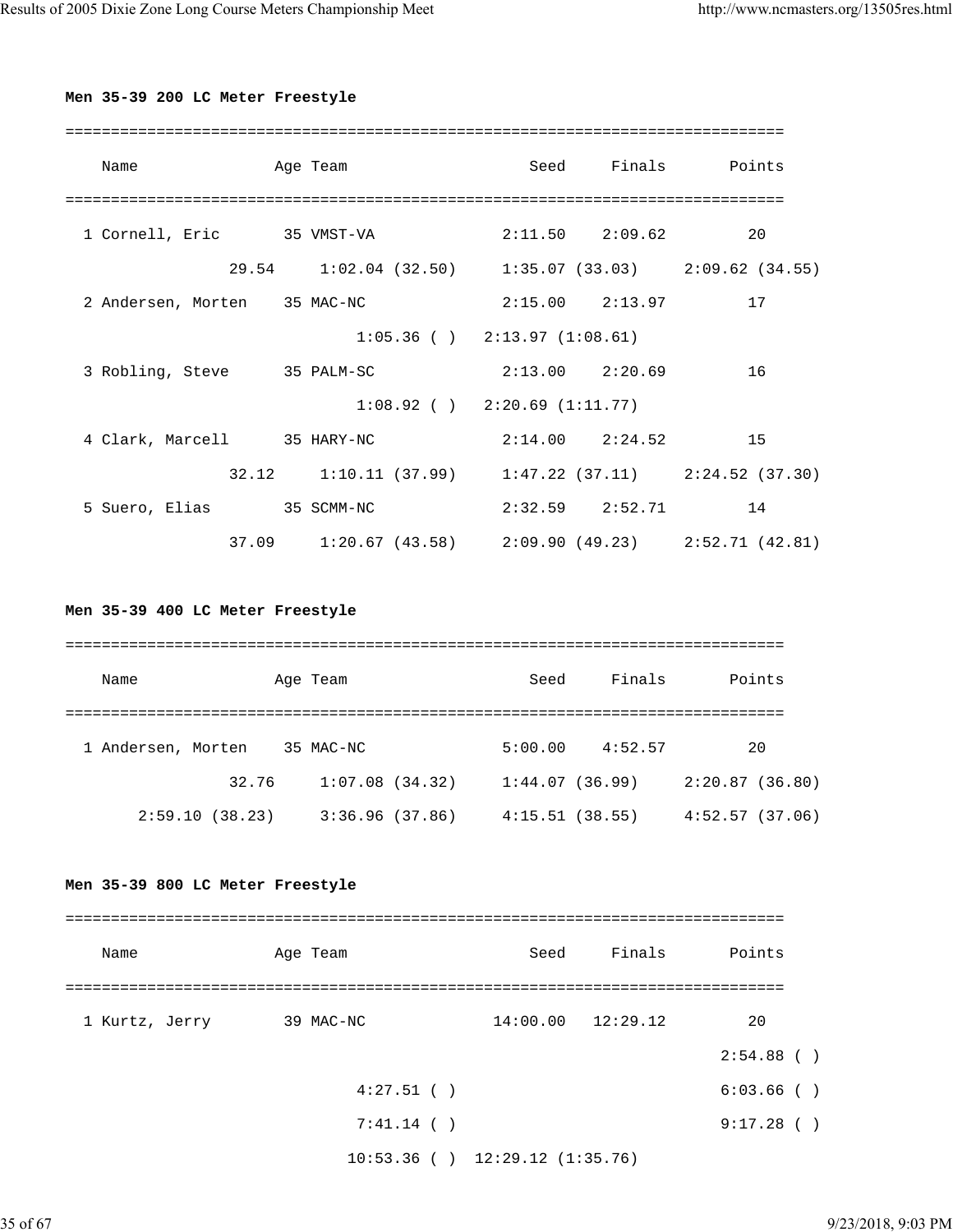| 2 Suero, Elias | 35 SCMM-NC   | $11:00.00$ $13:42.68$               | 17         |
|----------------|--------------|-------------------------------------|------------|
|                | $1:19.14$ () |                                     | 2:56.36()  |
|                | 4:41.79(     |                                     | 6:33.47( ) |
|                | 8:26.49(     |                                     | 10:19.79() |
|                |              | $12:05.02$ ( ) $13:42.68$ (1:37.66) |            |

#### **Men 35-39 50 LC Meter Breaststroke**

===============================================================================

| Name              | Age Team   | Seed  | Finals | Points |
|-------------------|------------|-------|--------|--------|
|                   |            |       |        |        |
| 1 Perelli, David  | 39 MAC-NC  | 40.00 | 37.55  | 20     |
| 2 Parrella, Keith | 39 HHAC-SC | 40.00 | 38.80  | 17     |

#### **Men 35-39 100 LC Meter Breaststroke**

===============================================================================

| Name              | Age Team       | Seed    | Finals  | Points |
|-------------------|----------------|---------|---------|--------|
|                   |                |         |         |        |
| 1 Parrella, Keith | 39 HHAC-SC     | 1:25.00 | 1:26.14 | 20     |
| 2 Clark, Marcell  | 35 HARY-NC     | 1:16.00 | 1:26.25 | 17     |
| 40.75             | 1:26.25(45.50) |         |         |        |
| 3 Perelli, David  | 39 MAC-NC      | 1:30.00 | 1:28.00 | 16     |

42.29 1:28.00 (45.71)

## **Men 35-39 200 LC Meter Breaststroke**

=============================================================================== Name Age Team Seed Finals Points =============================================================================== 1 Parrella, Keith 39 HHAC-SC 3:07.00 3:07.75 20 42.48 1:31.24 (48.76) 2:18.82 (47.58) 3:07.75 (48.93)

#### **Men 35-39 50 LC Meter Butterfly**

===============================================================================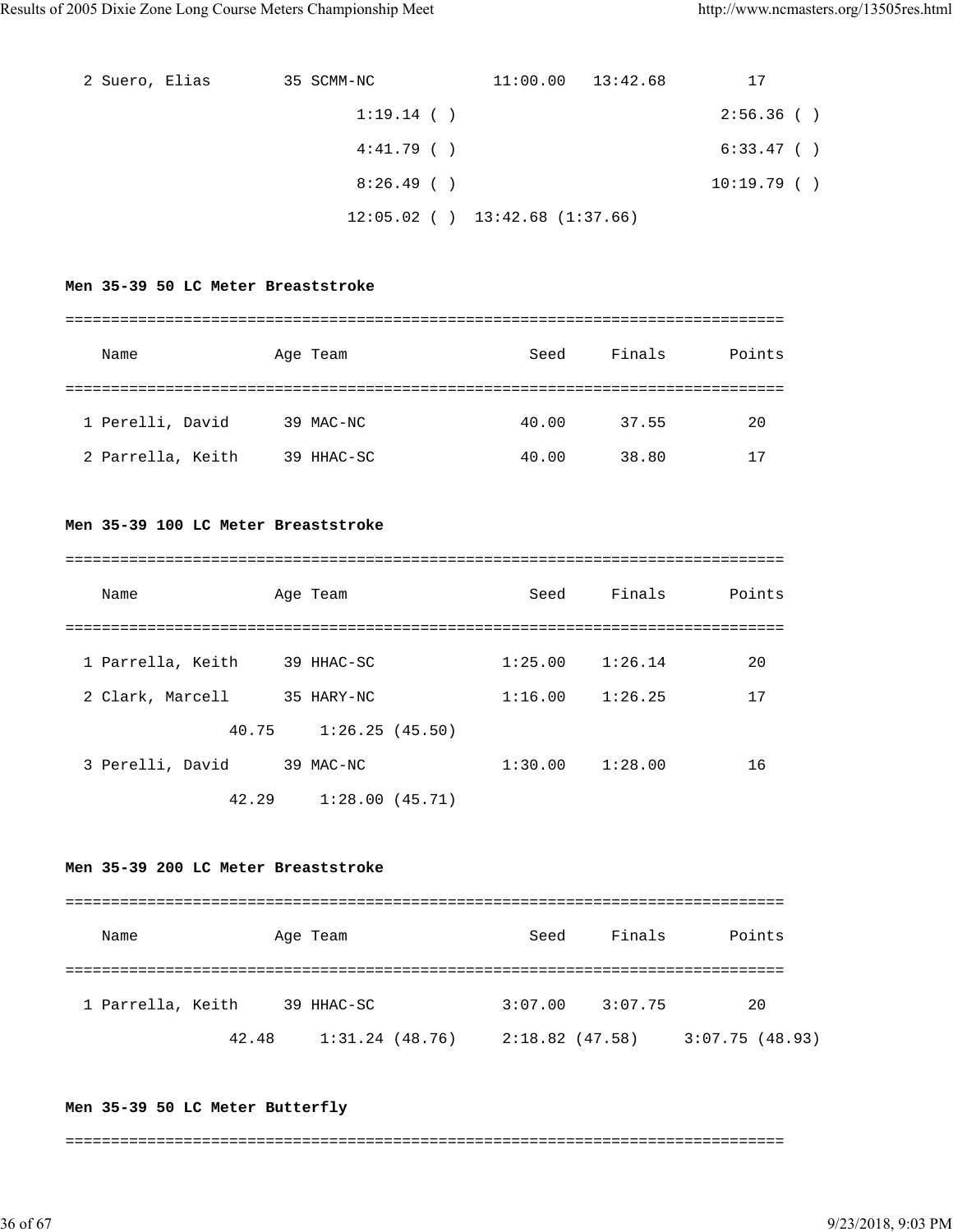| Name               | Age Team   | Seed  | Finals | Points |
|--------------------|------------|-------|--------|--------|
|                    |            |       |        |        |
| 1 Cornell, Eric    | 35 VMST-VA | 28.90 | 29.15  | 20     |
| 2 Andersen, Morten | 35 MAC-NC  | 29.00 | 29.33  | 17     |
| 3 Robling, Steve   | 35 PALM-SC | 29.10 | 30.60  | 16     |
| 4 Perelli, David   | 39 MAC-NC  | NΤ    | 32.94  | 15     |
| 5 Suero, Elias     | 35 SCMM-NC | 36.87 | 41.67  | 14     |

## **Men 35-39 100 LC Meter Butterfly**

| Name<br>and the Team Age Team |                           |         | Seed Finals Points  |    |
|-------------------------------|---------------------------|---------|---------------------|----|
| 1 Andersen, Morten 35 MAC-NC  |                           |         | $1:05.00$ $1:03.43$ | 20 |
| 2 Cornell, Eric 35 VMST-VA    | 29.00 1:03.43 (34.43)     |         | $1:08.00$ $1:06.75$ | 17 |
|                               | $31.05$ $1:06.75$ (35.70) |         |                     |    |
| 3 Robling, Steve 35 PALM-SC   |                           |         | $1:07.50$ $1:09.56$ | 16 |
| 4 Parrella, Keith 39 HHAC-SC  | 32.51 1:09.56 (37.05)     |         | $1:21.00$ $1:19.13$ | 15 |
|                               | 36.50 1:19.13 (42.63)     |         |                     |    |
| 5 Suero, Elias 35 SCMM-NC     |                           |         | $1:31.01$ $1:36.48$ | 14 |
|                               | 42.55 1:36.48 (53.93)     |         |                     |    |
| -- Clark, Marcell 35 HARY-NC  | 35.94 DQ (41.87)          | 1:07.00 | DQ                  |    |

## **Men 35-39 200 LC Meter IM**

| Name               | Age Team       | Seed           | Finals  | Points         |
|--------------------|----------------|----------------|---------|----------------|
|                    |                |                |         |                |
| 1 Andersen, Morten | 35 MAC-NC      | 2:26.00        | 2:29.51 | 20             |
| 29.90              | 1:09.32(39.42) | 1:54.52(45.20) |         | 2:29.51(34.99) |
| 2 Robling, Steve   | 35 PALM-SC     | 2:37.00        | 2:41.62 | 17             |
| 29.96              | 1:15.57(45.61) | 2:04.23(48.66) |         | 2:41.62(37.39) |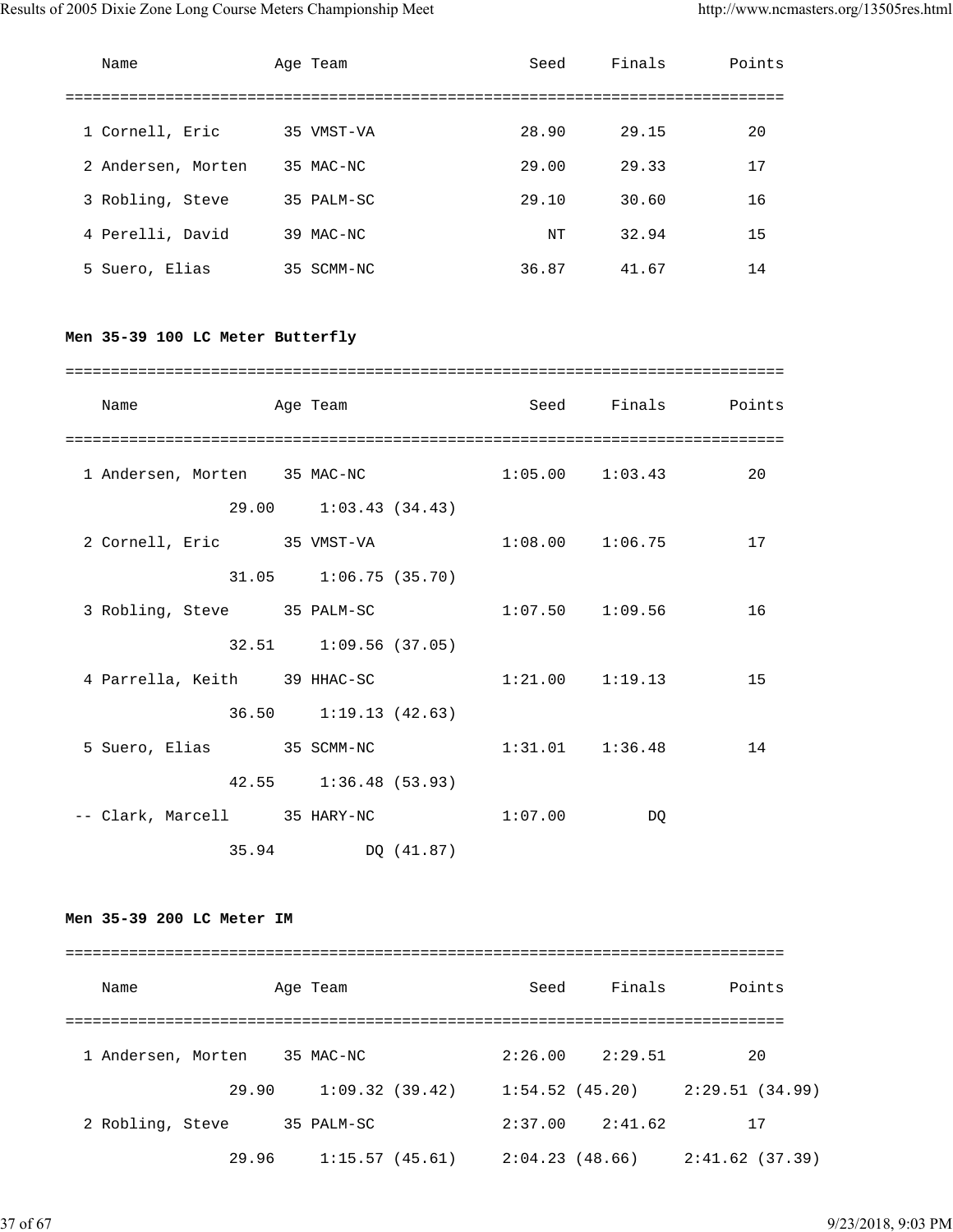| 3 Parrella, Keith |       | 39 HHAC-SC      | $2:50.00$ $2:58.45$ | 16             |
|-------------------|-------|-----------------|---------------------|----------------|
|                   | 38.11 | 1:27.36 (49.25) | 2:18.32 (50.96)     | 2:58.45(40.13) |

## **Men 40-44 50 LC Meter Freestyle**

| Name |                     |    | Age Team   | Seed  | Finals | Points |
|------|---------------------|----|------------|-------|--------|--------|
|      |                     |    |            |       |        |        |
|      | 1 Stewart, Henry    |    | 42 RAM-NC  | 25.00 | 25.72  | 20     |
|      | 2 Lennon, Doug      |    | 44 CYMS-SC | 30.00 | 29.67  | 17     |
|      | 3 Dickerman, Dwight |    | 44 MAC-NC  | 31.82 | 31.38  | 16     |
|      | 4 Thomas, Terry     | 40 | NCMS-NC    | 31.93 | 34.64  | 15     |

## **Men 40-44 100 LC Meter Freestyle**

| Name                | Age Team       | Seed    | Finals  | Points |
|---------------------|----------------|---------|---------|--------|
|                     |                |         |         |        |
| 1 Lennon, Doug      | 44 CYMS-SC     | 1:05.30 | 1:06.17 | 20     |
|                     |                |         |         |        |
| 31.35               | 1:06.17(34.82) |         |         |        |
| 2 Dickerman, Dwight | 44 MAC-NC      | 1:09.94 | 1:11.66 | 17     |
| 34.24               | 1:11.66(37.42) |         |         |        |
| 3 Thomas, Terry     | NCMS-NC<br>40  | 1:14.17 | 1:17.89 | 16     |

## **Men 40-44 200 LC Meter Freestyle**

| Name             |       | Age Team          | Seed | Finals              | Points                                                |
|------------------|-------|-------------------|------|---------------------|-------------------------------------------------------|
| 1 Boyer, Eric    |       | 41 CYMS-SC        |      | $2:12.00$ $2:14.45$ | 20                                                    |
|                  | 30.17 | $1:03.94$ (33.77) |      |                     | $1:37.50(33.56)$ $2:14.45(36.95)$                     |
| 2 Dickman, Brian |       | 44 GAJA-GA        |      | $2:30.00$ $2:27.14$ | 17                                                    |
|                  | 33.79 |                   |      |                     | $1:12.92$ (39.13) $1:49.20$ (36.28) $2:27.14$ (37.94) |
| 3 Green, Joe     |       | 41 HHAC-SC        |      | $2:46.00$ $2:39.20$ | 16                                                    |
|                  | 35.97 | 1:15.19(39.22)    |      |                     | $1:58.13$ (42.94) $2:39.20$ (41.07)                   |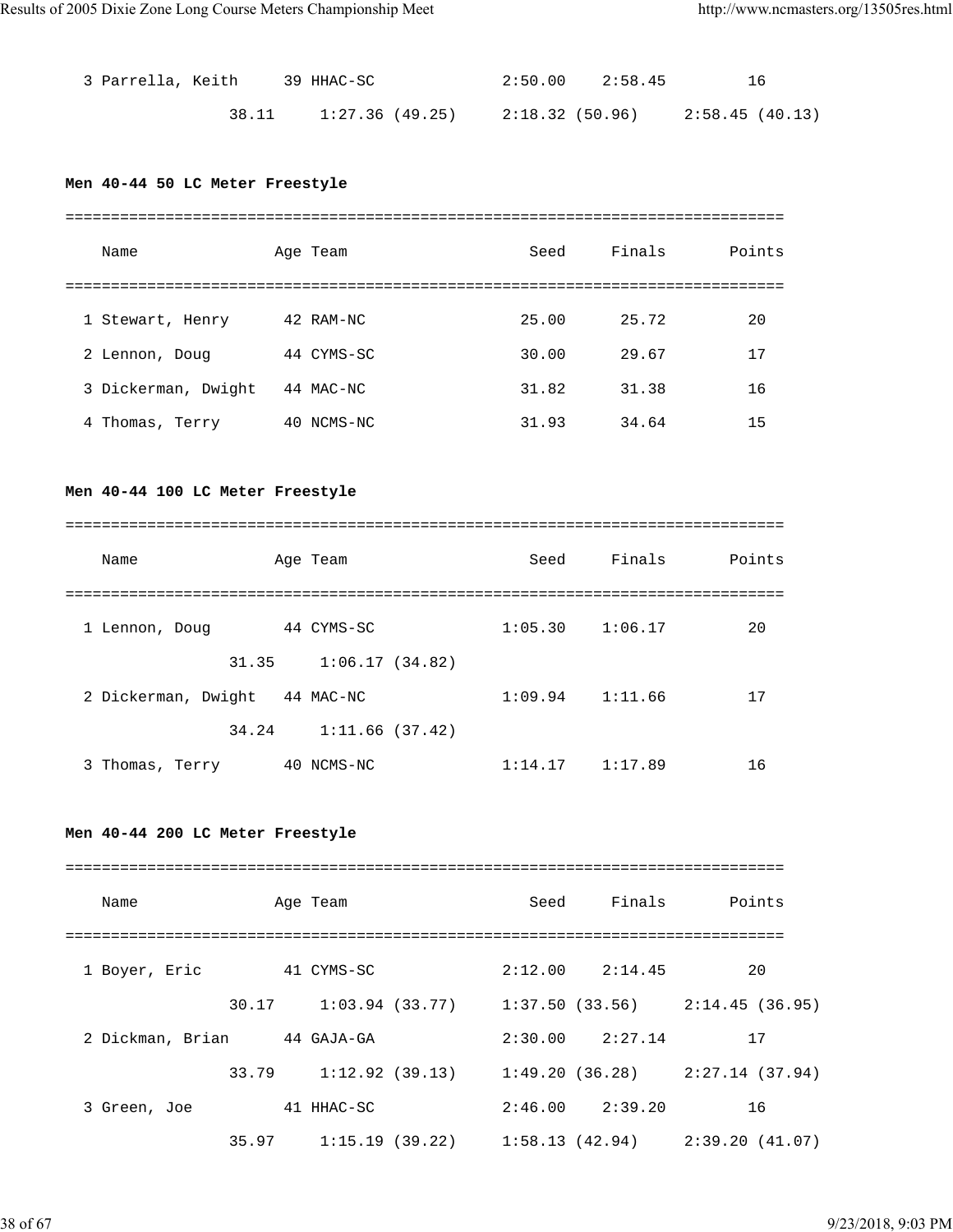| 4 Thomas, Terry |       | 40 NCMS-NC |                 | $2:46.05$ $2:57.11$ |                 |  |
|-----------------|-------|------------|-----------------|---------------------|-----------------|--|
|                 | 37.70 |            | 1:23.75 (46.05) | 2:08.98 (45.23)     | 2:57.11 (48.13) |  |

## **Men 40-44 400 LC Meter Freestyle**

| Name            |                                     | Age Team        | Seed                                | Finals              | Points         |
|-----------------|-------------------------------------|-----------------|-------------------------------------|---------------------|----------------|
|                 |                                     |                 |                                     |                     |                |
| 1 Green, Joe    |                                     | 41 HHAC-SC      |                                     | $6:19.00$ $5:56.96$ | 20             |
|                 | 36.81                               | 1:22.06 (45.25) |                                     | 2:06.65 (44.59)     | 2:54.36(47.71) |
|                 | $3:39.98$ (45.62) $4:28.10$ (48.12) |                 |                                     | 5:12.69(44.59)      | 5:56.96(44.27) |
| 2 Thomas, Terry |                                     | 40 NCMS-NC      |                                     | $6:02.92$ $6:22.50$ | 17             |
|                 | 41.48                               |                 | $1:30.06$ (48.58) $2:17.61$ (47.55) |                     | 3:08.54(50.93) |
|                 | $3:56.53$ (47.99) $4:47.02$ (50.49) |                 |                                     | 5:34.68 (47.66)     | 6:22.50(47.82) |

**Men 40-44 800 LC Meter Freestyle**

| Name            |       | Age Team           | Seed            | Finals   | Points          |
|-----------------|-------|--------------------|-----------------|----------|-----------------|
| 1 Thomas, Terry |       | 40 NCMS-NC         | 14:32.90        | 13:04.99 | 20              |
|                 | 45.24 | 1:31.96(46.72)     | 2:22.27(50.31)  |          | 3:10.65(48.38)  |
| 4:03.79(53.14)  |       | 4:53.58(49.79)     | 5:46.05(52.47)  |          | 6:34.34(48.29)  |
| 7:26.06(51.72)  |       | 8:14.32(48.26)     | 9:05.57(51.25)  |          | 9:53.42(47.85)  |
| 10:44.66(51.24) |       | $11:30.82$ (46.16) | 12:21.69(50.87) |          | 13:04.99(43.30) |

## **Men 40-44 50 LC Meter Backstroke**

| Name                | Age Team     | Seed  | Finals | Points |
|---------------------|--------------|-------|--------|--------|
|                     |              |       |        |        |
| 1 Stewart, Henry    | 42 RAM-NC    | 31.00 | 33.20  | 20     |
| 2 Dickman, Brian    | 44 GAJA-GA   | 41.00 | 39.66  | 17     |
| 3 Dickerman, Dwight | 44<br>MAC-NC | 39.55 | 41.27  | 16     |

**Men 40-44 50 LC Meter Breaststroke**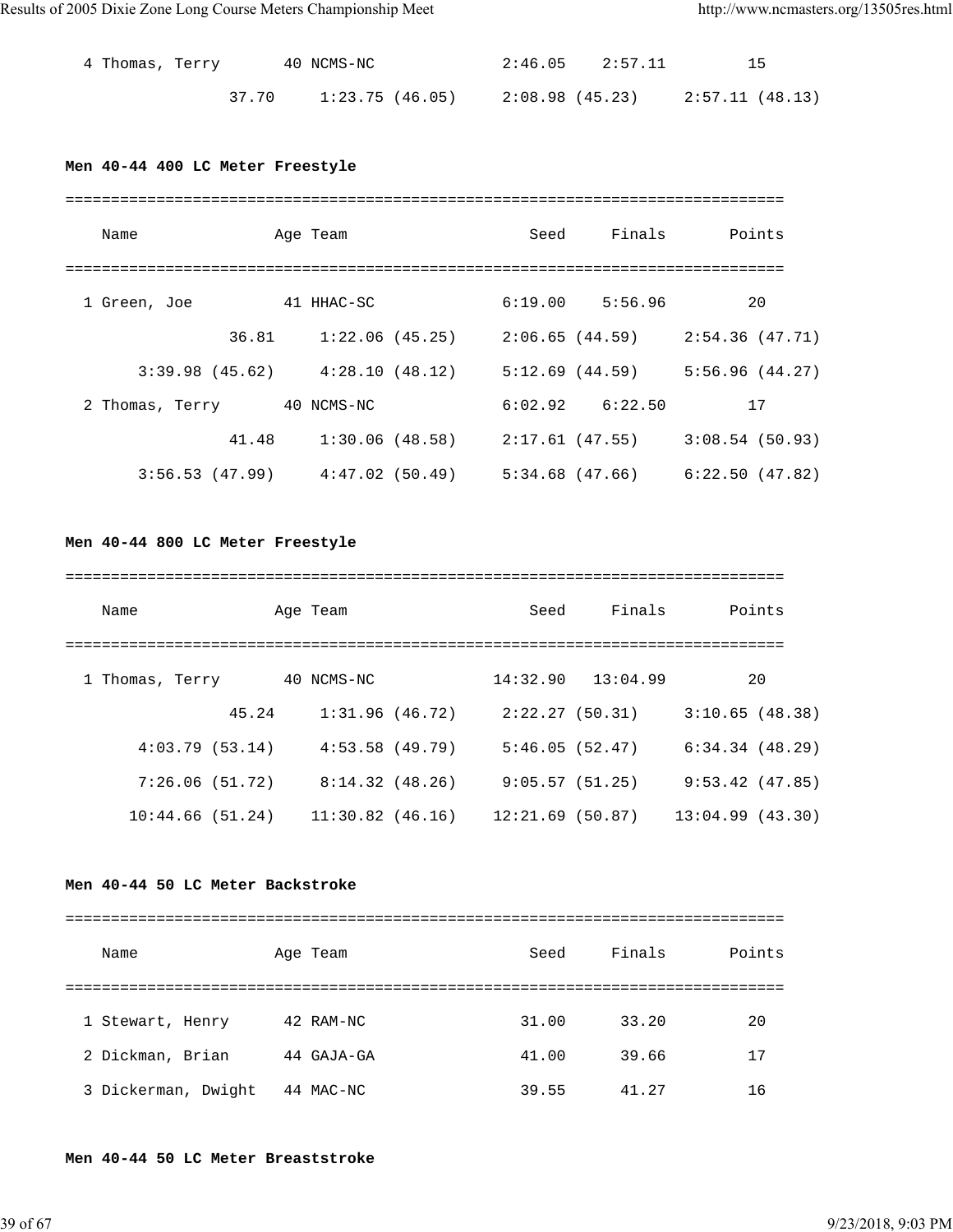| Name                | Age Team   | Seed  | Finals | Points |
|---------------------|------------|-------|--------|--------|
| 1 Green, Joe        | 41 HHAC-SC | 40.00 | 40.16  | 20     |
| 2 Dickerman, Dwight | 44 MAC-NC  | 43.81 | 44.37  | 17     |

## **Men 40-44 100 LC Meter Breaststroke**

| Name         |       | Age Team       | Seed    | Finals  | Points |
|--------------|-------|----------------|---------|---------|--------|
|              |       |                |         |         |        |
| 1 Green, Joe |       | 41 HHAC-SC     | 1:29.00 | 1:32.19 | 20     |
|              | 42.90 | 1:32.19(49.29) |         |         |        |

## **Men 40-44 200 LC Meter Breaststroke**

| Name         |       | Age Team       | Seed           | Finals  | Points         |
|--------------|-------|----------------|----------------|---------|----------------|
| 1 Green, Joe |       | 41 HHAC-SC     | 3:18.00        | 3:22.14 | 20             |
|              | 44.54 | 1:35.23(50.69) | 2:29.24(54.01) |         | 3:22.14(52.90) |

## **Men 40-44 50 LC Meter Butterfly**

| Name             | Age Team   | Seed  | Finals | Points |
|------------------|------------|-------|--------|--------|
|                  |            |       |        |        |
| 1 Stewart, Henry | 42 RAM-NC  | 26.50 | 27.79  | 20     |
| 2 Lennon, Doug   | 44 CYMS-SC | 32.00 | 31.70  | 17     |
| 3 Thomas, Terry  | 40 NCMS-NC | 34.07 | 35.79  | 16     |

## **Men 40-44 100 LC Meter Butterfly**

| Name | Age Team | Seed | Finals | Points |
|------|----------|------|--------|--------|
|      |          |      |        |        |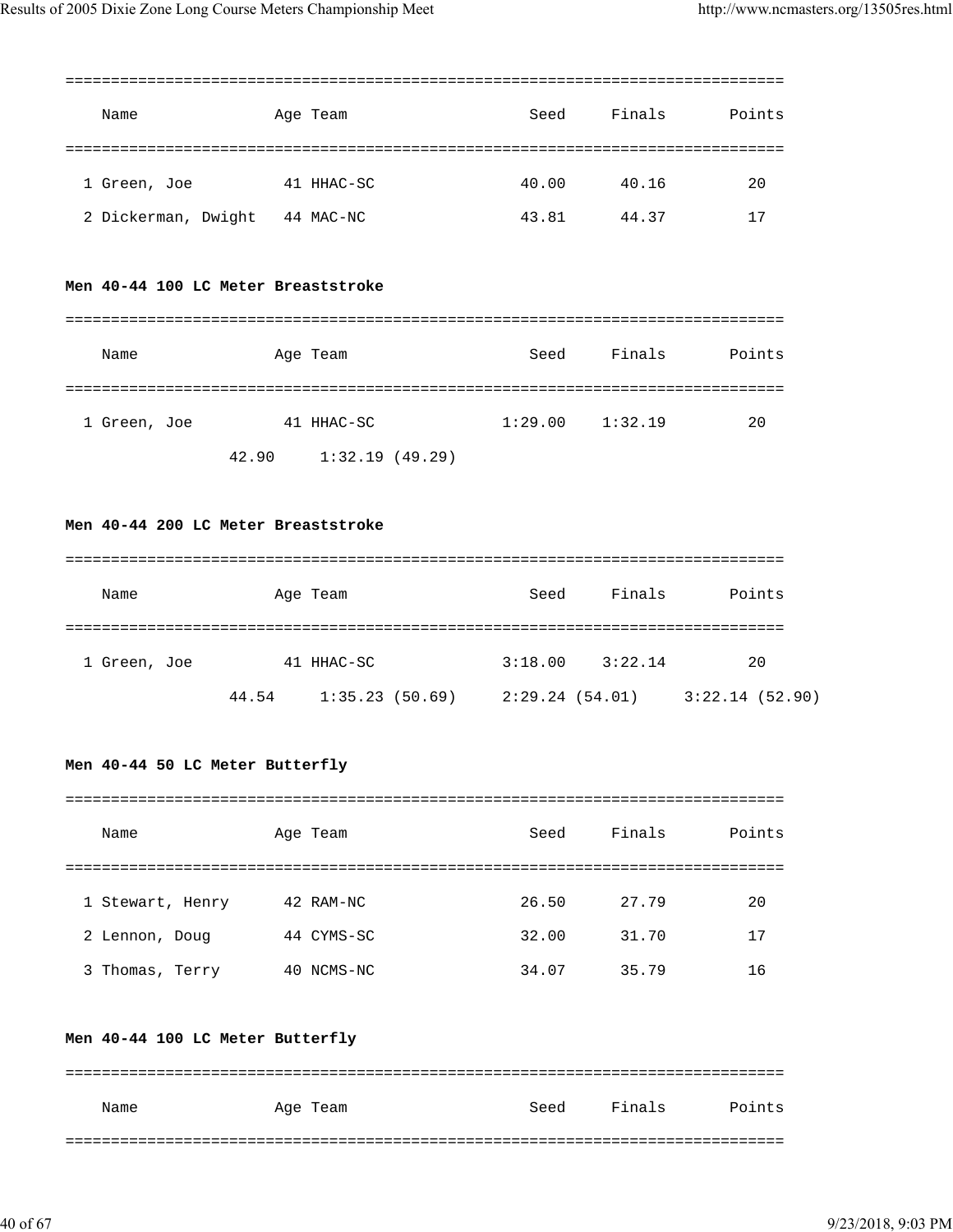| 1 Dickman, Brian | 44 GAJA-GA                | $1:15.00$ $1:16.98$ | 20 |
|------------------|---------------------------|---------------------|----|
|                  | 34.90 1:16.98 (42.08)     |                     |    |
| 2 Lennon, Doug   | 44 CYMS-SC                | $1:14.00$ $1:19.09$ | 17 |
|                  | $32.69$ $1:19.09$ (46.40) |                     |    |

#### **Men 40-44 200 LC Meter IM**

| Name         |       | Age Team       | Seed           | Finals  | Points         |
|--------------|-------|----------------|----------------|---------|----------------|
|              |       |                |                |         |                |
| 1 Green, Joe |       | 41 HHAC-SC     | 3:10.00        | 3:14.43 | 20             |
|              | 43.32 | 1:36.99(53.67) | 2:34.33(57.34) |         | 3:14.43(40.10) |

#### **Men 40-44 400 LC Meter IM**

| Name             | Age Team      | Seed                              | Finals  | Points   |
|------------------|---------------|-----------------------------------|---------|----------|
| 1 Dickman, Brian | 44 GAJA-GA    | 6:00.00                           | 5:53.30 | 20       |
|                  | $1:20.87$ ( ) |                                   |         | 2:58.47( |
|                  |               | $4:36.12$ ( ) $5:53.30$ (1:17.18) |         |          |

**Men 45-49 50 LC Meter Freestyle**

| Name             | Age Team  | Seed  | Finals | Points |
|------------------|-----------|-------|--------|--------|
|                  |           |       |        |        |
| 1 Shields, Larry | 49 MAC-NC | 29.00 | 29.07  | 20     |
| 2 Adamson, Kenet | 47 AM-NC  | 32.98 | 35.98  | 17     |

## **Men 45-49 100 LC Meter Freestyle**

| Name             |       | Age Team  |                | Seed    | Finals  | Points |
|------------------|-------|-----------|----------------|---------|---------|--------|
|                  |       |           |                |         |         |        |
| 1 Shields, Larry |       | 49 MAC-NC |                | 1:10.00 | 1:05.61 | 20     |
|                  | 30.81 |           | 1:05.61(34.80) |         |         |        |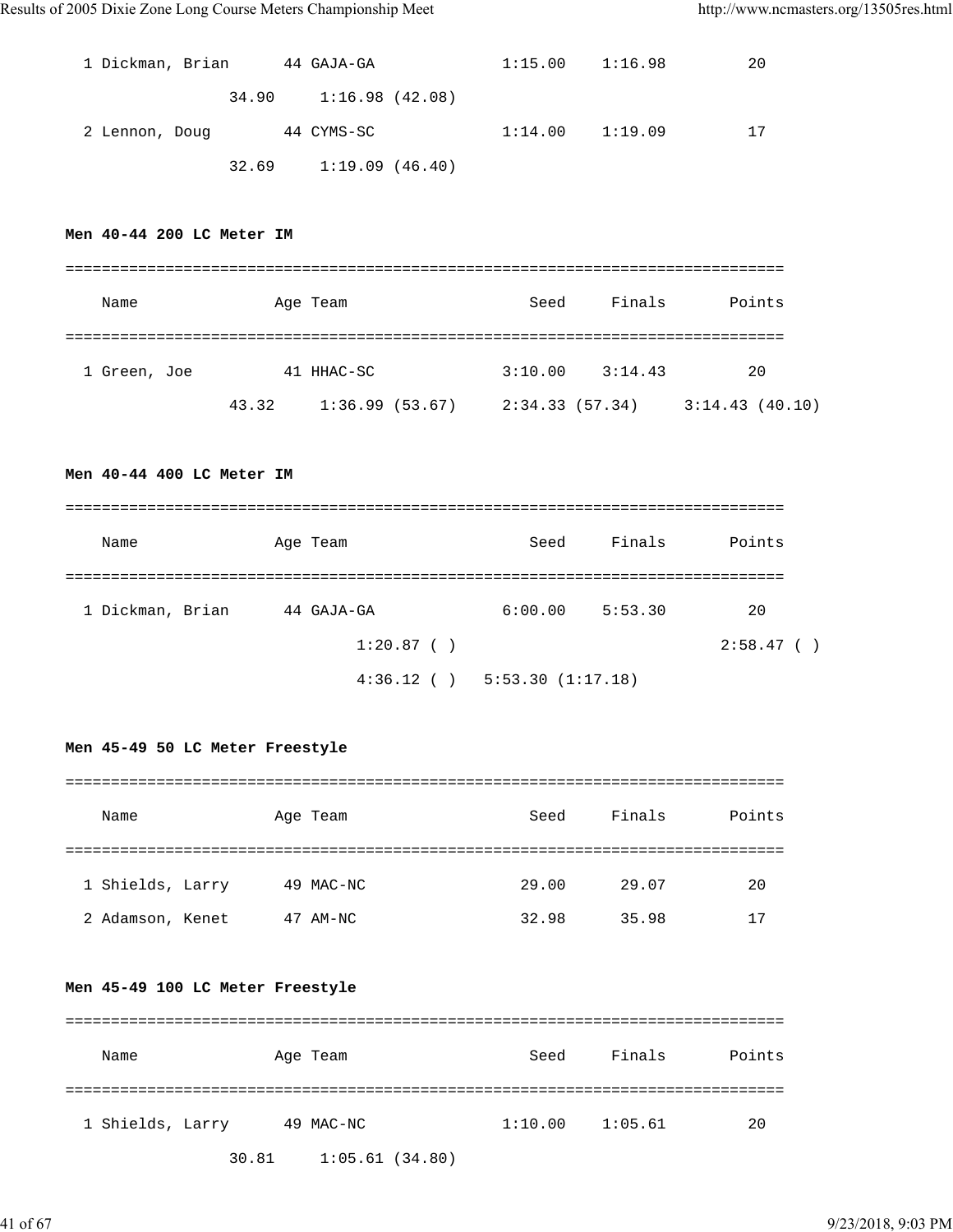| 2 Williams, Rick | 45 HHAC-SC                | 1:05.00 | 1:08.64 | 17 |
|------------------|---------------------------|---------|---------|----|
|                  | $32.20$ $1:08.64$ (36.44) |         |         |    |
| 3 Adamson, Kenet | 47 AM-NC                  | 1:17.30 | 1:23.13 | 16 |
|                  | $37.87$ $1:23.13$ (45.26) |         |         |    |

## **Men 45-49 200 LC Meter Freestyle**

| Name                        |  | Age Team |  |                        | Seed Finals Points                                    |
|-----------------------------|--|----------|--|------------------------|-------------------------------------------------------|
|                             |  |          |  |                        |                                                       |
| 1 Hollett, Peter 45 NCMS-NC |  |          |  | $2:15.00$ $2:13.46$ 20 |                                                       |
|                             |  |          |  |                        | 32.94 1:06.65 (33.71) 1:42.20 (35.55) 2:13.46 (31.26) |
| 2 Wright, Steve 45 HHAC-SC  |  |          |  | $2:20.00$ $2:19.16$ 17 |                                                       |
|                             |  |          |  |                        | 32.29 1:07.64 (35.35) 1:43.48 (35.84) 2:19.16 (35.68) |
| 3 Williams, Rick 45 HHAC-SC |  |          |  | $2:21.00$ $2:32.28$ 16 |                                                       |
|                             |  |          |  |                        | 33.12 1:12.87 (39.75) 1:51.81 (38.94) 2:32.28 (40.47) |
| 4 Grealy, Robert 46 MAC-NC  |  |          |  | $2:30.00$ $2:34.09$ 15 |                                                       |
|                             |  |          |  |                        | 33.63 1:10.13 (36.50) 1:52.47 (42.34) 2:34.09 (41.62) |

## **Men 45-49 400 LC Meter Freestyle**

| Name                        | Age Team                                                                |                     |                        | Seed Finals Points |
|-----------------------------|-------------------------------------------------------------------------|---------------------|------------------------|--------------------|
| 1 Hollett, Peter 45 NCMS-NC |                                                                         | $4:50.00$ $4:43.70$ |                        | 20                 |
|                             | 33.40 1:09.18 (35.78) 1:46.09 (36.91) 2:22.62 (36.53)                   |                     |                        |                    |
|                             | $2:58.65$ (36.03) $3:34.75$ (36.10) $4:10.02$ (35.27) $4:43.70$ (33.68) |                     |                        |                    |
| 2 Wright, Steve 45 HHAC-SC  |                                                                         |                     | $5:00.00$ $5:01.60$ 17 |                    |
|                             | 34.64 1:10.86 (36.22) 1:49.37 (38.51) 2:27.35 (37.98)                   |                     |                        |                    |
|                             | $3:06.70(39.35)$ $3:45.04(38.34)$ $4:24.22(39.18)$ $5:01.60(37.38)$     |                     |                        |                    |
| 3 Huey, Brian 46 MAC-NC     |                                                                         |                     | $5:21.00$ $5:24.12$    | 16                 |
|                             | $37.77$ 1:19.15 (41.38) 2:00.44 (41.29) 2:42.36 (41.92)                 |                     |                        |                    |
|                             | $3:24.25$ (41.89) $4:05.69$ (41.44) $4:45.37$ (39.68) $5:24.12$ (38.75) |                     |                        |                    |
| 4 Adamson, Kenet 47 AM-NC   |                                                                         |                     | $6:30.00$ $7:10.91$    | 15                 |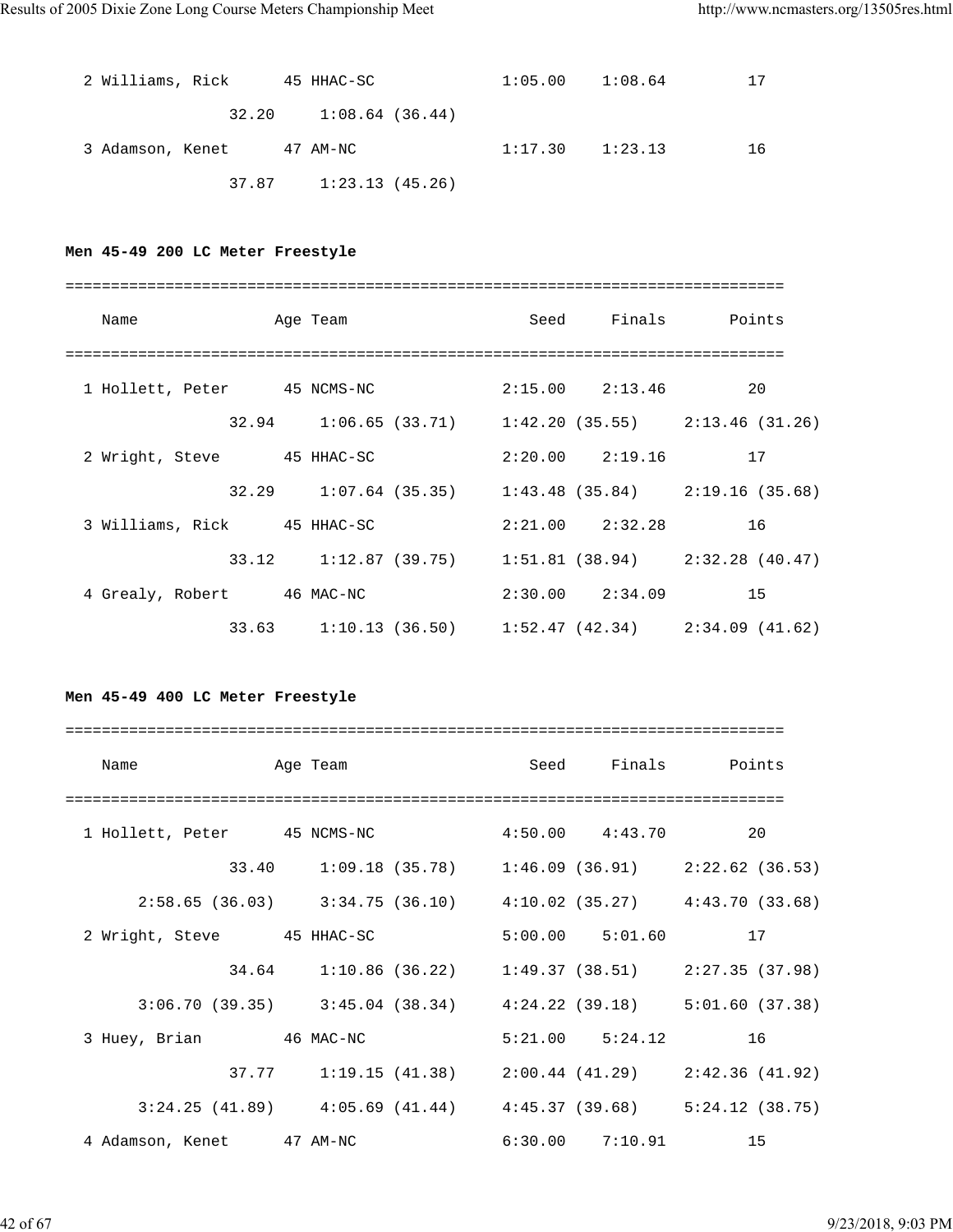| 2:22.30         | 3:14.89 (52.59) | 4:05.73(50.84)  | 4:58.50(52.77) |
|-----------------|-----------------|-----------------|----------------|
| 5:47.76 (49.26) | 6:36.74 (48.98) | 7:10.91 (34.17) |                |

## **Men 45-49 800 LC Meter Freestyle**

|                                                         |  |  |                    | Name    Age Team    Seed Finals    Points                                   |
|---------------------------------------------------------|--|--|--------------------|-----------------------------------------------------------------------------|
|                                                         |  |  |                    |                                                                             |
| 1 Hollett, Peter 45 NCMS-NC 10:01.00 9:54.69 20         |  |  |                    |                                                                             |
|                                                         |  |  |                    | 35.41 1:13.32 (37.91) 1:51.83 (38.51) 2:30.31 (38.48)                       |
|                                                         |  |  |                    | 3:08.26 (37.95) 3:46.33 (38.07) 4:24.06 (37.73) 5:02.05 (37.99)             |
|                                                         |  |  |                    | 5:39.31 (37.26) $6:16.81$ (37.50) $6:53.97$ (37.16) $7:31.26$ (37.29)       |
|                                                         |  |  |                    | 8:07.77 (36.51) 8:44.65 (36.88) 9:20.28 (35.63) 9:54.69 (34.41)             |
|                                                         |  |  |                    | 2 Wright, Steve 45 HHAC-SC 10:20.00 10:16.31 17                             |
|                                                         |  |  |                    | 34.71    1:13.27    (38.56)    1:51.10    (37.83)    2:31.13    (40.03)     |
|                                                         |  |  |                    | $3:09.42$ (38.29) $3:49.26$ (39.84) $4:26.87$ (37.61) $5:06.77$ (39.90)     |
|                                                         |  |  |                    | 5:44.92 (38.15) 6:24.66 (39.74) 7:02.58 (37.92) 7:42.47 (39.89)             |
|                                                         |  |  |                    | $8:20.43$ (37.96) $9:00.10$ (39.67) $9:32.29$ (32.19) $10:16.31$ (44.02)    |
| 3 Huey, Brian 		 46 MAC-NC 		 11:09.60 	 11:09.27 		 16 |  |  |                    |                                                                             |
|                                                         |  |  |                    | 38.42 1:20.50 (42.08) 2:02.37 (41.87) 2:46.03 (43.66)                       |
|                                                         |  |  |                    | $3:28.58$ (42.55) $4:11.92$ (43.34) $4:54.49$ (42.57) $5:38.35$ (43.86)     |
|                                                         |  |  |                    | $6:20.83$ (42.48) $7:04.23$ (43.40) $7:45.99$ (41.76) $8:28.38$ (42.39)     |
|                                                         |  |  |                    | 9:09.82 (41.44) 9:51.24 (41.42) 10:27.41 (36.17) 11:09.27 (41.86)           |
|                                                         |  |  |                    | 4 Shields, Larry 49 MAC-NC 12:00.00 11:17.66 15                             |
|                                                         |  |  |                    | 37.83 1:21.23 (43.40) 2:02.43 (41.20) 2:47.32 (44.89)                       |
|                                                         |  |  |                    | 3:29.65 (42.33) $4:14.50$ (44.85) $4:56.87$ (42.37) $5:41.04$ (44.17)       |
|                                                         |  |  |                    | $6:22.97$ (41.93) $7:07.03$ (44.06) $7:47.94$ (40.91) $8:31.75$ (43.81)     |
|                                                         |  |  |                    | 9:13.39 (41.64) 9:56.82 (43.43) 10:37.73 (40.91) 11:17.66 (39.93)           |
| 5 Grealy, Robert 46 MAC-NC                              |  |  | 13:00.00  12:17.95 | 14                                                                          |
|                                                         |  |  |                    | 41.93 1:26.76 (44.83) 2:15.62 (48.86) 3:01.91 (46.29)                       |
|                                                         |  |  |                    | $3:50.32$ (48.41) $4:36.36$ (46.04) $5:25.41$ (49.05) $6:10.87$ (45.46)     |
|                                                         |  |  |                    | 6:59.25 (48.38) 7:44.93 (45.68) 8:33.27 (48.34) 9:18.47 (45.20)             |
|                                                         |  |  |                    | $10:06.07$ (47.60) $10:51.59$ (45.52) $11:37.84$ (46.25) $12:17.95$ (40.11) |
| 6 Acheson, Scott 47 HARY-NC                             |  |  | 24:00.00 16:51.23  | 13                                                                          |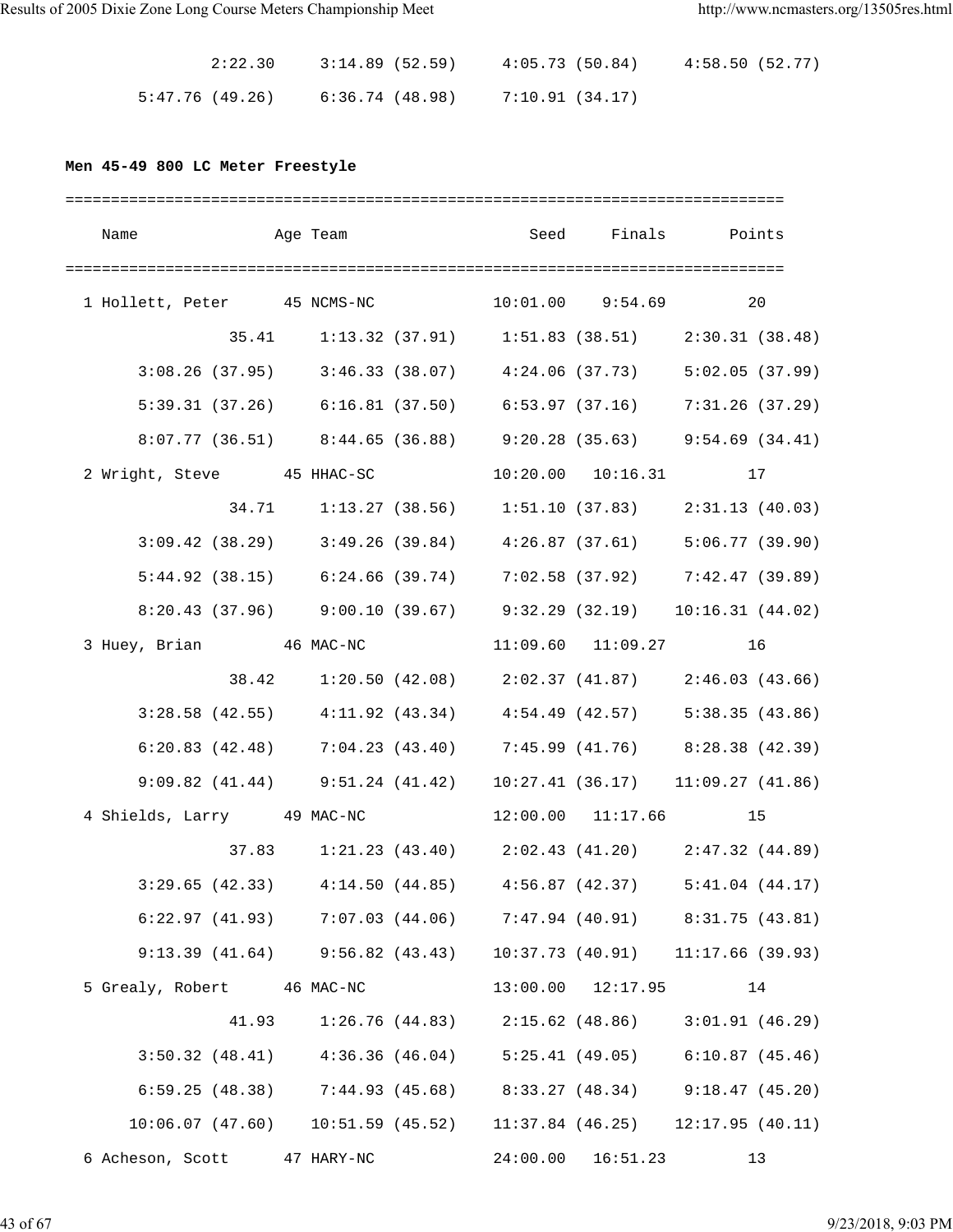| $1:51.74$ ( ) |                                     | 3:53.76()  |  |
|---------------|-------------------------------------|------------|--|
| $6:04.68$ ( ) |                                     | 8:09.89()  |  |
| $10:20.93$ () |                                     | 12:35.35() |  |
|               | $14:46.18$ ( ) $16:51.23$ (2:05.05) |            |  |

## **Men 45-49 50 LC Meter Backstroke**

| Name              | Age Team     | Seed  | Finals | Points |
|-------------------|--------------|-------|--------|--------|
|                   |              |       |        |        |
| 1 Lehman, Fritz   | 47 RAM-NC    | 30.00 | 29.80  | 20     |
| 2 Klein, Jonathan | 48 THAT-NC   | 31.00 | 32.00  | 17     |
| 3 Shields, Larry  | 49 MAC-NC    | 38.00 | 37.75  | 16     |
| 4 Deluca, Bob     | 47<br>MAC-NC | 40.00 | 41.27  | 15     |

## **Men 45-49 100 LC Meter Backstroke**

| Name          | Age Team  | Seed    | Finals  | Points |
|---------------|-----------|---------|---------|--------|
|               |           |         |         |        |
| 1 Deluca, Bob | 47 MAC-NC | 1:24.00 | 1:26.98 | 20     |

41.21 1:26.98 (45.77)

## **Men 45-49 50 LC Meter Breaststroke**

| Name             | Age Team   | Seed  | Finals | Points |
|------------------|------------|-------|--------|--------|
|                  |            |       |        |        |
| 1 Dimsdale, Todd | 48 THAT-NC | 32.75 | 33.72  | 20     |
| 2 Blank, Jon     | 45 RAM-NC  | 32.60 | 33.78  | 17     |
| 3 Dyer, Andy     | 47 AWJ-GA  | 35.00 | 35.50  | 16     |
| 4 Lehman, Fritz  | 47 RAM-NC  | 35.00 | 36.83  | 15     |
| 5 Adamson, Kenet | $47$ AM-NC | 42.79 | 47.43  | 14     |

#### **Men 45-49 100 LC Meter Breaststroke**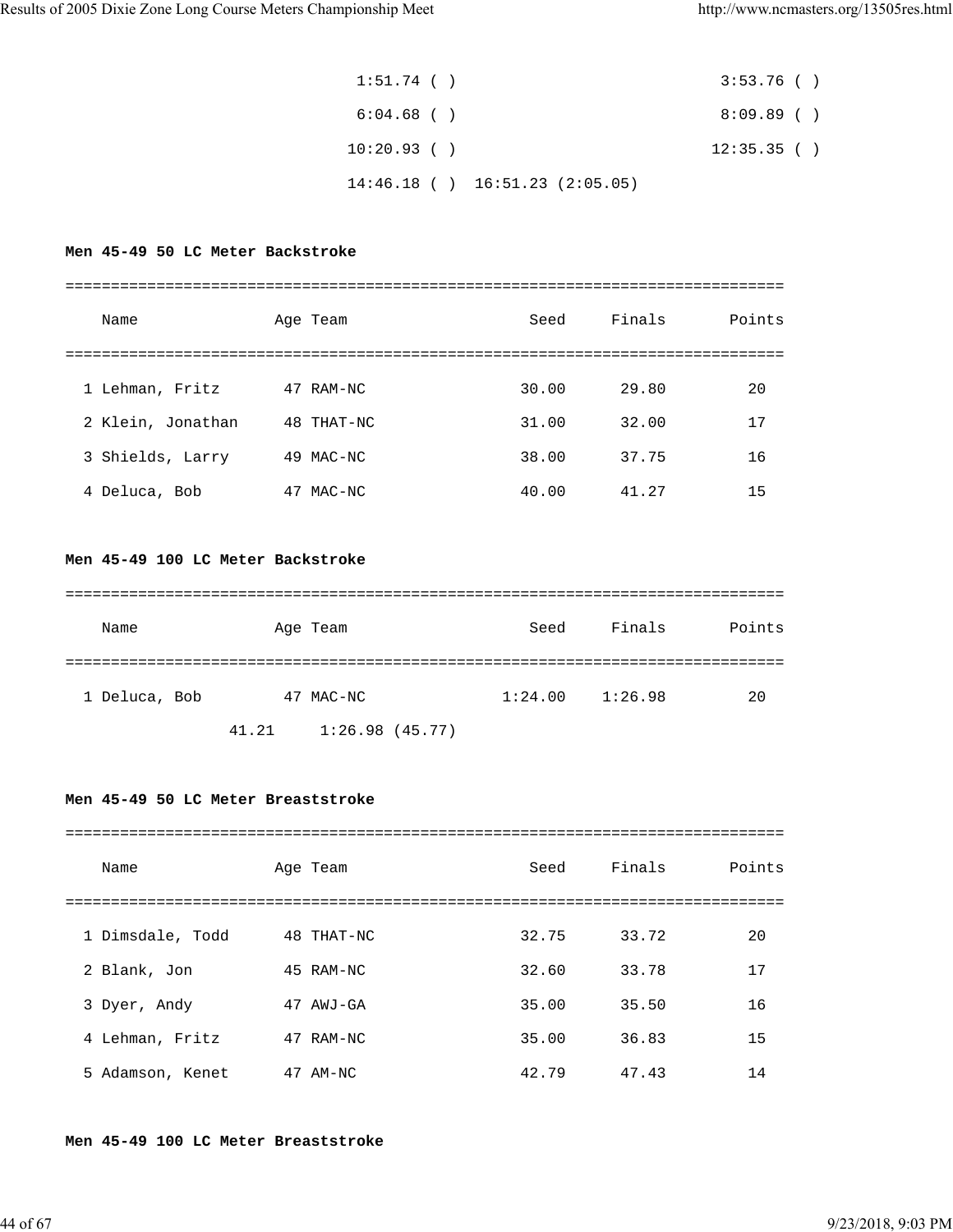| Name             | Age Team       | Seed                | Finals  | Points |
|------------------|----------------|---------------------|---------|--------|
| 1 Blank, Jon     | 45 RAM-NC      | $1:10.00$ $1:11.13$ |         | 20     |
| 32.76            | 1:11.13(38.37) |                     |         |        |
| 2 Williams, Rick | 45 HHAC-SC     | 1:25.00             | 1:24.43 | 17     |
| 41.70            | 1:24.43(42.73) |                     |         |        |
| 3 Adamson, Kenet | 47 AM-NC       | 1:34.80             | 1:41.95 | 16     |
| 44.93            | 1:41.95(57.02) |                     |         |        |

#### **Men 45-49 200 LC Meter Breaststroke**

| Name                        | Age Team                                                            |                     | Seed Finals Points |
|-----------------------------|---------------------------------------------------------------------|---------------------|--------------------|
|                             |                                                                     | $2:38.00$ $2:39.42$ | 20                 |
|                             | 34.97 1:14.64 (39.67) 1:55.83 (41.19) 2:39.42 (43.59)               |                     |                    |
| 2 Dimsdale, Todd 48 THAT-NC |                                                                     | $2:41.60$ $2:51.28$ | 17                 |
|                             | $37.35$ 1:21.80 (44.45) 2:05.34 (43.54) 2:51.28 (45.94)             |                     |                    |
| 3 Williams, Rick 45 HHAC-SC |                                                                     | $3:05.00$ $3:07.23$ | 16                 |
|                             | 43.97 1:29.64 (45.67) 2:21.00 (51.36) 3:07.23 (46.23)               |                     |                    |
| 4 Adamson, Kenet 47 AM-NC   |                                                                     | $3:23.10$ $3:44.58$ | 15                 |
|                             | 45.98   1:46.07   (1:00.09)   2:45.28   (59.21)   3:44.58   (59.30) |                     |                    |

## **Men 45-49 50 LC Meter Butterfly**

| Name              | Age Team     | Seed  | Finals | Points |
|-------------------|--------------|-------|--------|--------|
|                   |              |       |        |        |
| 1 Klein, Jonathan | 48 THAT-NC   | 28.00 | 28.60  | 20     |
| 2 Dyer, Andy      | AWJ-GA<br>47 | 30.00 | 31.66  | 17     |
| 3 Shields, Larry  | MAC-NC<br>49 | 33.00 | 33.27  | 16     |
| 4 Adamson, Kenet  | $47$ AM-NC   | 36.12 | 36.74  | 15     |

## **Men 45-49 100 LC Meter Butterfly**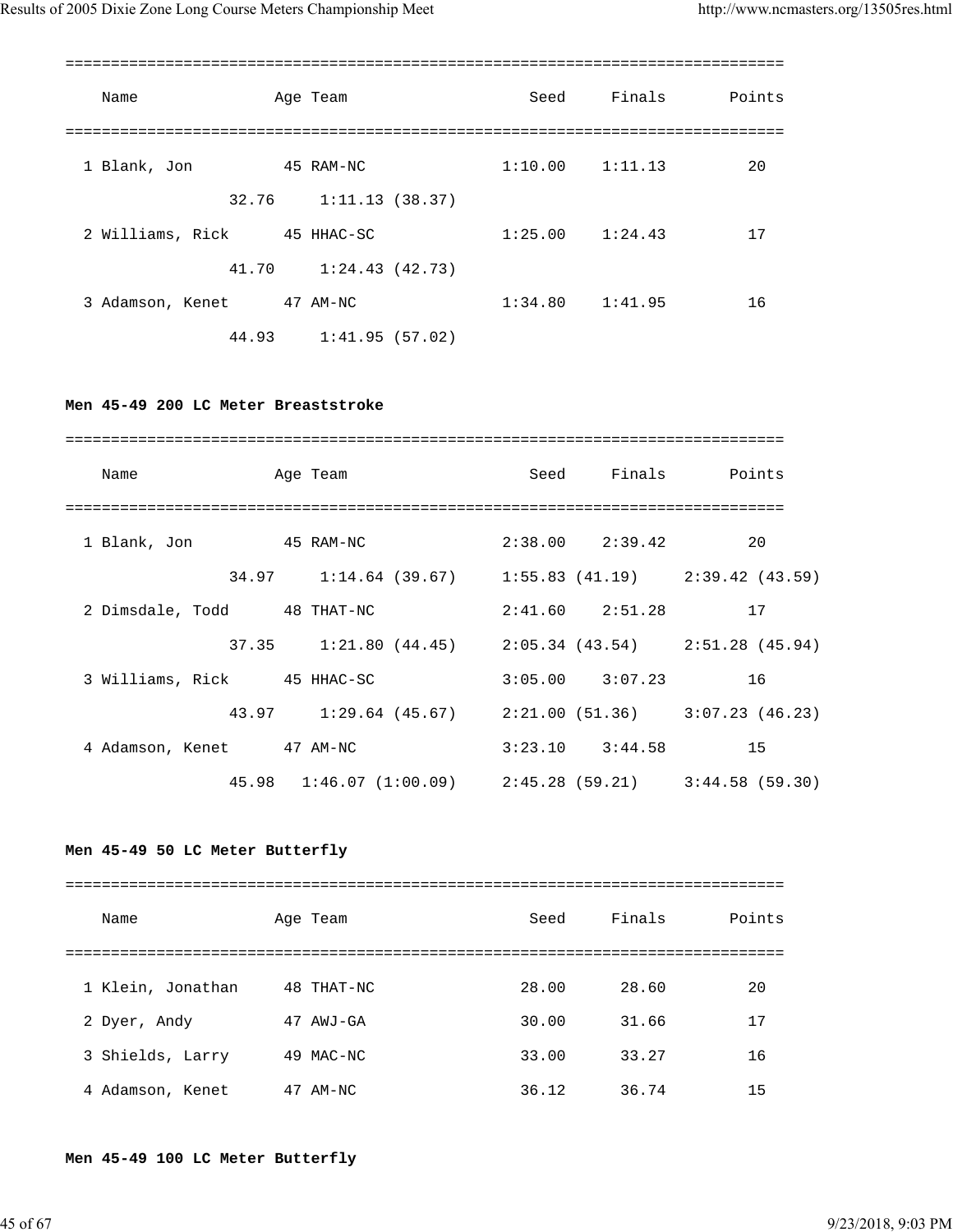| Name                        | Age Team                      |                     | Seed Finals | Points |
|-----------------------------|-------------------------------|---------------------|-------------|--------|
|                             |                               |                     |             |        |
| 1 Hollett, Peter 45 NCMS-NC |                               | $1:07.00$ $1:07.36$ |             | 20     |
|                             | 29.66 1:07.36 (37.70)         |                     |             |        |
| 2 Shields, Larry 49 MAC-NC  |                               | $1:20.00$ $1:16.44$ |             | 17     |
|                             | 35.58 1:16.44 (40.86)         |                     |             |        |
| 3 Adamson, Kenet 47 AM-NC   |                               | $1:33.76$ $1:39.41$ |             | 16     |
|                             | $37.95$ $1:39.41$ $(1:01.46)$ |                     |             |        |
| -- Grealy, Robert           | 46 MAC-NC                     | 1:20.00             | DQ          |        |
| -- Huey, Brian 46 MAC-NC    |                               | 1:16.80             | DQ          |        |
| 40.32                       | DQ (43.75)                    |                     |             |        |

**Men 45-49 200 LC Meter IM**

| Name                        | Age Team                                              |  |                     | Seed Finals Points |
|-----------------------------|-------------------------------------------------------|--|---------------------|--------------------|
|                             |                                                       |  |                     |                    |
| 1 Wright, Steve 45 HHAC-SC  |                                                       |  | $3:00.00$ $2:42.58$ | 20                 |
|                             | 32.75 1:18.03 (45.28) 2:05.76 (47.73) 2:42.58 (36.82) |  |                     |                    |
| 2 Williams, Rick 45 HHAC-SC |                                                       |  | $3:05.00$ $2:52.75$ | 17                 |
|                             | $1:25.99$ ( ) $2:52.75$ (1:26.76)                     |  |                     |                    |
| 3 Huey, Brian               | 46 MAC-NC                                             |  | $2:53.00$ $2:59.10$ | 16                 |
|                             | 38.40 1:26.32 (47.92) 2:21.50 (55.18) 2:59.10 (37.60) |  |                     |                    |
| 4 Adamson, Kenet 47 AM-NC   |                                                       |  | $3:16.60$ $3:25.06$ | 15                 |
|                             | $1:39.43$ ( ) $3:25.06$ (1:45.63)                     |  |                     |                    |

## **Men 45-49 400 LC Meter IM**

| Name             |       | Age Team       | Seed           | Finals  | Points         |
|------------------|-------|----------------|----------------|---------|----------------|
|                  |       |                |                |         |                |
| 1 Williams, Rick |       | 45 HHAC-SC     | 5:50.00        | 6:23.31 | 20             |
|                  | 37.39 | 1:26.39(49.00) | 2:17.82(51.43) |         | 3:10.84(53.02) |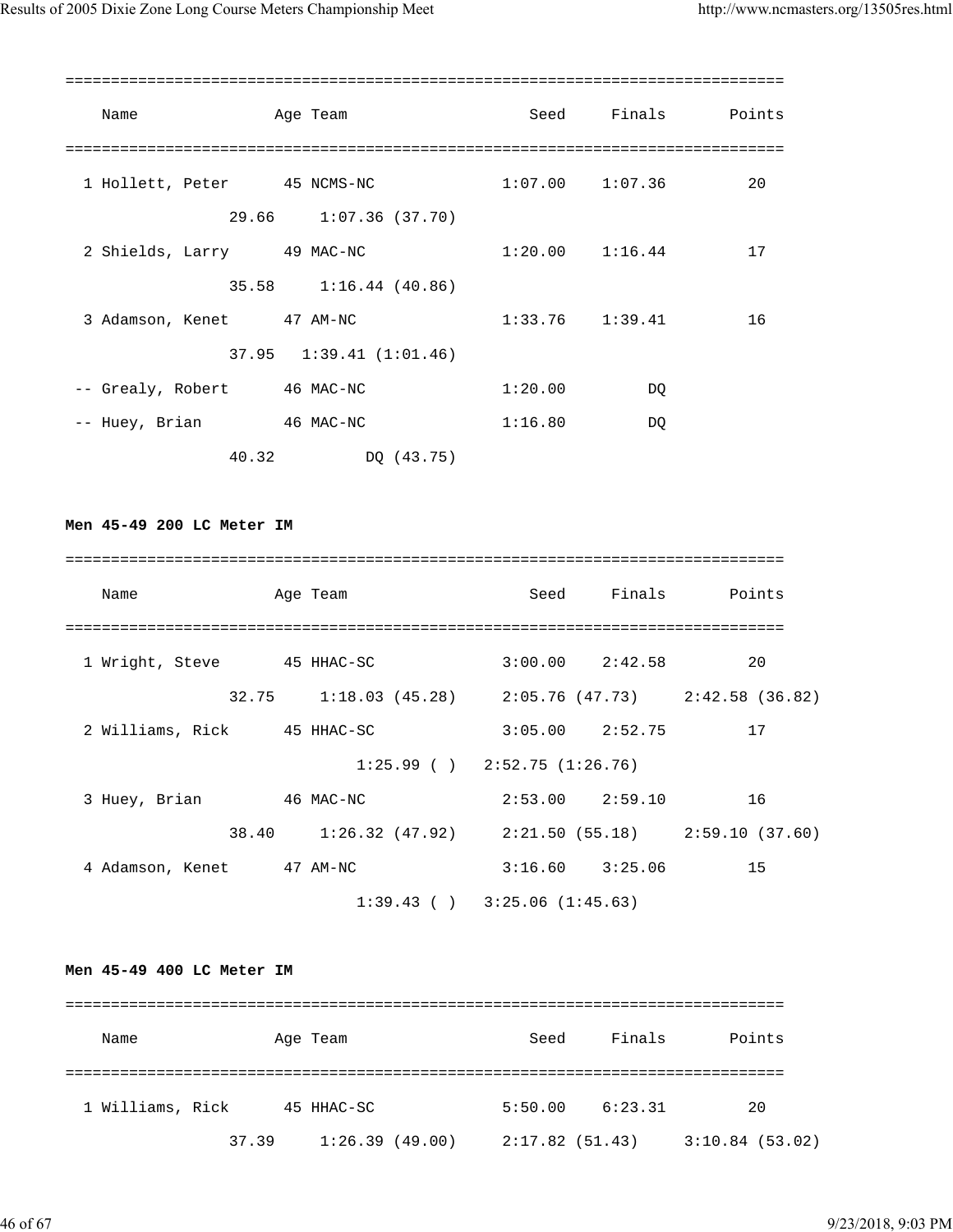4:01.53 (50.69) 4:55.65 (54.12) 5:39.88 (44.23) 6:23.31 (43.43)

#### **Men 50-54 50 LC Meter Freestyle**

| Name              | Age Team   | Seed  | Finals | Points |
|-------------------|------------|-------|--------|--------|
|                   |            |       |        |        |
| 1 Bailey, Richard | 52 GAJA-GA | 30.00 | 30.29  | 20     |
| 2 Sibley, Leonard | 51 NCMS-NC | 35.00 | 33.69  | 17     |

## **Men 50-54 100 LC Meter Freestyle**

| Name              | Age Team       | Seed    | Finals  | Points |
|-------------------|----------------|---------|---------|--------|
|                   |                |         |         |        |
| 1 Hamilton, Berry | 52 GAJA-GA     | 1:08.00 | 1:02.27 | 20     |
| 2 Sibley, Leonard | 51 NCMS-NC     | 1:25.00 | 1:23.10 | 17     |
| 38.52             | 1:23.10(44.58) |         |         |        |

#### **Men 50-54 200 LC Meter Freestyle**

| Name                           |       | Age Team       | Seed           | Finals  | Points         |
|--------------------------------|-------|----------------|----------------|---------|----------------|
| 1 Ferroggiaro, Fred 52 NCMS-NC |       |                | 2:20.00        | 2:16.02 | 20             |
|                                | 31.99 | 1:07.11(35.12) | 1:42.65(35.54) |         | 2:16.02(33.37) |

## **Men 50-54 400 LC Meter Freestyle**

| Name                |                | Age Team       | Seed           | Finals              | Points         |
|---------------------|----------------|----------------|----------------|---------------------|----------------|
|                     |                |                |                |                     |                |
| 1 Ferroggiaro, Fred |                | 52 NCMS-NC     |                | $4:49.99$ $4:51.24$ | 20             |
|                     | 33.79          | 1:11.00(37.21) | 1:47.52(36.52) |                     | 2:25.15(37.63) |
|                     | 3:01.87(36.72) | 3:39.51(37.64) | 4:15.48(35.97) |                     | 4:51.24(35.76) |

#### **Men 50-54 800 LC Meter Freestyle**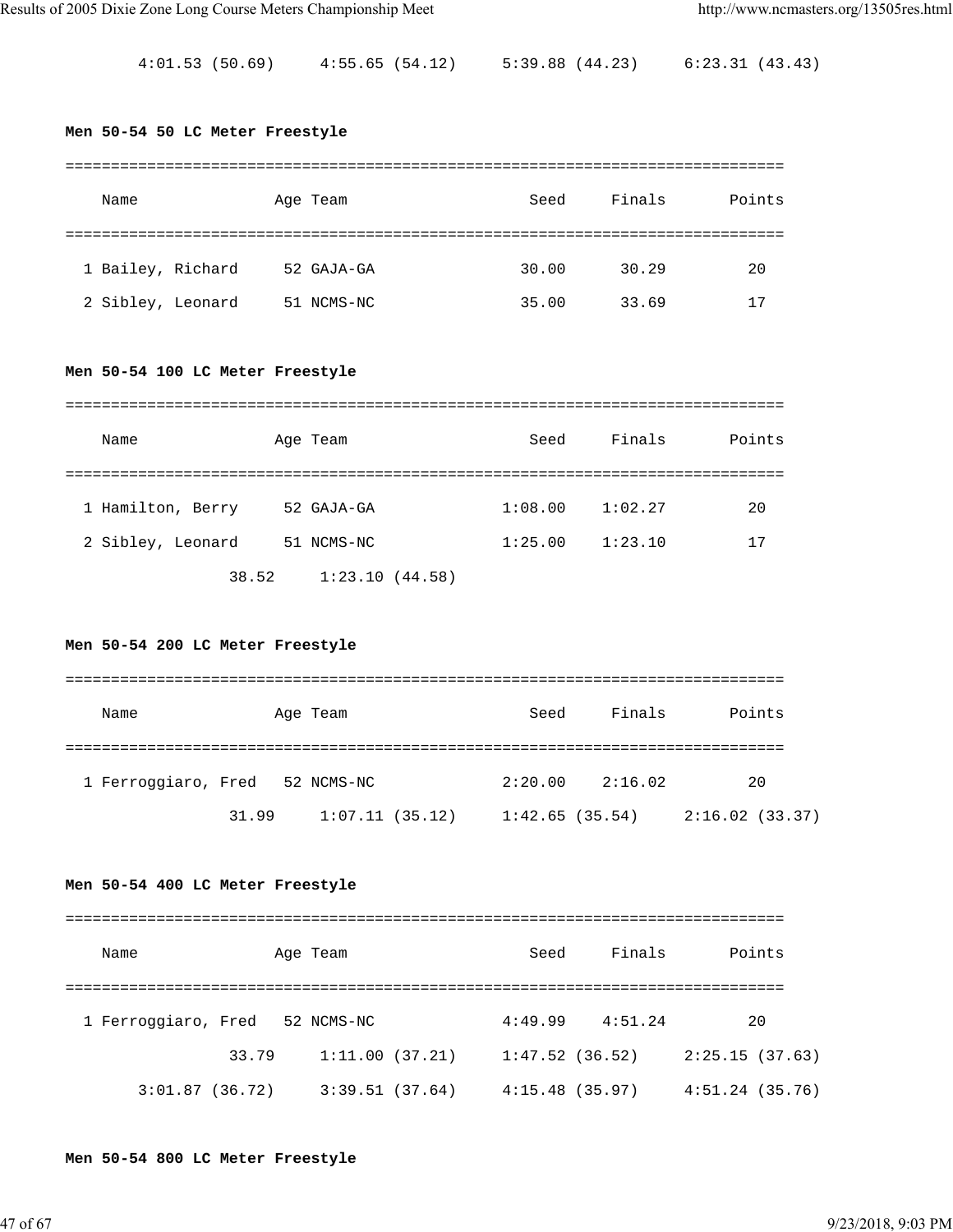| Name                | Age Team        | Seed            | Finals             | Points         |
|---------------------|-----------------|-----------------|--------------------|----------------|
| 1 Ferroggiaro, Fred | 52 NCMS-NC      |                 | $10:00.00$ 9:56.49 | 20             |
|                     | 1:14.40()       | 1:52.22(37.82)  |                    | 2:30.59(38.37) |
| 3:08.35(37.76)      | 3:46.93(38.58)  | 4:24.44(37.51)  |                    | 5:02.58(38.14) |
| 5:39.53(36.95)      | 6:17.26 (37.73) | 6:54.41(37.15)  |                    | 7:32.22(37.81) |
| 8:08.85(36.63)      | 8:46.21 (37.36) | 9:21.78 (35.57) |                    | 9:56.49(34.71) |
|                     |                 |                 |                    |                |

#### **Men 50-54 50 LC Meter Backstroke**

| Name              | Age Team   | Seed  | Finals | Points |
|-------------------|------------|-------|--------|--------|
|                   |            |       |        |        |
| 1 Hamilton, Berry | 52 GAJA-GA | 34.95 | 34.75  | 20     |
| 2 Bailey, Richard | 52 GAJA-GA | 34.00 | 36.60  | 17     |
| 3 Sibley, Leonard | 51 NCMS-NC | 40.00 | 40.96  | 16     |

## **Men 50-54 100 LC Meter Backstroke**

| Name              | Age Team       | Seed    | Finals  | Points |
|-------------------|----------------|---------|---------|--------|
|                   |                |         |         |        |
| 1 Bailey, Richard | 52 GAJA-GA     | 1:16.00 | 1:16.39 | 20     |
| 35.79             | 1:16.39(40.60) |         |         |        |
| 2 Sibley, Leonard | 51 NCMS-NC     | 1:45.00 | 1:36.40 | 17     |
| 45.36             | 1:36.40(51.04) |         |         |        |

## **Men 50-54 200 LC Meter Backstroke**

| Name              |       | Age Team       | Seed           | Finals  | Points         |
|-------------------|-------|----------------|----------------|---------|----------------|
| 1 Hamilton, Berry |       | 52 GAJA-GA     | 2:50.00        | 2:43.02 | 20             |
|                   | 39.94 | 1:21.27(41.33) | 2:03.72(42.45) |         | 2:43.02(39.30) |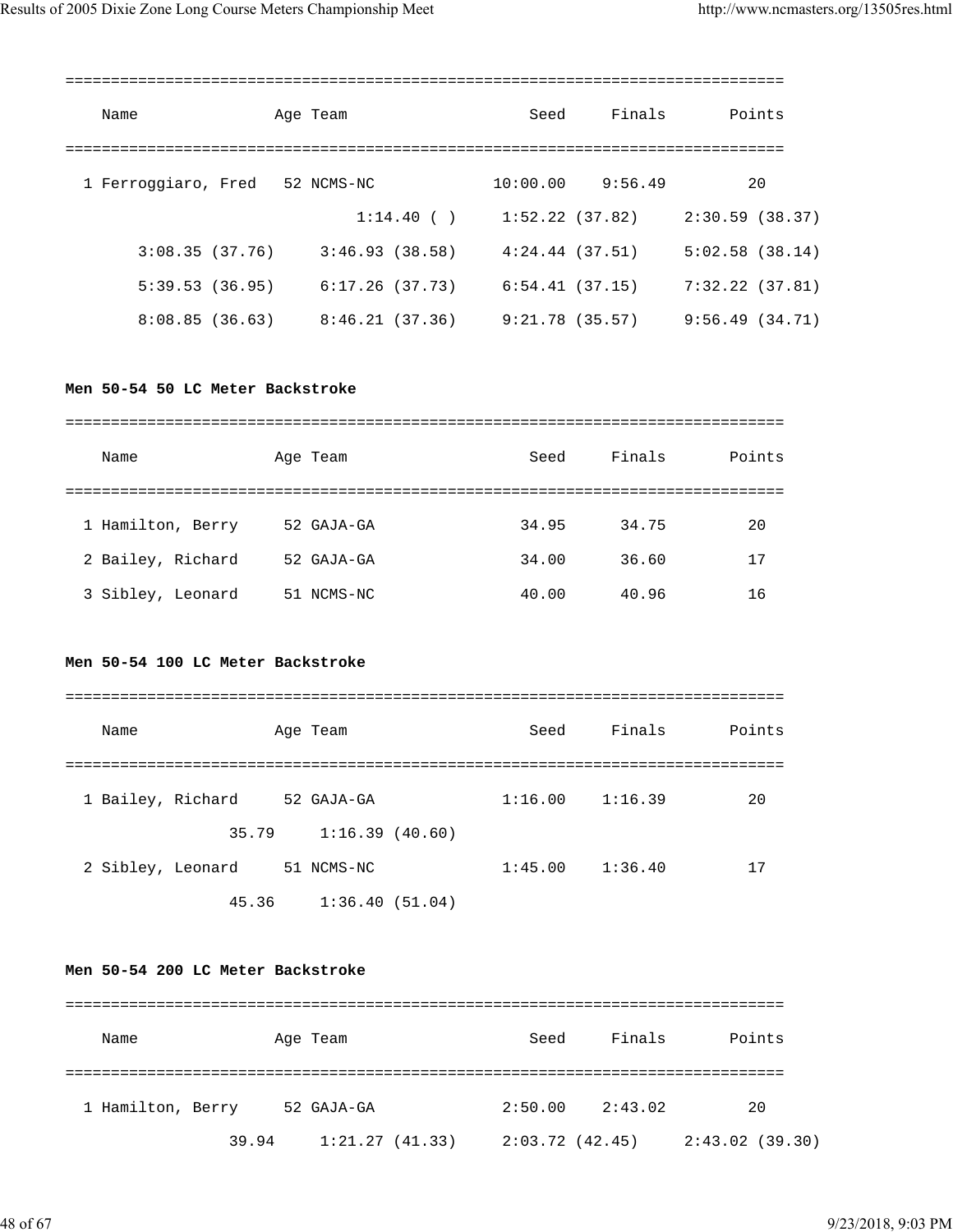|  |                   | 2 Bailey, Richard 52 GAJA-GA                            | $2:46.00$ $2:49.41$ | 17 |
|--|-------------------|---------------------------------------------------------|---------------------|----|
|  |                   | $39.06$ 1:21.74 (42.68) 2:05.18 (43.44) 2:49.41 (44.23) |                     |    |
|  | 3 Sibley, Leonard | 51 NCMS-NC                                              | $3:45.00$ $3:52.61$ | 16 |
|  |                   | $1:45.25$ ( ) $3:52.61$ (2:07.36)                       |                     |    |

#### **Men 50-54 50 LC Meter Breaststroke**

| Name              | Age Team   | Seed  | Finals | Points |
|-------------------|------------|-------|--------|--------|
|                   |            |       |        |        |
| 1 Hamilton, Berry | 52 GAJA-GA | 35.00 | 36.38  | 20     |
| 2 Stone, Jeff     | 53 TGM-SC  | NT    | 37.01  | 17     |
| 3 Schmitz, Bob    | 53 THAT-NC | 36.81 | 38.07  | 16     |
| 4 Sibley, Leonard | 51 NCMS-NC | 45.00 | 44.25  | 15     |

#### **Men 50-54 100 LC Meter Breaststroke**

| Name              | Age Team       | Seed    | Finals  | Points |
|-------------------|----------------|---------|---------|--------|
|                   |                |         |         |        |
| 1 Hamilton, Berry | 52 GAJA-GA     | 1:18.50 | 1:17.46 | 20     |
| 35.48             | 1:17.46(41.98) |         |         |        |
| 2 Sibley, Leonard | 51 NCMS-NC     | 2:00.00 | 1:41.49 | 17     |
| 48.59             | 1:41.49(52.90) |         |         |        |

#### **Men 50-54 200 LC Meter Breaststroke**

| Name              | Age Team      | Seed             | Finals  | Points |
|-------------------|---------------|------------------|---------|--------|
|                   |               |                  |         |        |
| 1 Hamilton, Berry | 52 GAJA-GA    | 2:50.00          | 2:50.83 | 20     |
|                   | $1:22.04$ ( ) | 2:50.83(1:28.79) |         |        |

**Men 50-54 50 LC Meter Butterfly** =============================================================================== Name Mage Team Seed Finals Points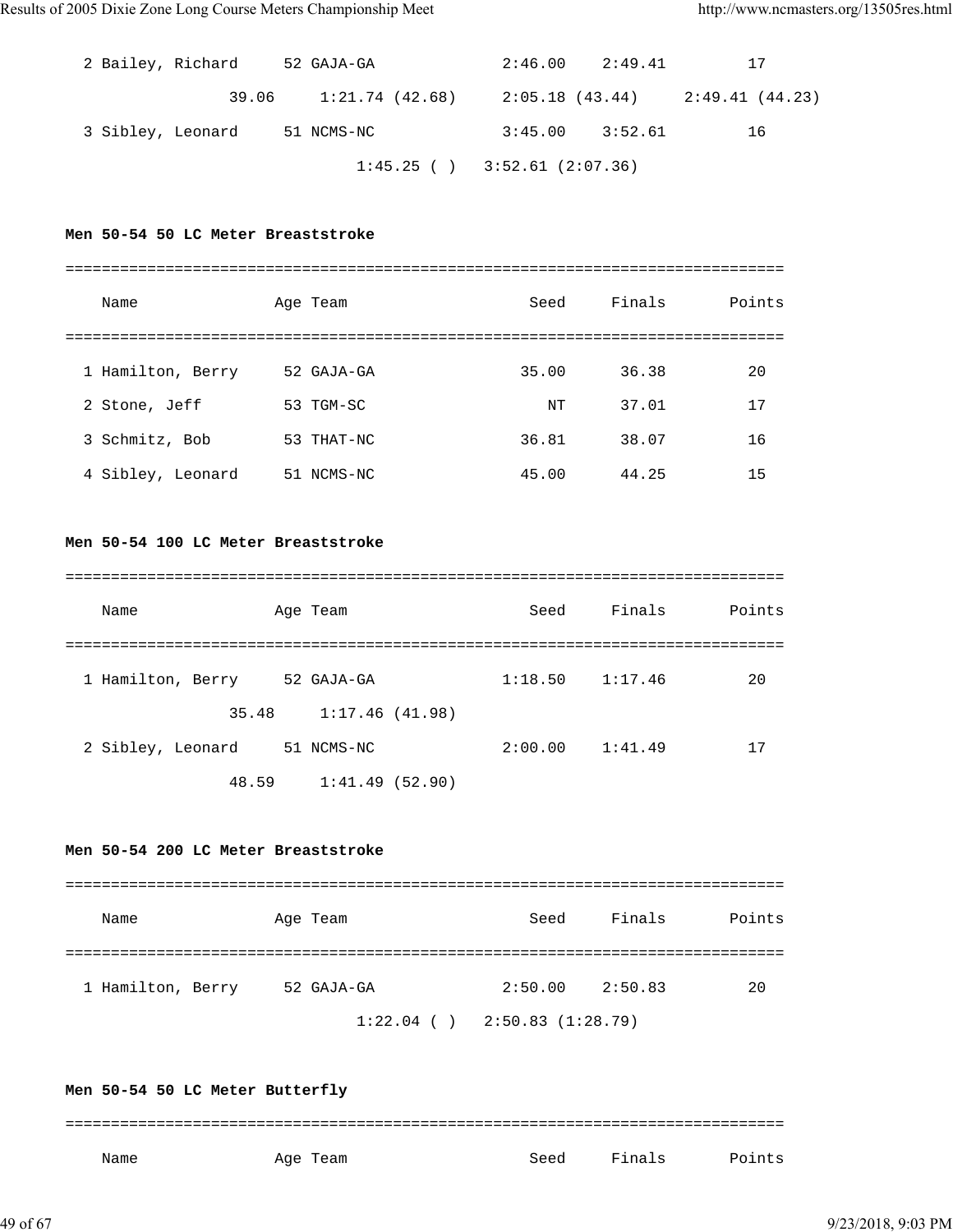===============================================================================

| 1 Stone, Jeff                | 53 TGM-SC | NT    | 35.03 | -20 |
|------------------------------|-----------|-------|-------|-----|
| 2 Sibley, Leonard 51 NCMS-NC |           | 45.00 | 39.37 | 17  |

## **Men 50-54 200 LC Meter IM**

| Name                | Age Team       | Seed                                | Finals  | Points         |
|---------------------|----------------|-------------------------------------|---------|----------------|
|                     |                |                                     |         |                |
| 1 Hamilton, Berry   | 52 GAJA-GA     | 2:34.00                             | 2:33.01 | 20             |
| 33.08               |                | $1:13.76(40.68)$ $2:33.01(1:19.25)$ |         |                |
| 2 Ferroggiaro, Fred | 52 NCMS-NC     | 2:40.00                             | 2:42.87 | 17             |
| 34.39               | 1:14.26(39.87) | 2:06.63(52.37)                      |         | 2:42.87(36.24) |

#### **Men 55-59 50 LC Meter Freestyle**

| Name           | Age Team      | Seed  | Finals | Points |
|----------------|---------------|-------|--------|--------|
|                |               |       |        |        |
| 1 Glass, Ernie | 56 CSM-NC     | 30.00 | 28.51  | 20     |
| 2 Koch, Ron    | 56 Unattached | 29.67 | 30.23  | 17     |

## **Men 55-59 100 LC Meter Freestyle**

| Name           | Age Team                | Seed    | Finals  | Points |
|----------------|-------------------------|---------|---------|--------|
|                |                         |         |         |        |
| 1 Glass, Ernie | 56 CSM-NC               | 1:07.00 | 1:05.30 | 20     |
|                | 1:05.30(33.86)<br>31.44 |         |         |        |
| 2 Koch, Ron    | 56 Unattached           | 1:05.20 | 1:09.23 |        |

#### **Men 55-59 200 LC Meter Freestyle**

| Name | Age Team | Seed | Finals | Points |
|------|----------|------|--------|--------|
|      |          |      |        |        |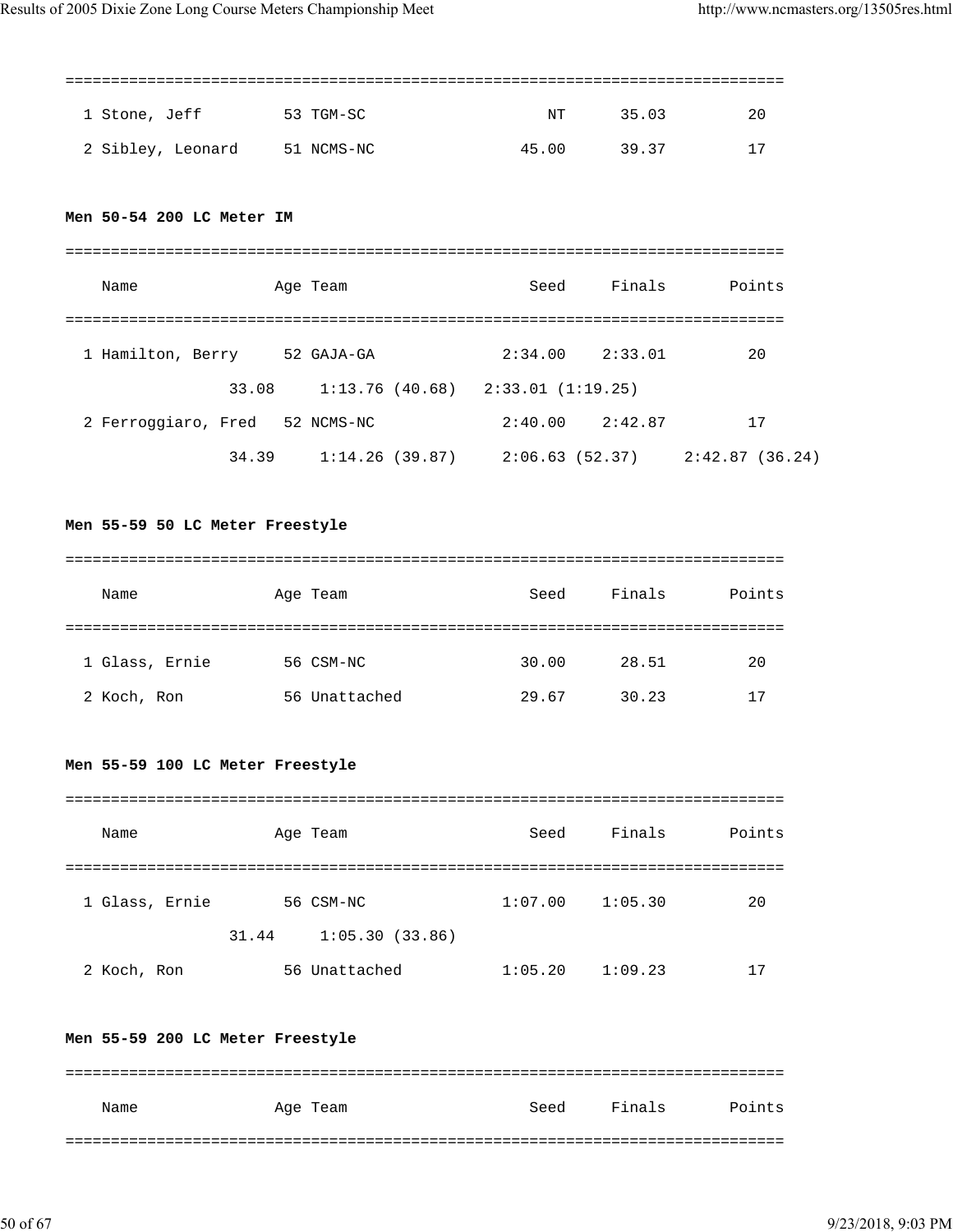| 1 Glass, Ernie |       | 56 CSM-NC       |                 | $2:40.00$ $2:36.71$ | 20              |
|----------------|-------|-----------------|-----------------|---------------------|-----------------|
|                | 34.84 | 1:16.49 (41.65) | 1:56.27 (39.78) |                     | 2:36.71 (40.44) |

#### **Men 55-59 400 LC Meter Freestyle**

| Name           | Age Team     | Seed             | Finals  | Points       |
|----------------|--------------|------------------|---------|--------------|
|                |              |                  |         |              |
| 1 Glass, Ernie | 56 CSM-NC    | 6:00.00          | 5:39.08 | 20           |
|                | $1:22.14$ () |                  |         | $2:52.04$ () |
|                | 4:17.57()    | 5:39.08(1:21.51) |         |              |

**Men 55-59 800 LC Meter Freestyle**

| Name            |       | Age Team        | Seed            | Finals                | Points          |
|-----------------|-------|-----------------|-----------------|-----------------------|-----------------|
| 1 Rand, Roger   |       | 58 NCMS-NC      |                 | $13:00.00$ $13:36.92$ | 20              |
|                 | 44.06 | 1:35.80(51.74)  |                 | 2:25.50(49.70)        | 3:19.40(53.90)  |
| 4:09.21(49.81)  |       | 5:03.65(54.44)  | 5:53.60(49.95)  |                       | 6:46.85(53.25)  |
| 7:37.14(50.29)  |       | 8:30.90(53.76)  |                 | 9:21.13(50.23)        | 10:14.28(53.15) |
| 11:03.86(49.58) |       | 11:57.11(53.25) | 12:46.32(49.21) |                       | 13:36.92(50.60) |

## **Men 55-59 50 LC Meter Butterfly**

| Name        | Age Team      | Seed  | Finals | Points |
|-------------|---------------|-------|--------|--------|
|             |               |       |        |        |
| 1 Koch, Ron | 56 Unattached | 30.96 | 32.45  | 20     |

#### **Men 55-59 100 LC Meter Butterfly**

| Name        | Age Team                | Seed    | Finals  | Points |
|-------------|-------------------------|---------|---------|--------|
|             |                         |         |         |        |
| 1 Koch, Ron | 56 Unattached           | 1:10.50 | 1:14.89 | 20     |
|             | 1:14.89(42.40)<br>32.49 |         |         |        |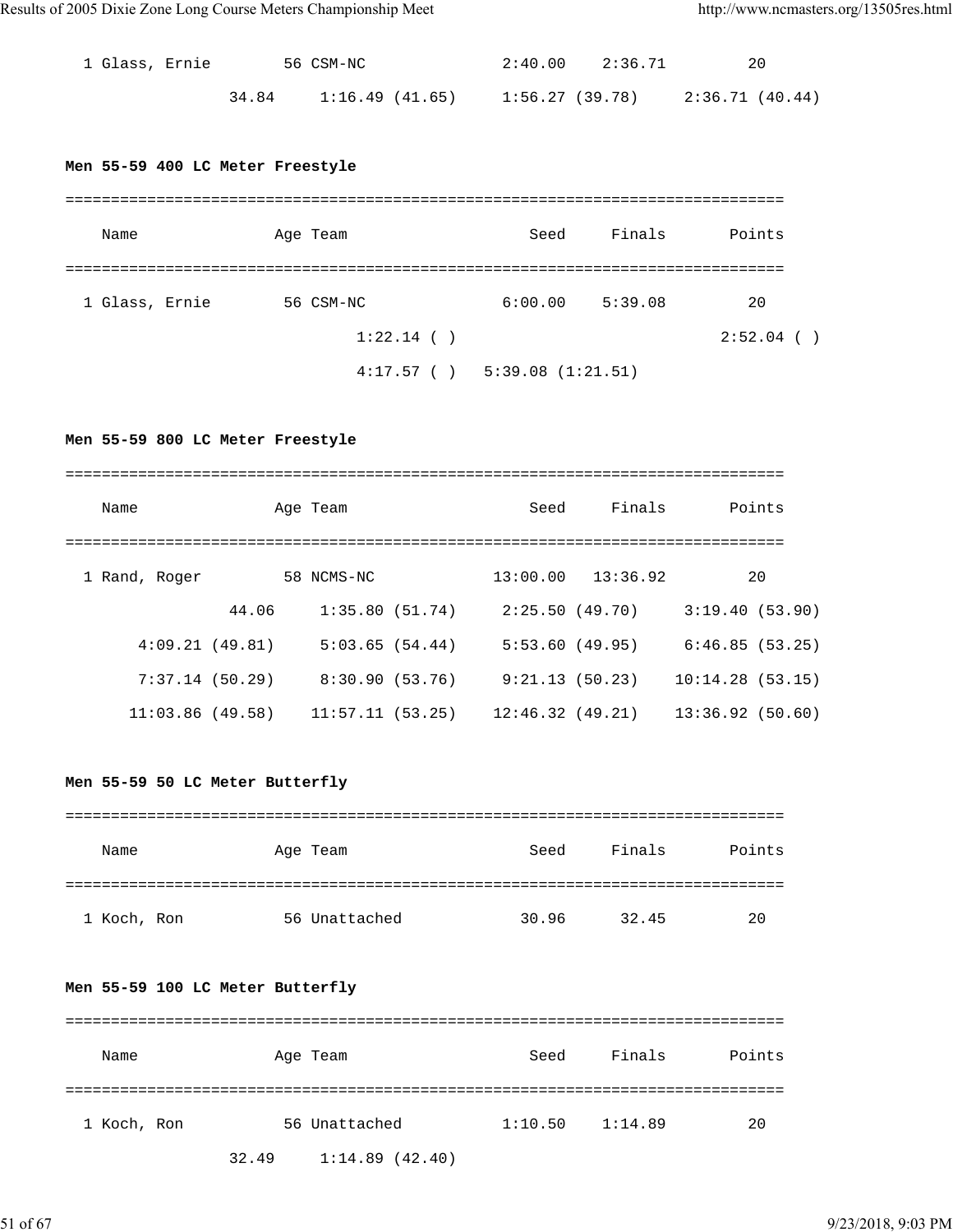**Men 55-59 200 LC Meter IM**

| Name                            |       | Age Team                                              | Seed | Finals              | Points |
|---------------------------------|-------|-------------------------------------------------------|------|---------------------|--------|
|                                 |       |                                                       |      |                     |        |
| 1 Koch, Ron                     |       | 56 Unattached                                         |      | $2:51.18$ $2:48.49$ | 20     |
|                                 | 33.39 | $1:19.66$ (46.27) $2:08.61$ (48.95) $2:48.49$ (39.88) |      |                     |        |
| Men 60-64 50 LC Meter Freestyle |       |                                                       |      |                     |        |
| Name                            |       | Age Team                                              | Seed | Finals              | Points |
|                                 |       |                                                       |      |                     |        |

| 1 White, Bernie | 62 CSM-NC | 35.00 | 31.82 | 20 |
|-----------------|-----------|-------|-------|----|
| 2 Eqer, Laszlo  | 60 NEM-NE | 31.00 | 32.23 | 17 |

## **Men 60-64 100 LC Meter Freestyle**

| Name             |         | Age Team                  | Seed                | Finals | Points |
|------------------|---------|---------------------------|---------------------|--------|--------|
|                  |         |                           |                     |        |        |
| 1 Eger, Laszlo   |         | 60 NEM-NE                 | $1:09.50$ $1:10.37$ |        | 20     |
|                  |         | 33.44 1:10.37 (36.93)     |                     |        |        |
| 2 White, Bernie  |         | 62 CSM-NC                 | $1:25.00$ $1:16.63$ |        | 17     |
|                  |         | $39.51$ $1:16.63$ (37.12) |                     |        |        |
| 3 Winokur, Eliot | 61 LPRM |                           | $1:23.00$ $1:23.34$ |        | 16     |
|                  | 37.62   | $1:23.34$ (45.72)         |                     |        |        |

## **Men 60-64 200 LC Meter Freestyle**

| Name            |       | Age Team       | Seed           | Finals  | Points         |
|-----------------|-------|----------------|----------------|---------|----------------|
| 1 White, Bernie |       | 62 CSM-NC      | 3:40.00        | 3:05.77 | 20             |
|                 | 44.10 | 1:31.77(47.67) | 2:18.81(47.04) |         | 3:05.77(46.96) |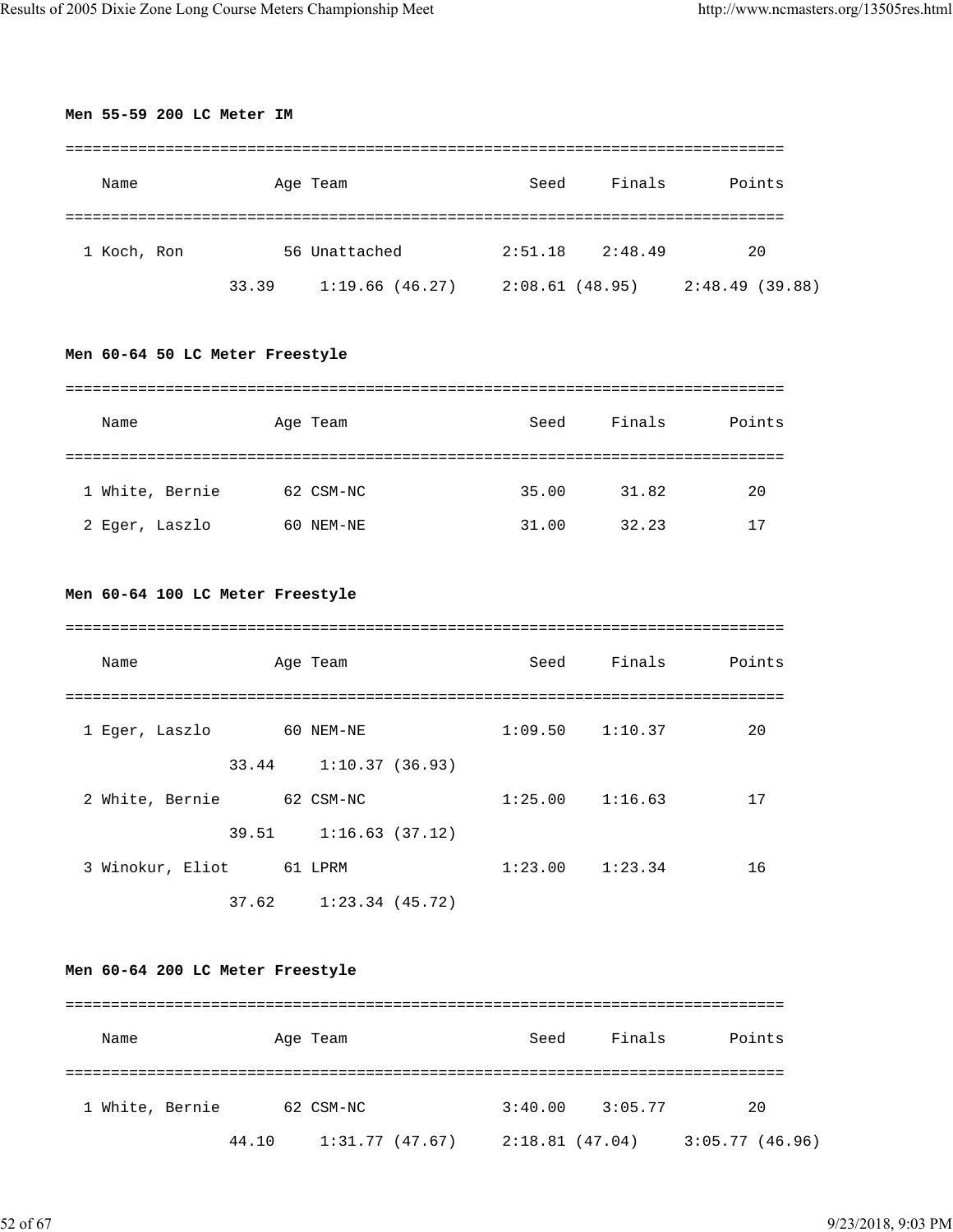#### **Men 60-64 400 LC Meter Freestyle**

| Name           |       | Age Team       | Seed           | Finals  | Points         |
|----------------|-------|----------------|----------------|---------|----------------|
|                |       |                |                |         |                |
| 1 Eger, Laszlo |       | 60 NEM-NE      | 5:40.00        | 5:48.17 | 20             |
|                | 38.36 | 1:21.39(43.03) | 2:05.07(43.68) |         | 2:51.05(45.98) |
| 3:34.81(43.76) |       | 4:20.75(45.94) | 5:03.41(42.66) |         | 5:48.17(44.76) |

#### **Men 60-64 800 LC Meter Freestyle**

| Name |                |       | Age Team        |                | Seed            | Finals         | Points          |
|------|----------------|-------|-----------------|----------------|-----------------|----------------|-----------------|
|      |                |       |                 |                |                 |                |                 |
|      | 1 Eger, Laszlo |       | 60 NEM-NE       |                | 11:40.00        | 11:53.09       | 20              |
|      |                | 41.05 |                 | 1:24.86(43.81) |                 | 2:09.12(44.26) | 2:53.73(44.61)  |
|      | 3:38.37(44.64) |       |                 | 4:23.20(44.83) |                 | 5:08.21(45.01) | 5:53.25(45.04)  |
|      | 6:38.28(45.03) |       |                 | 7:23.45(45.17) | 8:08.87(45.42)  |                | 8:54.08(45.21)  |
|      | 9:39.63(45.55) |       | 10:24.61(44.98) |                | 11:10.32(45.71) |                | 11:53.09(42.77) |

#### **Men 60-64 50 LC Meter Backstroke**

#### ===============================================================================

| Name            | Age Team  | Seed  | Finals | Points |
|-----------------|-----------|-------|--------|--------|
|                 |           |       |        |        |
| 1 Eger, Laszlo  | 60 NEM-NE | 38.30 | 38.02  | 20     |
| 2 Wycoff, Steve | 61 AM-SC  | 46.66 | 44.94  | 17     |

#### **Men 60-64 100 LC Meter Backstroke**

| Name            |       | Age Team       | Seed    | Finals  | Points |
|-----------------|-------|----------------|---------|---------|--------|
|                 |       |                |         |         |        |
| 1 Eger, Laszlo  |       | 60 NEM-NE      | 1:25.00 | 1:26.83 | 20     |
|                 | 43.38 | 1:26.83(43.45) |         |         |        |
| 2 Wycoff, Steve |       | 61 AM-SC       | 1:37.72 | 1:39.47 | 17     |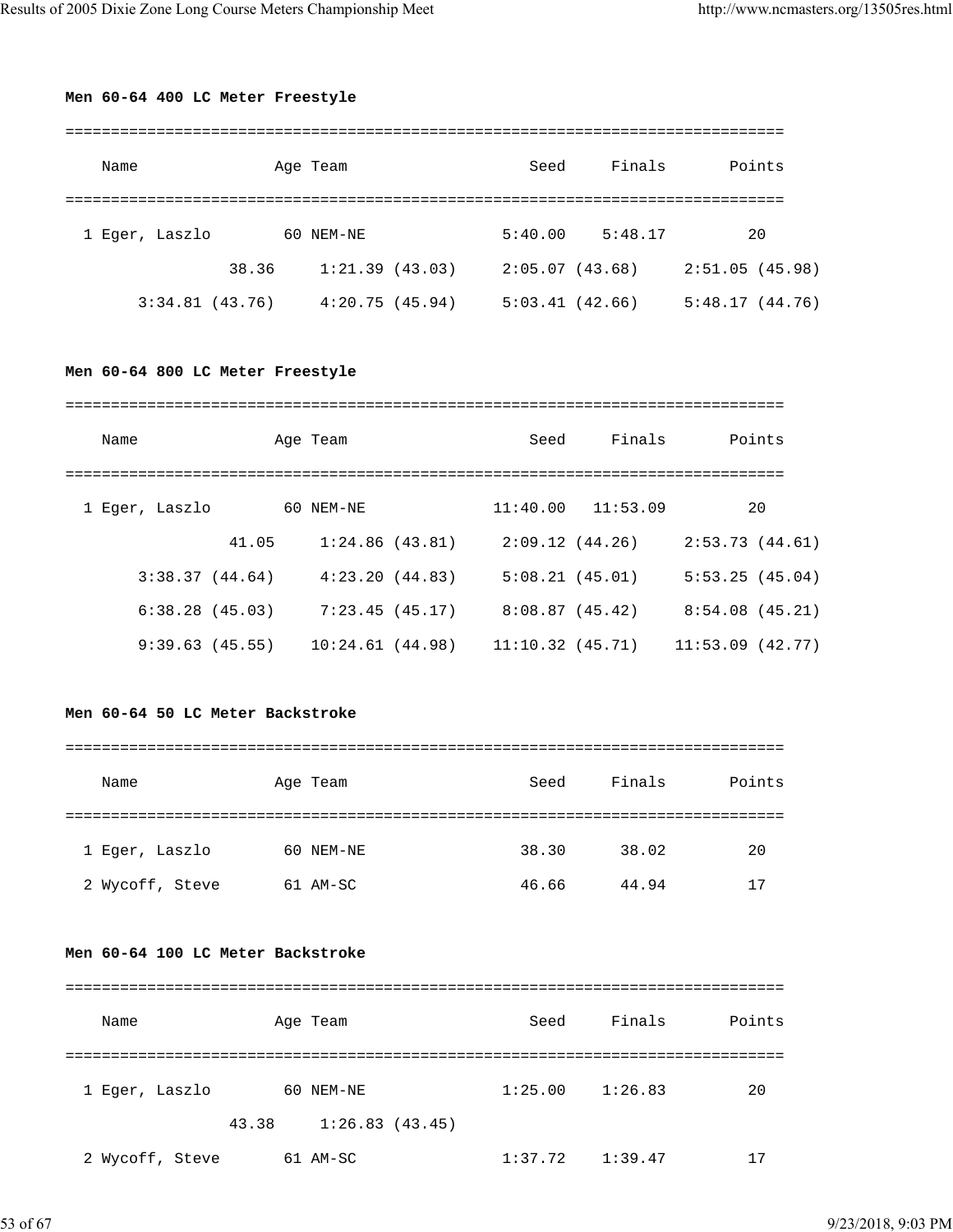|                                     | 48.00    1:39.47 (51.47) |      |                     |                                                         |  |
|-------------------------------------|--------------------------|------|---------------------|---------------------------------------------------------|--|
| 3 Winokur, Eliot 61 LPRM            |                          |      | $1:48.00$ $1:43.85$ | 16                                                      |  |
|                                     | 48.78 1:43.85 (55.07)    |      |                     |                                                         |  |
|                                     |                          |      |                     |                                                         |  |
| Men 60-64 50 LC Meter Breaststroke  |                          |      |                     |                                                         |  |
|                                     |                          |      |                     |                                                         |  |
| Name                                | Age Team                 | Seed |                     | Finals Points                                           |  |
|                                     |                          |      |                     |                                                         |  |
| 1 Wycoff, Steve 61 AM-SC            |                          |      | 44.42 45.42         | 20                                                      |  |
|                                     |                          |      |                     |                                                         |  |
| Men 60-64 200 LC Meter Breaststroke |                          |      |                     |                                                         |  |
|                                     |                          |      |                     |                                                         |  |
| Name                                | Age Team                 | Seed | Finals              | Points                                                  |  |
|                                     |                          |      |                     |                                                         |  |
| 1 Wycoff, Steve 61 AM-SC            |                          |      | $3:50.00$ $3:53.81$ | 20                                                      |  |
|                                     |                          |      |                     | $1:53.86$ ( ) $2:57.17$ $(1:03.31)$ $3:53.81$ $(56.64)$ |  |
|                                     |                          |      |                     |                                                         |  |
| Men 60-64 50 LC Meter Butterfly     |                          |      |                     |                                                         |  |
|                                     |                          |      |                     |                                                         |  |
| Name                                | Age Team                 | Seed | Finals              | Points                                                  |  |
|                                     |                          |      |                     |                                                         |  |

| 1 Poiletman, Robert 62 COLM-SC |           | 30.40 | 30.66 | 20 |
|--------------------------------|-----------|-------|-------|----|
| 2 White, Bernie                | 62 CSM-NC | 35.00 | 34.32 | 17 |
| 3 Eger, Laszlo                 | 60 NEM-NE | 34.80 | 34.55 | 16 |
| 4 Winokur, Eliot               | 61 LPRM   | 40.00 | 42.81 | 15 |

## **Men 60-64 100 LC Meter Butterfly**

| Name                | Age Team      | Seed    | Finals  | Points |
|---------------------|---------------|---------|---------|--------|
|                     |               |         |         |        |
| 1 Poiletman, Robert | 62 COLM-SC    | 1:08.00 | 1:09.78 | 20     |
| 2 Eger, Laszlo      | NEM-NE<br>60. | 1:25.00 | 1:26.70 | ۱7     |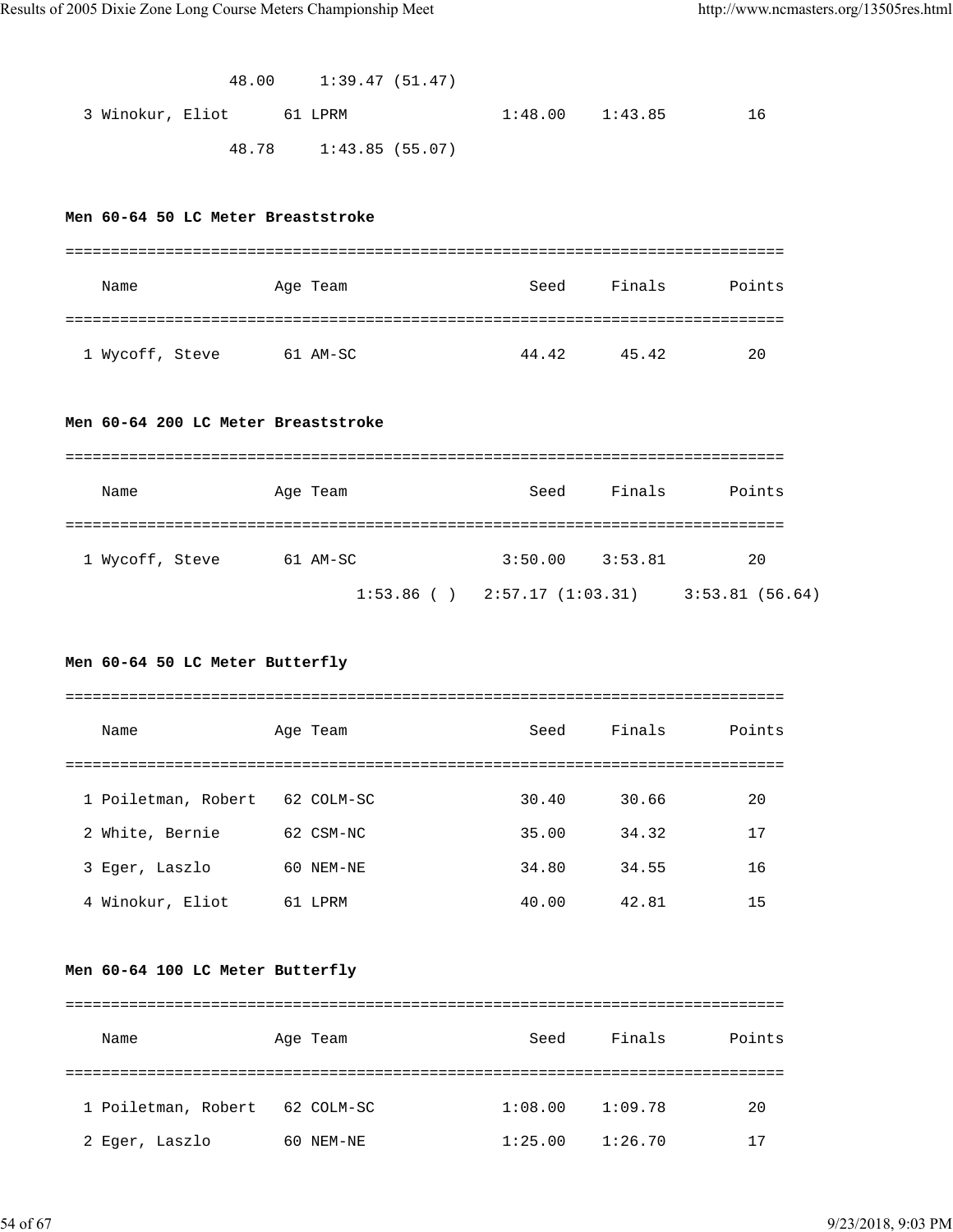36.48 1:26.70 (50.22)

3 Winokur, Eliot 61 LPRM 1:30.00 1:43.03 16

42.28 1:43.03 (1:00.75)

#### **Men 60-64 200 LC Meter Butterfly**

| Name                           |       | Age Team       | Seed            | Finals  | Points         |
|--------------------------------|-------|----------------|-----------------|---------|----------------|
|                                |       |                |                 |         |                |
| 1 Poiletman, Robert 62 COLM-SC |       |                | 2:45.00         | 2:47.57 | 20             |
|                                | 36.10 | 1:20.83(44.73) | 2:06.51 (45.68) |         | 2:47.57(41.06) |

## **Men 60-64 200 LC Meter IM**

| Name             |       | Age Team                              | Seed           | Finals  | Points         |
|------------------|-------|---------------------------------------|----------------|---------|----------------|
|                  |       |                                       |                |         |                |
| 1 Eger, Laszlo   |       | 60 NEM-NE                             | 3:05.00        | 3:05.00 | 20             |
|                  | 35.32 | 1:26.77(51.45)                        | 2:22.52(55.75) |         | 3:05.00(42.48) |
| 2 Winokur, Eliot |       | 61 LPRM                               | 3:37.00        | 3:38.74 | 17             |
|                  | 43.15 | $1:41.22$ (58.07) $2:49.52$ (1:08.30) |                |         | 3:38.74(49.22) |

#### **Men 65-69 50 LC Meter Freestyle**

| Name           | Age Team  | Seed  | Finals | Points |
|----------------|-----------|-------|--------|--------|
|                |           |       |        |        |
| 1 Clark, Jerry | 68 CSM-NC | 31.75 | 31.41  | 20     |

#### **Men 65-69 100 LC Meter Freestyle**

| Name           | Age Team |                | Seed    | Finals  | Points |
|----------------|----------|----------------|---------|---------|--------|
|                |          |                |         |         |        |
| 1 Clark, Jerry |          | 68 CSM-NC      | 1:11.00 | 1:09.05 | 20     |
|                | 33.99    | 1:09.05(35.06) |         |         |        |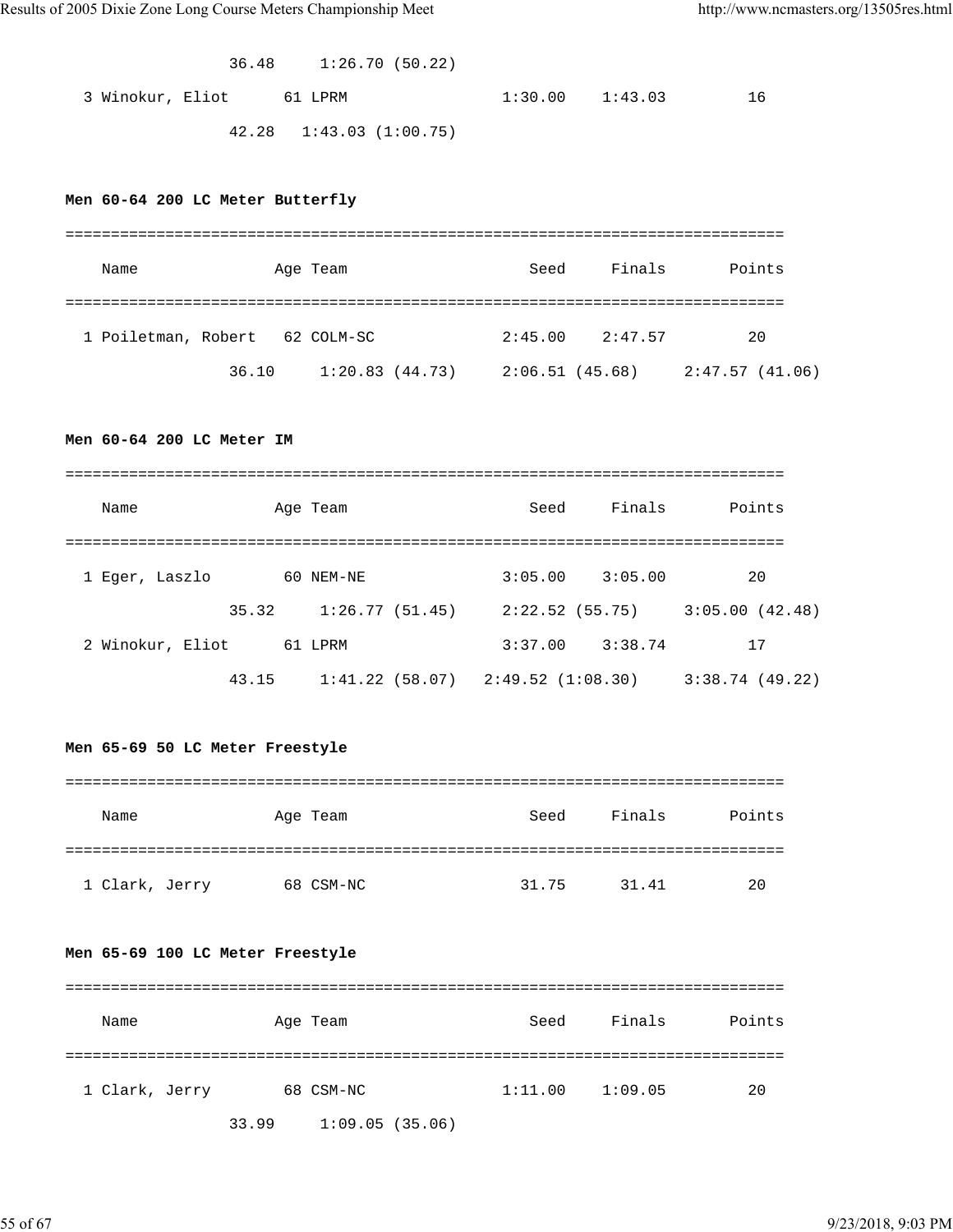#### **Men 65-69 200 LC Meter Freestyle**

| Name           |       | Age Team       | Seed           | Finals  | Points         |
|----------------|-------|----------------|----------------|---------|----------------|
|                |       |                |                |         |                |
| 1 Clark, Jerry |       | 68 CSM-NC      | 2:40.00        | 2:38.89 | 20             |
|                | 35.44 | 1:17.18(41.74) | 1:58.41(41.23) |         | 2:38.89(40.48) |

## **Men 65-69 400 LC Meter Freestyle**

| Name           | Age Team      | Seed                                | Finals  | Points       |
|----------------|---------------|-------------------------------------|---------|--------------|
|                |               |                                     |         |              |
| 1 Clark, Jerry | 68 CSM-NC     | 6:20.00                             | 5:58.57 | 20           |
|                | $1:25.86$ ( ) |                                     |         | $2:59.54$ () |
|                |               | $4:31.32$ ( ) $5:58.57$ $(1:27.25)$ |         |              |

**Men 65-69 800 LC Meter Freestyle**

| Name           |                   | Age Team        |                | Seed              | Finals                | Points          |
|----------------|-------------------|-----------------|----------------|-------------------|-----------------------|-----------------|
| 1 Clark, Jerry |                   | 68 CSM-NC       |                |                   | $12:30.00$ $12:22.78$ | 20              |
|                | 42.74             |                 | 1:27.53(44.79) |                   | 2:15.52(47.99)        | 3:02.96(47.44)  |
|                | 3:50.69(47.73)    | 4:36.31(45.62)  |                | $5:23.28$ (46.97) |                       | 6:08.28(45.00)  |
|                | $6:57.92$ (49.64) | 7:44.26(46.34)  |                |                   | 8:32.20 (47.94)       | 9:17.92(45.72)  |
|                | 10:05.37(47.45)   | 10:51.11(45.74) |                | 11:38.55(47.44)   |                       | 12:22.78(44.23) |

#### **Men 65-69 50 LC Meter Backstroke**

| Name                | Age Team   | Seed  | Finals | Points |
|---------------------|------------|-------|--------|--------|
|                     |            |       |        |        |
| 1 Pinkerton, Rolffs | 66 NCMS-NC | 40.56 | 44.17  | 20     |

**Men 65-69 100 LC Meter Backstroke**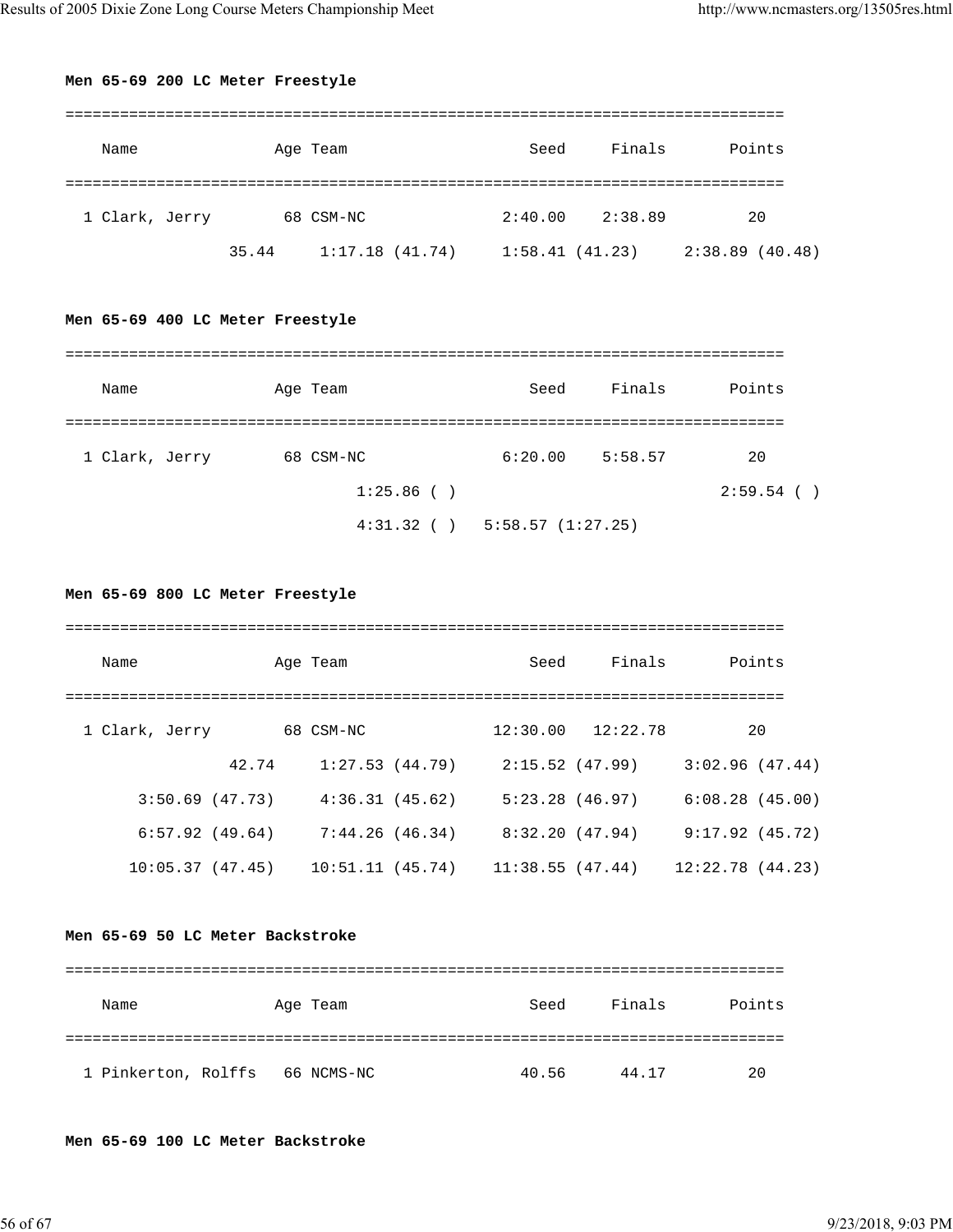| Name                               | Age Team                                              | Seed                | Finals              | Points             |
|------------------------------------|-------------------------------------------------------|---------------------|---------------------|--------------------|
| 1 Pinkerton, Rolffs 66 NCMS-NC     | 48.04 1:38.48 (50.44)                                 | 1:32.50             | 1:38.48             | 20                 |
| Men 65-69 50 LC Meter Breaststroke |                                                       |                     |                     |                    |
| Name                               | Age Team                                              | Seed                | Finals              | Points             |
| 1 Clark, Jerry                     | 68 CSM-NC                                             |                     | 47.00 46.61         | 20                 |
| Men 65-69 50 LC Meter Butterfly    |                                                       |                     |                     |                    |
| Name                               | Age Team                                              | Seed                | Finals              | Points             |
| 1 Kitchell, Richard 65 NCMS-NC     |                                                       | 33.20               | 33.56               | 20                 |
| Men 65-69 100 LC Meter Butterfly   |                                                       |                     |                     |                    |
| Name                               | Age Team                                              | Seed                | Finals              | Points             |
| 1 Kitchell, Richard 65 NCMS-NC     |                                                       | $1:15.00$ $1:17.22$ |                     | 20                 |
| Men 65-69 200 LC Meter Butterfly   |                                                       |                     |                     |                    |
| Name                               | Age Team                                              |                     |                     | Seed Finals Points |
| 1 Kitchell, Richard 65 NCMS-NC     | 37.06 1:22.84 (45.78) 2:07.39 (44.55) 2:58.90 (51.51) |                     | $2:57.05$ $2:58.90$ | 20                 |

===============================================================================

#### **Men 70-74 50 LC Meter Freestyle**

===============================================================================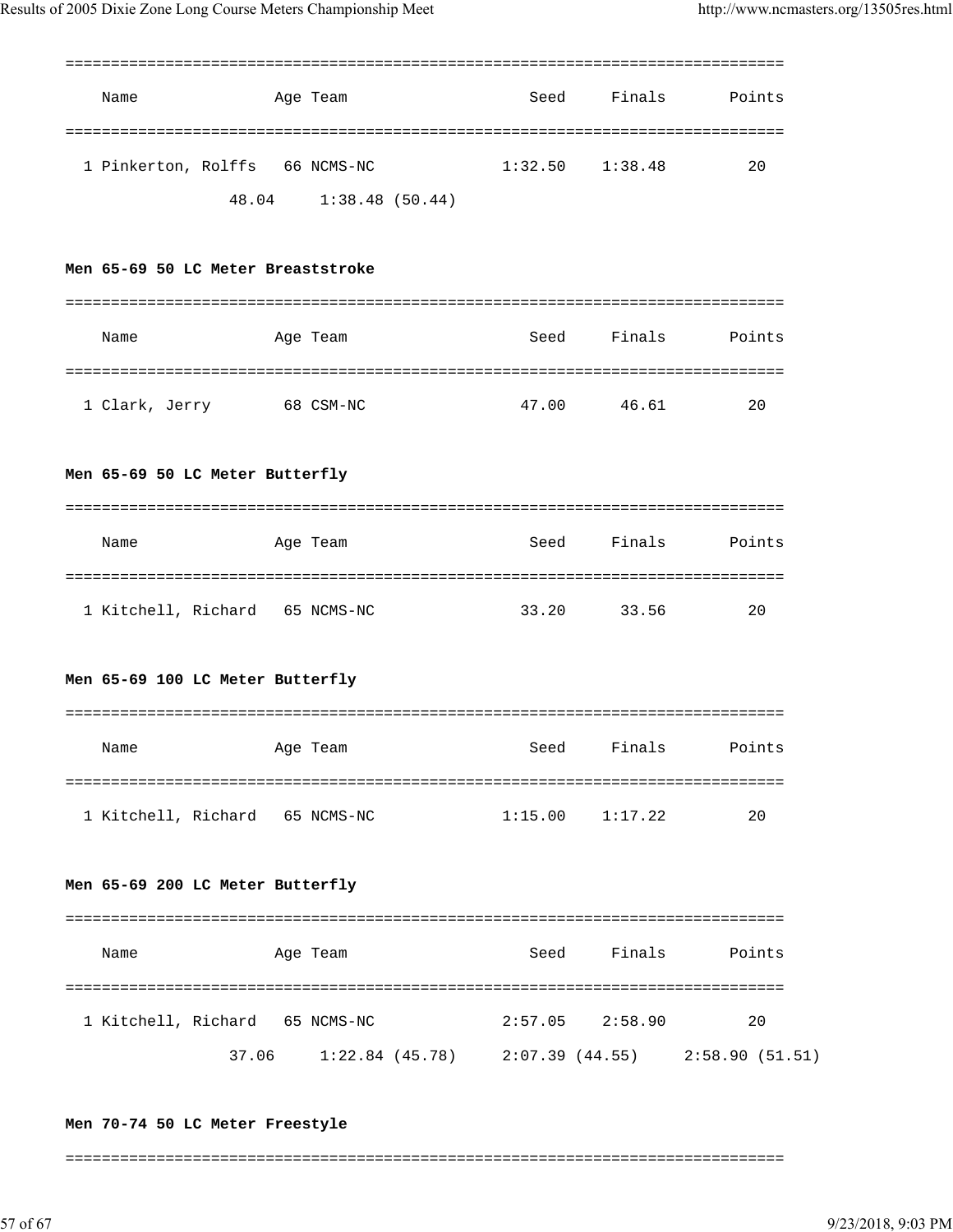| Name               | Age Team   | Seed  | Finals | Points |
|--------------------|------------|-------|--------|--------|
|                    |            |       |        |        |
| 1 Mitchell, Clarke | 73 NCMS-NC | 36.00 | 33.37  | 20     |
| 2 Lovell, Gil      | 73 GAJA-GA | 41.32 | 42.07  | 17     |

## **Men 70-74 100 LC Meter Freestyle**

| Name               |       | Age Team       | Seed    | Finals              | Points |
|--------------------|-------|----------------|---------|---------------------|--------|
| 1 Rapperport, Alan |       | 72 FG-FG       |         | $1:18.30$ $1:18.16$ | 20     |
|                    | 35.36 | 1:18.16(42.80) |         |                     |        |
| 2 Mitchell, Clarke |       | 73 NCMS-NC     | 1:17.00 | 1:18.29             | 17     |
|                    | 37.91 | 1:18.29(40.38) |         |                     |        |
| 3 Lovell, Gil      |       | 73 GAJA-GA     | 1:47.15 | 1:53.06             | 16     |
|                    | 53.38 | 1:53.06(59.68) |         |                     |        |

## **Men 70-74 200 LC Meter Freestyle**

| Name           | Age Team                      | Seed    | Finals     | Points |
|----------------|-------------------------------|---------|------------|--------|
|                |                               |         |            |        |
| -- Lovell, Gil | 73 GAJA-GA                    | 4:10.35 | DO         |        |
|                | $56.30$ $2:01.66$ $(1:05.36)$ |         | DQ (16.28) |        |

## **Men 70-74 800 LC Meter Freestyle**

| Name               |                   | Age Team         | Seed            | Finals                | Points           |
|--------------------|-------------------|------------------|-----------------|-----------------------|------------------|
|                    |                   |                  |                 |                       |                  |
| 1 Rapperport, Alan |                   | 72 FG-FG         |                 | $13:15.00$ $12:59.93$ | 20               |
|                    | 39.54             | 1:27.24 (47.70)  | 2:14.65(47.41)  |                       | 3:05.96(51.31)   |
|                    | $3:53.82$ (47.86) | 4:45.14(51.32)   | 5:33.42(48.28)  |                       | 6:23.83(50.41)   |
|                    | 7:13.37(49.54)    | 8:05.05(51.68)   | 8:53.76 (48.71) |                       | 9:45.75(51.99)   |
| 10:34.21(48.46)    |                   | 11:25.46 (51.25) |                 | 12:12.58 (47.12)      | 12:59.93 (47.35) |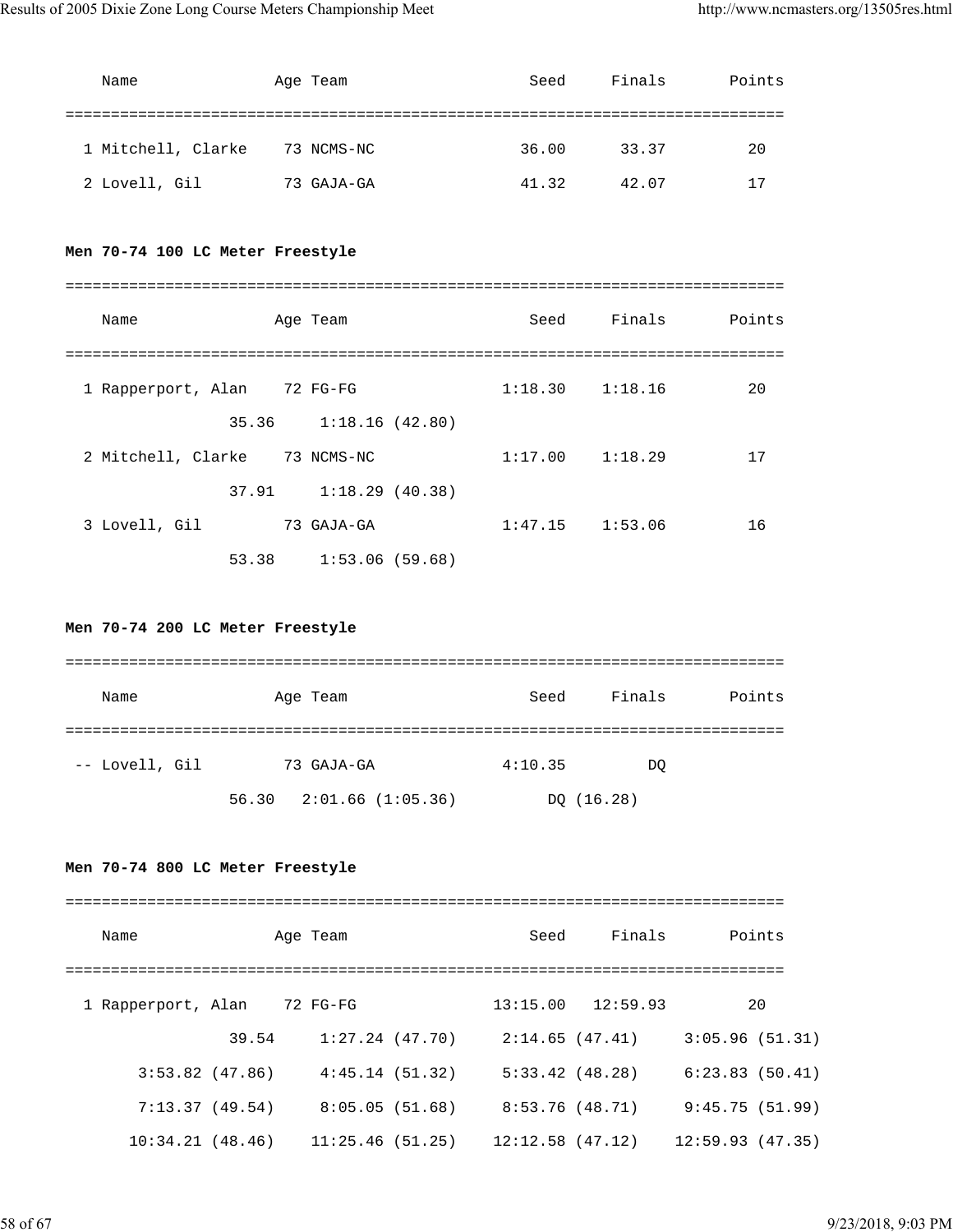#### **Men 70-74 50 LC Meter Backstroke**

| Name               | Age Team      | Seed    | Finals  | Points |
|--------------------|---------------|---------|---------|--------|
|                    |               |         |         |        |
| 1 Mitchell, Clarke | 73 NCMS-NC    | 40.00   | 40.25   | 20     |
| 2 Rapperport, Alan | 72 FG-FG      | 42.00   | 43.20   | 17     |
| 3 Lovell, Gil      | GAJA-GA<br>73 | 1:06.62 | 1:03.72 | 16     |

#### **Men 70-74 100 LC Meter Backstroke**

| Name               | Age Team       | Seed    | Finals  | Points |
|--------------------|----------------|---------|---------|--------|
|                    |                |         |         |        |
| 1 Mitchell, Clarke | 73 NCMS-NC     | 1:30.00 | 1:33.54 | 20     |
| 2 Lovell, Gil      | GAJA-GA<br>73. | 2:20.12 | 2:30.90 | 17     |

#### **Men 70-74 50 LC Meter Breaststroke**

| Name              | Age Team  | Seed  | Finals | Points |
|-------------------|-----------|-------|--------|--------|
|                   |           |       |        |        |
| 1 Kortheuer, John | 74 MAC-NC | 42.00 | 39.62  | 20     |

#### **Men 70-74 100 LC Meter Breaststroke**

| Name              |             | Age Team            | Seed    | Finals  | Points |
|-------------------|-------------|---------------------|---------|---------|--------|
|                   |             |                     |         |         |        |
| 1 Kortheuer, John |             | 74 MAC-NC           | 1:35.00 | 1:35.77 | 20     |
|                   | $AT$ $\cap$ | $1.25.77$ $110.021$ |         |         |        |

45.95 1:35.77 (49.82)

## **Men 70-74 200 LC Meter Breaststroke** =============================================================================== Name Age Team Seed Finals Points ===============================================================================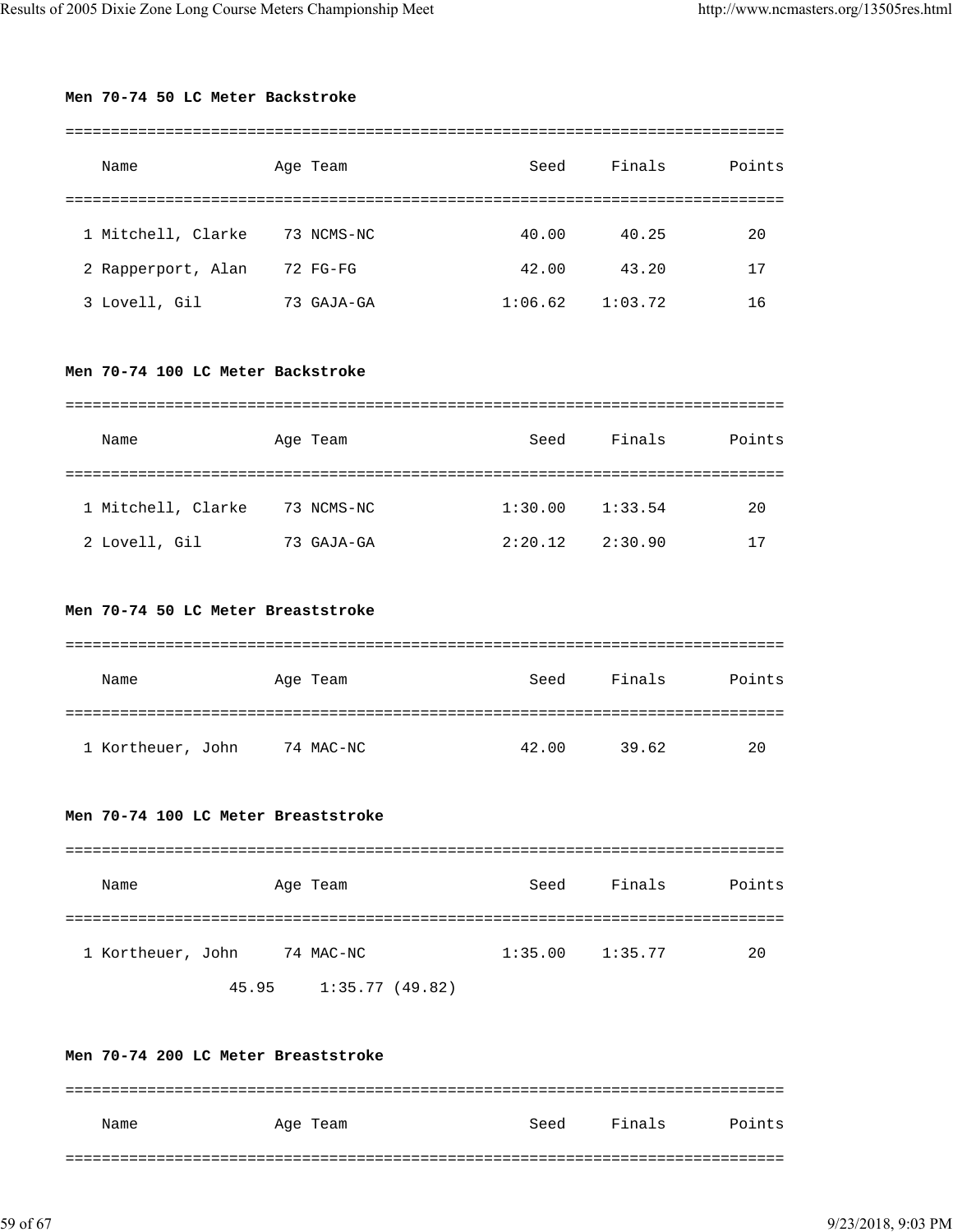| 1 Huson, John | 71 NCMS-NC                                                                  | $4:24.00$ $4:29.01$ |  |
|---------------|-----------------------------------------------------------------------------|---------------------|--|
|               | $1:00.74$ $2:07.54$ $(1:06.80)$ $3:20.80$ $(1:13.26)$ $4:29.01$ $(1:08.21)$ |                     |  |

## **Men 70-74 50 LC Meter Butterfly**

| Name               | Age Team   | Seed  | Finals | Points |
|--------------------|------------|-------|--------|--------|
|                    |            |       |        |        |
| 1 Mitchell, Clarke | 73 NCMS-NC | 40.00 | 38.40  | 20     |
| 2 Kortheuer, John  | 74 MAC-NC  | 43.00 | 40.23  |        |

## **Men 70-74 100 LC Meter Butterfly**

| Name          | Age Team                      | Seed    | Finals  | Points |
|---------------|-------------------------------|---------|---------|--------|
|               |                               |         |         |        |
| 1 Huson, John | 71 NCMS-NC                    | 2:08.00 | 2:05.94 | 20     |
|               | $58.07$ $2:05.94$ $(1:07.87)$ |         |         |        |

## **Men 70-74 200 LC Meter IM**

| Name               |       | Age Team | Seed                                  | Finals  | Points         |  |
|--------------------|-------|----------|---------------------------------------|---------|----------------|--|
|                    |       |          |                                       |         |                |  |
| 1 Rapperport, Alan |       | 72 FG-FG | 3:30.00                               | 3:27.87 | 20             |  |
|                    | 45.29 |          | $1:37.56$ (52.27) $2:41.59$ (1:04.03) |         | 3:27.87(46.28) |  |
| 2 Huson, John      | 71    | NCMS-NC  | 4:07.00                               | 4:18.34 | 17             |  |

## **Men 75-79 50 LC Meter Freestyle**

| Name           | Age Team   | Seed  | Finals | Points |
|----------------|------------|-------|--------|--------|
|                |            |       |        |        |
| 1 Webber, Dick | 76 NCMS-NC | 34.50 | 35.51  | 20     |

## **Men 75-79 100 LC Meter Freestyle**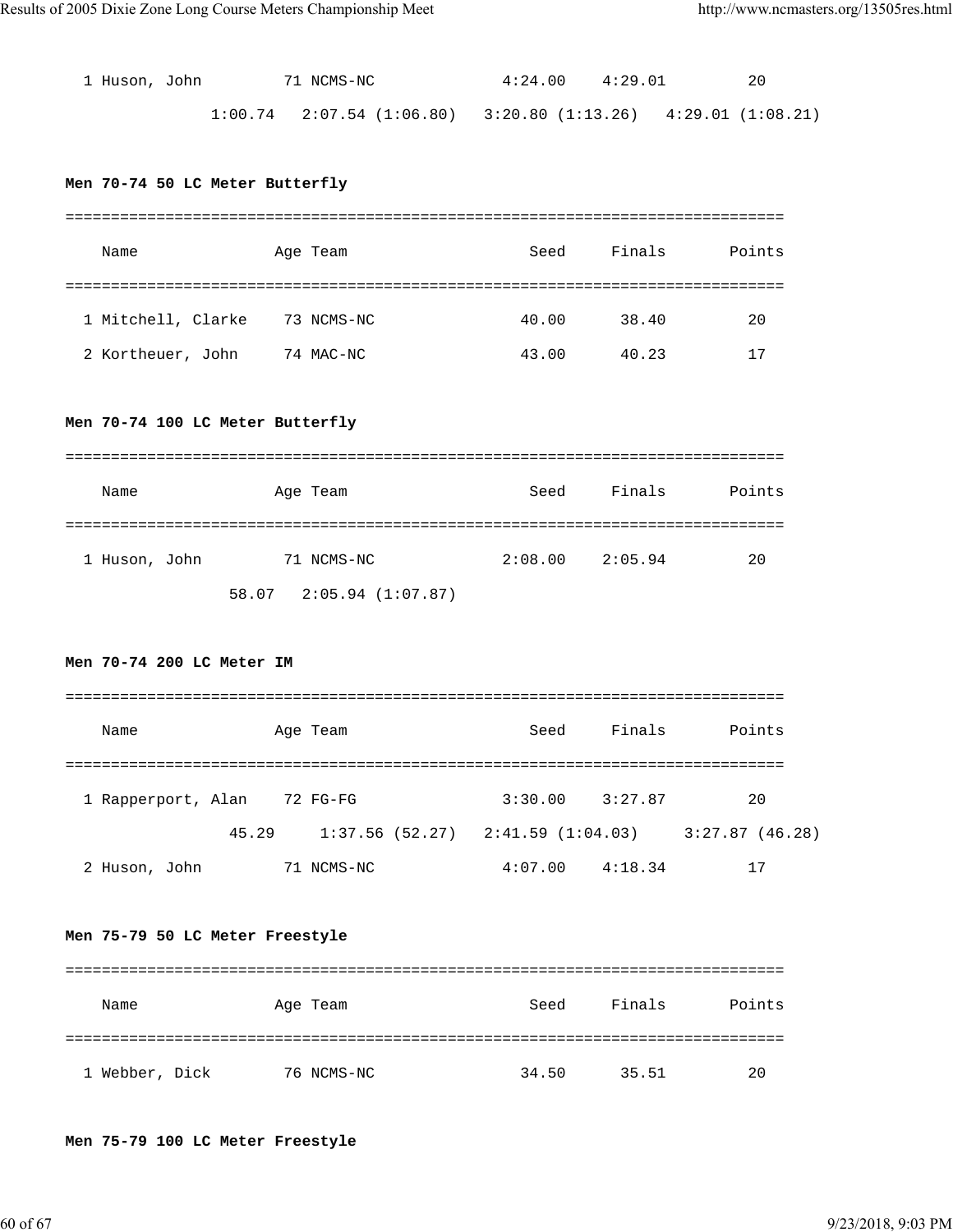| Name                             | Age Team   | Seed                  | Finals              | Points                                                                    |
|----------------------------------|------------|-----------------------|---------------------|---------------------------------------------------------------------------|
| 1 Webber, Dick                   | 76 NCMS-NC |                       | $1:22.00$ $1:22.45$ | 20                                                                        |
| Men 75-79 800 LC Meter Freestyle |            |                       |                     |                                                                           |
| Name                             | Age Team   | Seed                  | Finals              | Points                                                                    |
| 1 Stolz, Irwin                   | 76 GAJA-GA | $15:20.00$ $15:56.98$ |                     | 20                                                                        |
| 52.83                            |            |                       |                     | $1:47.29(54.46)$ $2:46.63(59.34)$ $3:42.15(55.52)$                        |
| 4:42.63(1:00.48)                 |            |                       |                     | 5:37.20 (54.57)    6:37.96 (1:00.76)    7:35.76 (57.80)                   |
|                                  |            |                       |                     | $8:53.42$ (1:17.66) $9:49.50$ (56.08) 10:52.11 (1:02.61) 11:48.37 (56.26) |
|                                  |            |                       |                     | $12:03.99$ ( ) $13:03.13$ (59.14) $15:56.98$ (2:53.85)                    |

## **Men 75-79 50 LC Meter Breaststroke**

| Name           | Age Team   | Seed  | Finals | Points |
|----------------|------------|-------|--------|--------|
|                |            |       |        |        |
| 1 Stolz, Irwin | 76 GAJA-GA | 49.00 | 49.76  | 20     |

## **Men 75-79 50 LC Meter Butterfly**

| Name           | Age Team   | Seed  | Finals | Points |
|----------------|------------|-------|--------|--------|
|                |            |       |        |        |
| 1 Webber, Dick | 76 NCMS-NC | 42.50 | 44.05  | 20     |

#### **Men 80-84 100 LC Meter Freestyle**

| Name            | Age Team                              | Seed    | Finals  | Points |
|-----------------|---------------------------------------|---------|---------|--------|
|                 |                                       |         |         |        |
| 1 Boone, Vester | 80 NCMS-NC                            | 2:15.00 | 1:53.31 | 20     |
|                 | $51.50 \quad 1:53.31 \quad (1:01.81)$ |         |         |        |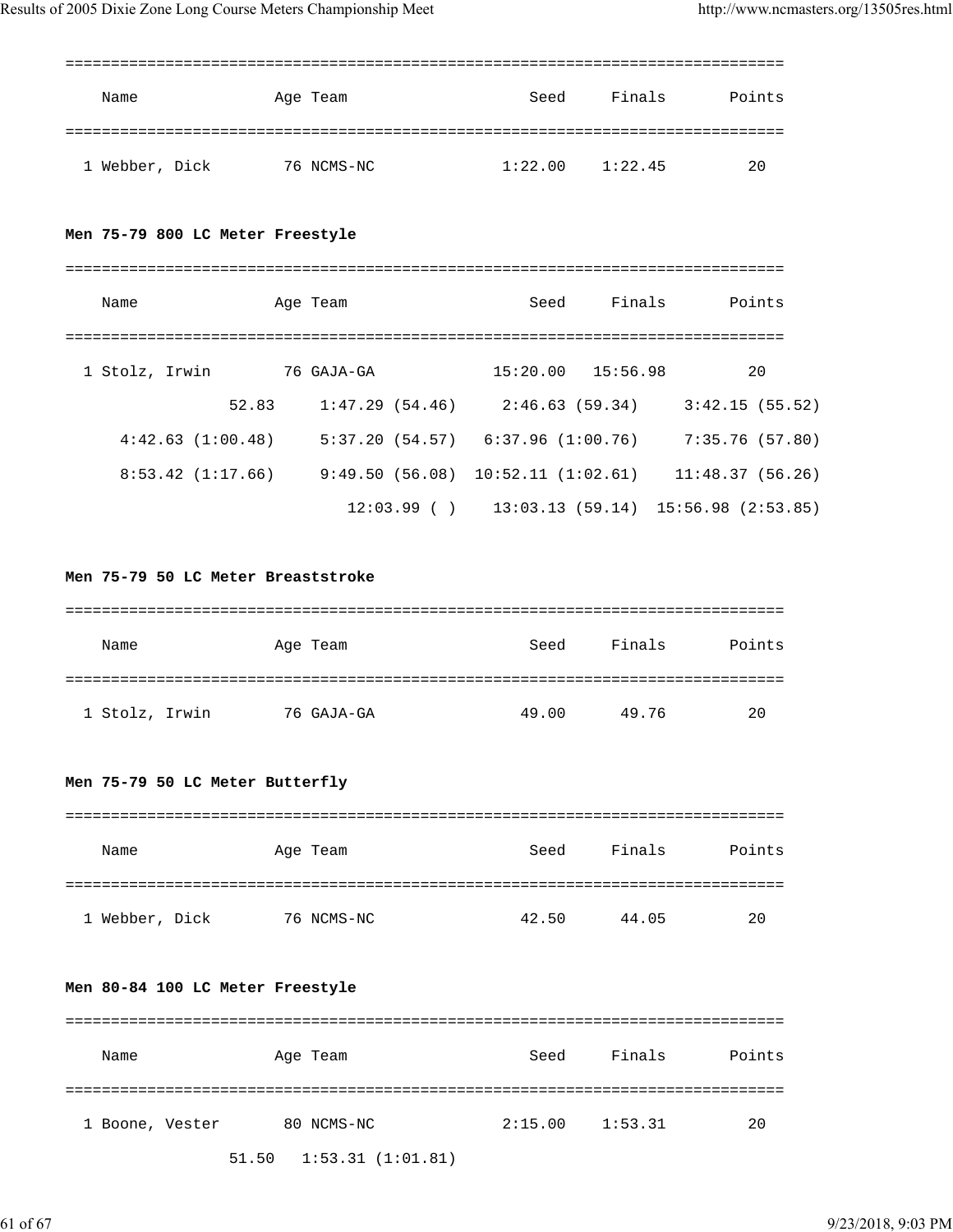| Men 80-84 200 LC Meter Freestyle |                                                                                 |      |                     |        |
|----------------------------------|---------------------------------------------------------------------------------|------|---------------------|--------|
| Name                             | Age Team                                                                        | Seed | Finals              | Points |
| 1 Boone, Vester                  | 80 NCMS-NC<br>55.03  2:03.96  (1:08.93)  3:08.32  (1:04.36)  4:12.50  (1:04.18) |      | $4:40.00$ $4:12.50$ | 20     |
| Men 80-84 400 LC Meter Freestyle |                                                                                 |      |                     |        |

| Name            | Age Team     | Seed                              | Finals  | Points   |
|-----------------|--------------|-----------------------------------|---------|----------|
| 1 Boone, Vester | 80 NCMS-NC   | 9:40.00                           | 9:57.38 | 20       |
|                 | $2:15.09$ () |                                   |         | 4:48.40( |
|                 |              | $7:30.67$ ( ) $9:57.38$ (2:26.71) |         |          |

## **Men 80-84 50 LC Meter Breaststroke**

| Name            | Age Team   | Seed    | Finals  | Points |
|-----------------|------------|---------|---------|--------|
|                 |            |         |         |        |
| 1 Boone, Vester | 80 NCMS-NC | 1:15.00 | 1:02.58 | 20     |
| 2 McCarthy, Ed  | 80 NCMS-NC | 1:10.00 | 1:34.03 | 17     |

## **Men 80-84 100 LC Meter Breaststroke**

| Name            | Age Team                      | Seed    | Finals  | Points |
|-----------------|-------------------------------|---------|---------|--------|
|                 |                               |         |         |        |
| 1 Boone, Vester | 80 NCMS-NC                    | 2:36.00 | 2:29.28 | 20     |
| 2 McCarthy, Ed  | 80 NCMS-NC                    | 2:45.00 | 3:19.62 | 17     |
|                 | $1:40.86$ $3:19.62$ (1:38.76) |         |         |        |

#### **Men 80-84 200 LC Meter Breaststroke**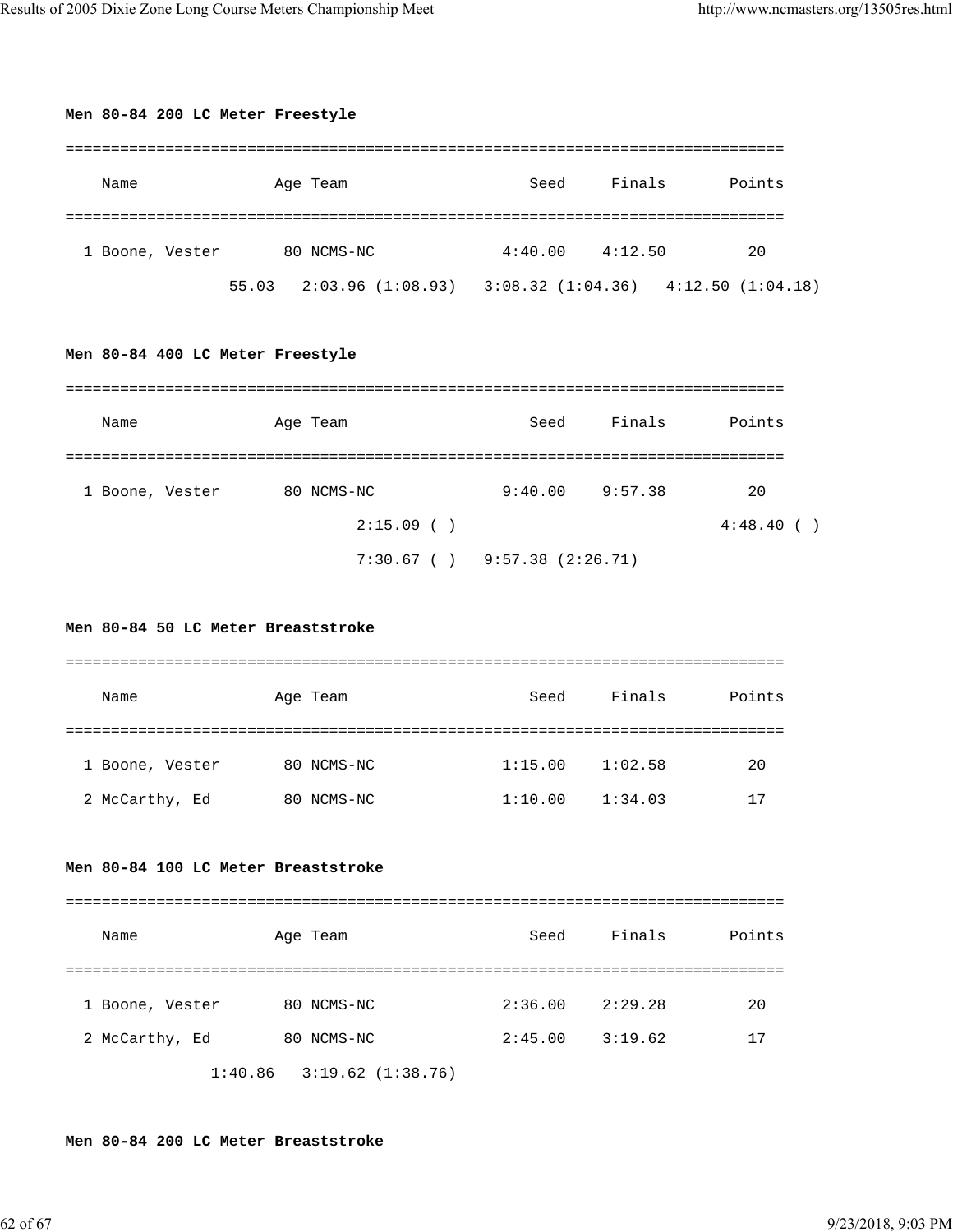| Age Team<br>Name                         | Finals Points<br>Seed                                                     |
|------------------------------------------|---------------------------------------------------------------------------|
|                                          |                                                                           |
| 1 Boone, Vester 80 NCMS-NC               | $5:30.00$ $5:18.53$<br>$\sim$ 20                                          |
|                                          | $2:40.60$ ( ) $5:18.53$ (2:37.93)                                         |
| -- McCarthy, Ed 80 NCMS-NC               | 5:50.00<br>DO                                                             |
|                                          |                                                                           |
|                                          |                                                                           |
| Men 160-199 200 LC Meter Medley Relay    |                                                                           |
|                                          |                                                                           |
| Team                                     | Seed Finals Points                                                        |
|                                          |                                                                           |
| 1 Raleigh Area Masters-NC 'A'            | NT 1:51.77<br>40                                                          |
| 1) Lehman, Fritz 47                      | 2) Blank, Jon 45                                                          |
| 3) Petcu, Raz 32                         | 4) Stewart, Henry 42                                                      |
|                                          | 29.47 1:01.63 (32.16) 1:27.05 (25.42) 1:51.77 (24.72)                     |
|                                          |                                                                           |
| Men 160-199 400 LC Meter Medley Relay    |                                                                           |
|                                          |                                                                           |
| Team                                     | Finals Points<br>Seed                                                     |
|                                          |                                                                           |
| 1 Raleigh Area Masters-NC 'A'            | 4:13.50<br>40<br>NT                                                       |
| 1) Lehman, Fritz 47                      | 2) Blank, Jon 45                                                          |
| 3) Petcu, Raz 32                         | 4) Stewart, Henry 42                                                      |
|                                          | 31.83   1:04.74 $(1:04.74)$ 1:37.58 $(32.84)$ 2:17.00 $(1:12.26)$         |
|                                          | $2:45.04$ (28.04) $3:17.10$ (1:00.10) $3:43.76$ (26.66) $4:13.50$ (56.40) |
|                                          |                                                                           |
| Men 200-239 200 LC Meter Freestyle Relay |                                                                           |
|                                          |                                                                           |
| Team                                     | Finals Points<br>Seed                                                     |
|                                          |                                                                           |
|                                          |                                                                           |
| 1 Tar Heel Masters Swimming-NC 'A'       | 1:50.16<br>40<br>NΤ                                                       |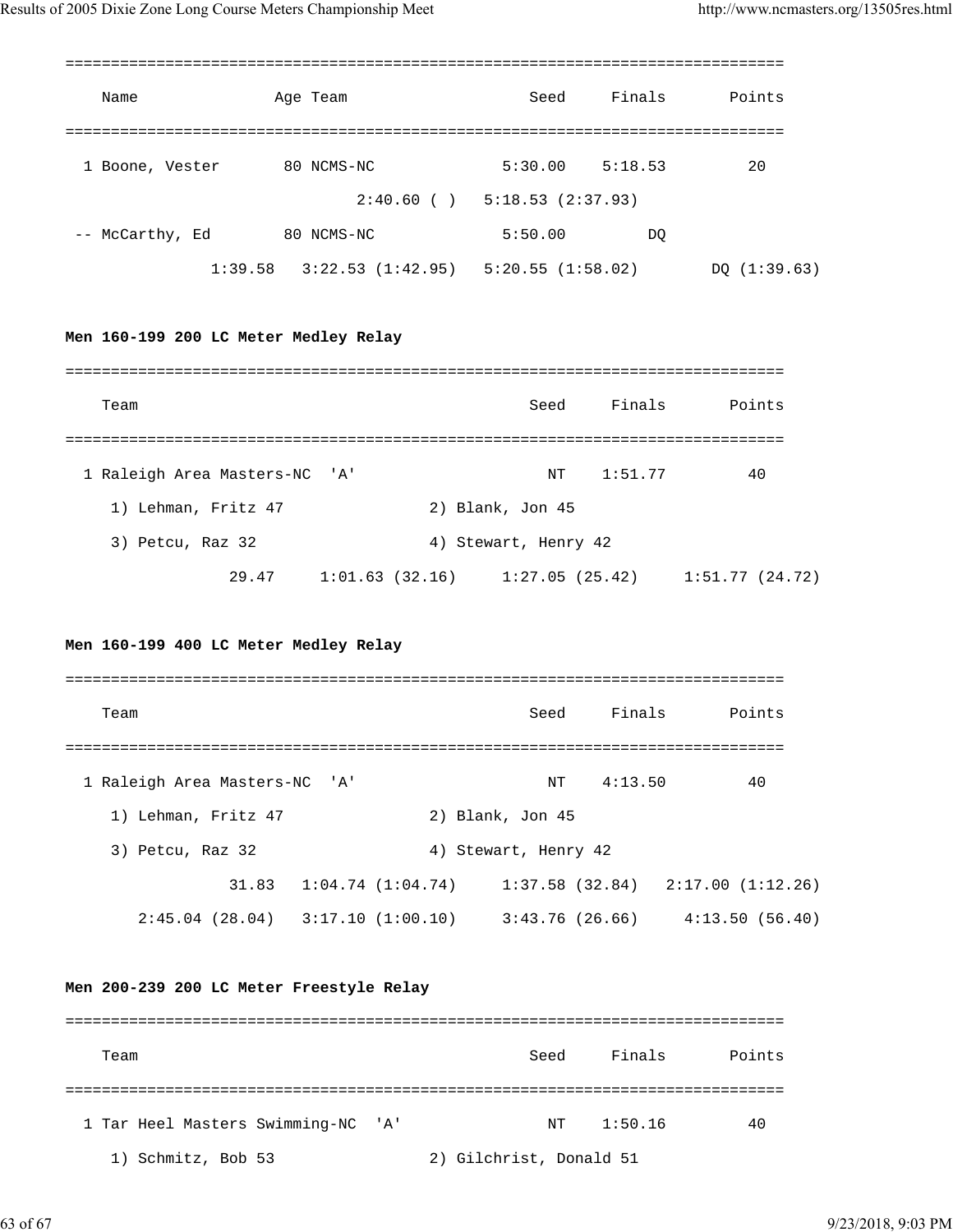3) Dimsdale, Todd 48 4) Klein, Jonathan 48 28.81 56.56 (27.75) 1:23.72 (27.16) 1:50.16 (26.44) **Men 200-239 400 LC Meter Freestyle Relay** =============================================================================== Team Seed Finals Points =============================================================================== 1 Tar Heel Masters Swimming-NC 'A' NT 4:00.31 40 1) Schmitz, Bob 53 2) Dimsdale, Todd 48 3) Klein, Jonathan 48 4) Gilchrist, Donald 51 28.42 1:02.84 (1:02.84) 1:30.86 (28.02) 2:02.59 (59.75) 2:20.83 (18.24) 3:28.04 (1:07.21) 4:00.31 (1:39.48) 2 Hilton Head Aquatics Club-SC 'A' NT 4:45.23 34

3) Parrella, Keith 39 4) Wright, Steve 45

1) Williams, Rick 45 2) Green, Joe 41

 31.86 1:05.65 (1:05.65) 1:41.10 (35.45) 2:20.18 (1:14.53) 2:53.55 (33.37) 3:30.72 (1:10.54) 4:06.22 (35.50) 4:45.23 (1:14.51)

## **Men 200-239 800 LC Meter Freestyle Relay**

=============================================================================== Team Team Communications of the Seed Finals Points =============================================================================== 1 Tar Heel Masters Swimming-NC 'A' NT 9:05.62 40 1) Klein, Jonathan 48 2) Schmitz, Bob 53 3) Dimsdale, Todd 48 4) Gilchrist, Donald 51 1:04.45 (1:04.45) 1:39.60 (1:39.60) 2:12.78 (2:12.78) 2:42.75 (29.97) 3:17.80 (1:05.02) 3:53.80 (1:41.02) 4:29.84 (2:17.06) 4:45.81 (15.97) 5:00.20 (30.36) 5:35.71 (1:05.87) 6:13.11 (37.40) 6:51.51 (1:15.80) 8:30.24 (2:54.53) 9:05.62 (3:29.91) 2 Hilton Head Aquatics Club-SC 'A' NT 10:27.60 34 1) Parrella, Keith 39 2) Green, Joe 41 3) Williams, Rick 45 4) Wright, Steve 45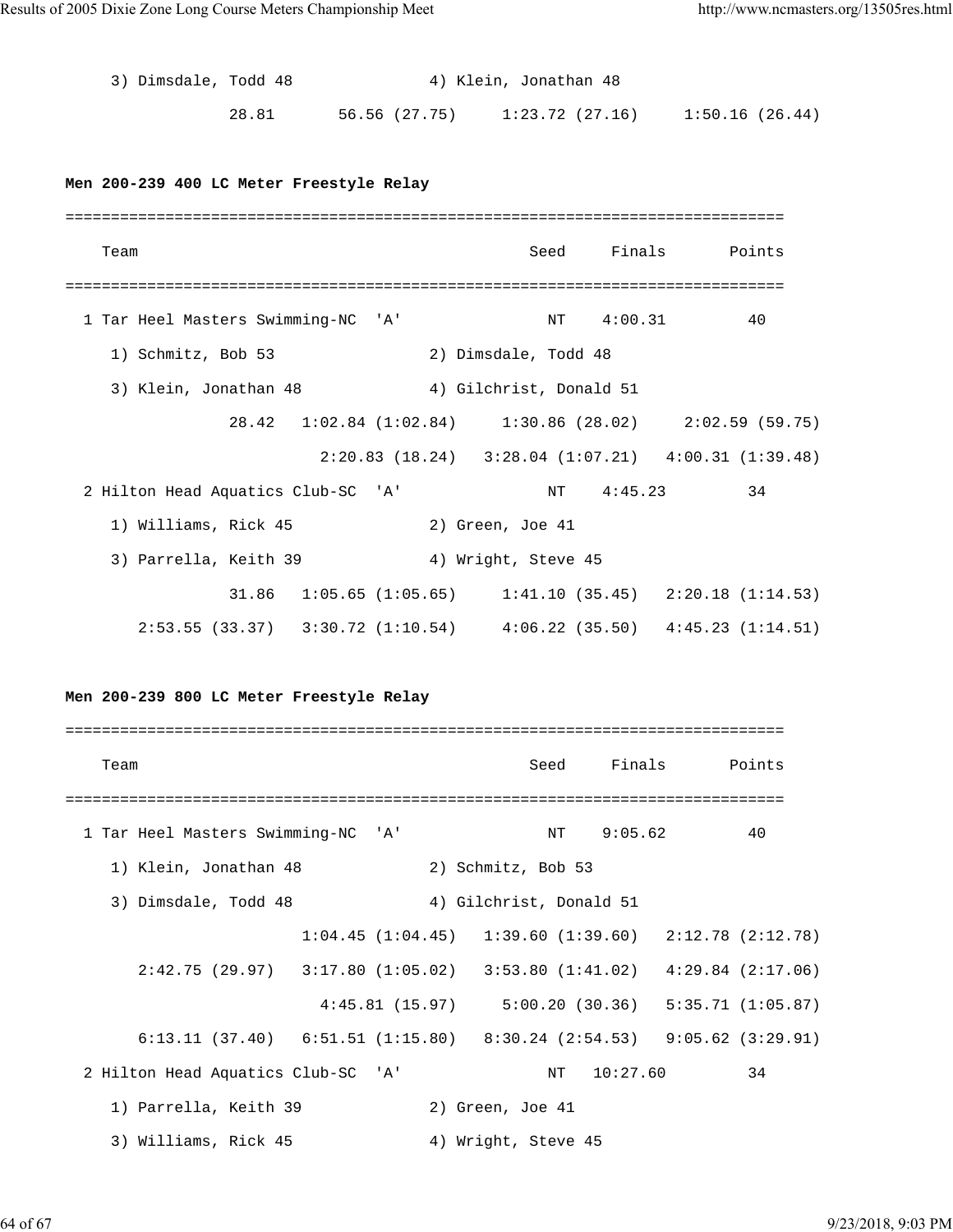|                                                                               |  | $1:14.29$ $(1:14.29)$ $1:56.33$ $(1:56.33)$ $2:37.00$ $(2:37.00)$ |  |
|-------------------------------------------------------------------------------|--|-------------------------------------------------------------------|--|
| $3:13.30$ (36.30) $3:53.82$ (1:16.82) $4:34.72$ (1:57.72) $5:13.75$ (2:36.75) |  |                                                                   |  |
| $5:51.90$ (38.15) $6:35.05$ (1:21.30) $7:20.24$ (2:06.49) $8:03.91$ (2:50.16) |  |                                                                   |  |
| $8:36.84$ (32.93) $9:13.39$ (1:09.48) $9:50.64$ (1:46.73) 10:27.60 (2:23.69)  |  |                                                                   |  |

#### **Men 200-239 200 LC Meter Medley Relay**

| Team                                                          |                      |            | Seed Finals Points |
|---------------------------------------------------------------|----------------------|------------|--------------------|
|                                                               |                      |            |                    |
| 1 Tar Heel Masters Swimming-NC 'A'                            |                      | NT 2:01.80 | 40                 |
| 1) Klein, Jonathan 48                                         | 2) Dimsdale, Todd 48 |            |                    |
| 3) Gilchrist, Donald 51                                       | 4) Schmitz, Bob 53   |            |                    |
| $31.23$ $1:04.64$ (33.41) $1:46.65$ (42.01) $2:01.80$ (15.15) |                      |            |                    |
| 2 Hilton Head Aquatics Club-SC 'A'                            |                      | NT 2:29.58 | 34                 |
| 1) Williams, Rick 45                                          | 2) Green, Joe 41     |            |                    |
| 3) Parrella, Keith 39                                         | 4) Wright, Steve 45  |            |                    |
| $41.39$ $1:23.82$ $(42.43)$ $2:29.58$ $(1:05.76)$             |                      |            |                    |

**Men 200-239 400 LC Meter Medley Relay**

=============================================================================== Team Seed Finals Points =============================================================================== 1 Tar Heel Masters Swimming-NC 'A' NT 4:37.41 40 1) Klein, Jonathan 48 2) Dimsdale, Todd 48 3) Gilchrist, Donald 51 4) Schmitz, Bob 53 34.79 1:09.91 (1:09.91) 1:44.71 (34.80) 2:24.82 (1:14.91) 2:57.31 (32.49) 3:33.67 (1:08.85) 4:03.17 (29.50) 4:37.41 (1:03.74) 2 Hilton Head Aquatics Club-SC 'A' NT 5:40.56 34 1) Williams, Rick 45 2) Green, Joe 41 3) Parrella, Keith 39 4) Wright, Steve 45 41.15 1:27.42 (1:27.42) 2:12.05 (44.63) 3:04.83 (1:37.41) 3:41.66 (36.83) 4:30.77 (1:25.94) 5:03.57 (32.80) 5:40.56 (1:09.79)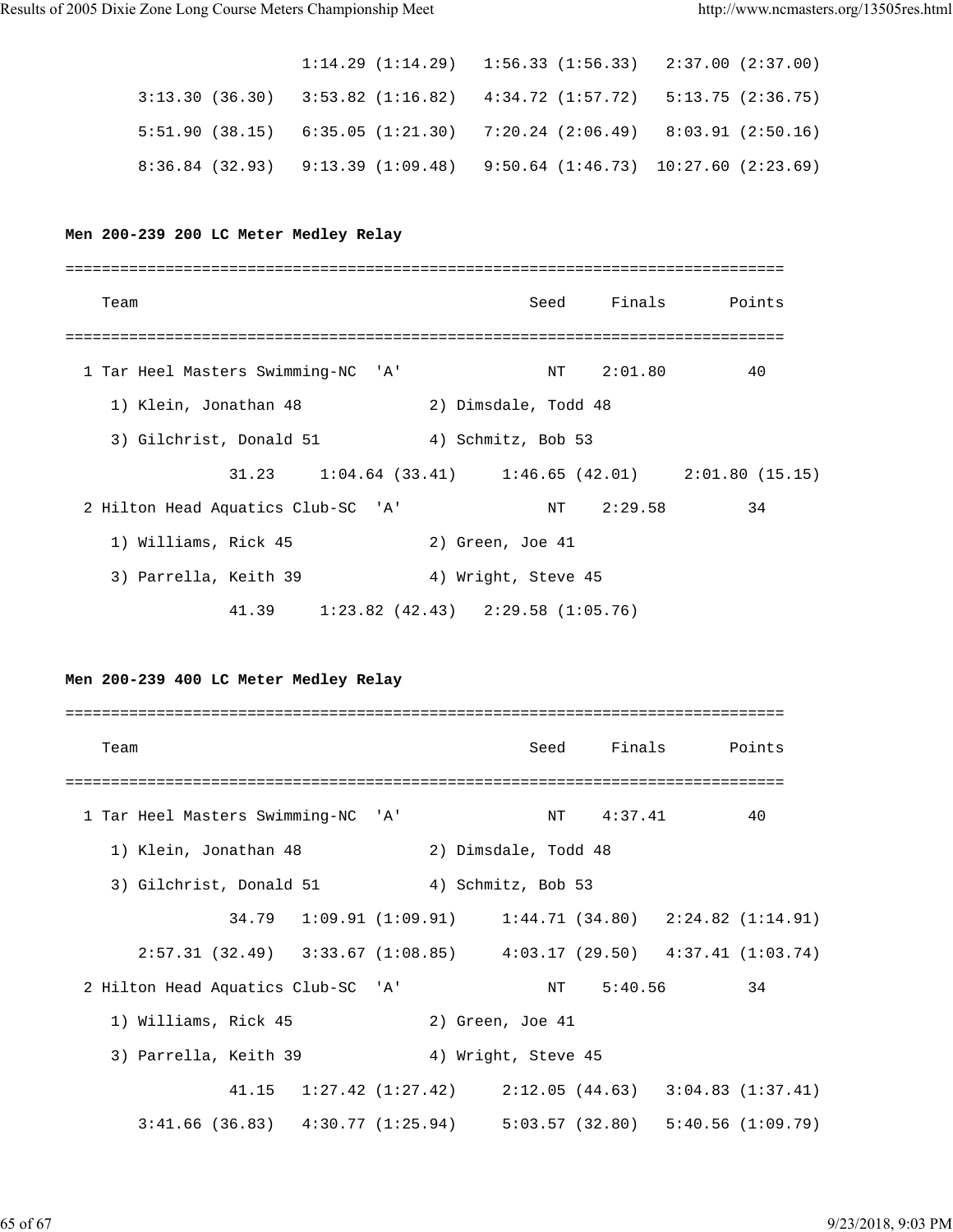## **Mixed 160-199 200 LC Meter Medley Relay**

| Team                      |  | Seed                     | Finals  | Points                                                |
|---------------------------|--|--------------------------|---------|-------------------------------------------------------|
|                           |  |                          |         |                                                       |
| 1 Harris Y Masters-NC 'A' |  | NΤ                       | 2:29.97 | 40                                                    |
| 1) Parnell, Carolyn 28    |  | 2) Clark, Marcell 35     |         |                                                       |
| 3) Dore, Mary 42          |  | 4) Van Voorhis, Kerry 32 |         |                                                       |
| 54.39                     |  |                          |         | $1:23.80$ (29.41) $2:01.40$ (37.60) $2:29.97$ (28.57) |

## **Mixed 240-279 200 LC Meter Freestyle Relay**

| Team                               |         |  | Seed                                | Finals  | Points         |
|------------------------------------|---------|--|-------------------------------------|---------|----------------|
|                                    |         |  |                                     |         |                |
| 1 Tar Heel Masters Swimming-NC 'A' |         |  | ΝT                                  | 2:50.89 | 40             |
| 1) Newell, Sally 68                |         |  | 2) Gilchrist, Donald 51             |         |                |
| Schmitz, Bob 53<br>3)              |         |  | 4) Robbins-Bonitz, Suzanne 72       |         |                |
|                                    | 1:00.74 |  | $1:18.43$ (17.69) $2:05.77$ (47.34) |         | 2:50.89(45.12) |

Combined Team Scores - Through Event 42

| 1. North Carolina Master Swimming | 1240 | 2. Mecklenburg Aquatic Club          | 1222 |
|-----------------------------------|------|--------------------------------------|------|
| 3. Hilton Head Aquatics Club      | 1067 | 4. Raleigh Area Masters              | 660  |
| 5. Tar Heel Masters Swimming      | 590  | 6. Team Greenville Masters           | 475  |
| 7. Georgia Masters                | 394  | 8. Harris Y Masters                  | 374  |
| 9. Charlotte Swim Masters         | 308  | 10. North Carolina Aquatic Masters   | 225  |
| 11. Asheville Masters             | 210  | 12. New England Masters              | 170  |
| 13. Columbia Masters              | 160  | 14. Birmingham Swim League Masters   | 149  |
| 15. Savannah Masters              | 140  | 16. Triad Masters Swimming           | 137  |
| 17. Palmetto Masters              |      | 136 18. Virginia Masters             | 129  |
| 19. Excel Aquatic Club Masters    | 97   | 20. Unattached                       | 94   |
| 21. Columbia Y Masters Swimming   |      | 91 22. Levittown Puerto Rico Masters | 80   |
| 23. Florida Gold Coast Masters    | 77   | 24. Anderson Masters                 | 74   |